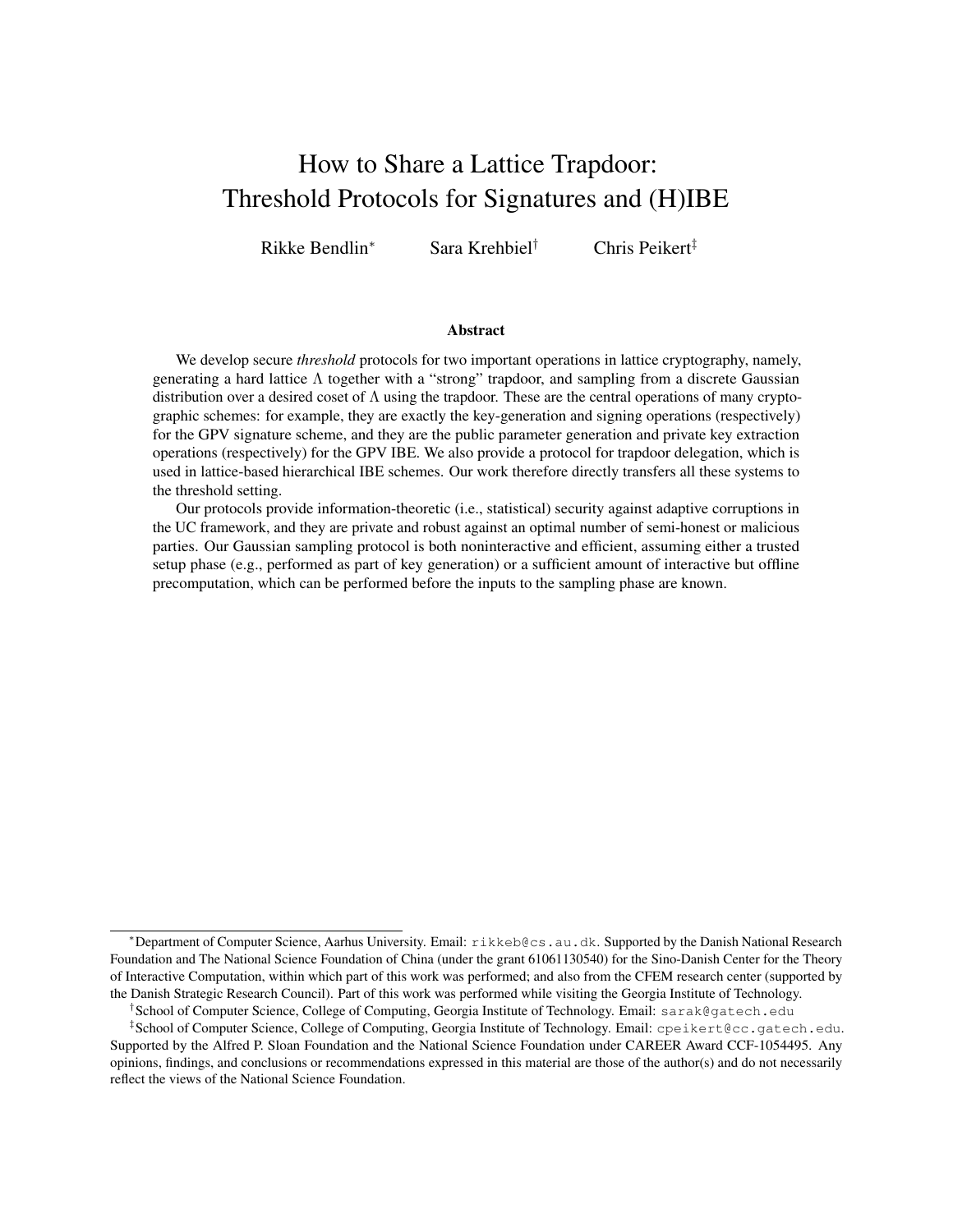# 1 Introduction

A *threshold* cryptographic scheme [\[DF89\]](#page-19-0) is one that allows any quorum of h out of  $\ell$  trustees to jointly perform some privileged operation(s) by following a specified protocol, and remains correct and secure even if up to some  $t < h$  of the parties deviate from the protocol adversarially. For example, in a threshold signature scheme any  $h$  trustees can sign an agreed-upon message, and no  $t$  malicious players (who may even pool their knowledge and coordinate their actions) can prevent the signature from being produced, nor forge a valid signature on a new message. Similarly, a threshold encryption scheme requires at least  $h$  trustees to decrypt a ciphertext. Threshold cryptography is very useful for both distributing trust and increasing robustness in systems that perform high-value operations, such as certificate authorities (CAs) or private-key generators in identity-based encryption (IBE) systems.

Desirable efficiency properties in a threshold system include: (1) efficient local computation by the trustees; (2) low interaction—e.g., one broadcast message from each party—when performing the privileged operations; and (3) key sizes and public operations that are independent of the number of trustees. For example, while it might require several parties to *sign* a message, it is best if the signature can be *verified* without even being aware that it was produced in a distributed manner.

Over the years many elegant and rather efficient threshold systems have been developed. To name just a few representative works, there are simple variants of the ElGamal cryptosystem, Canetti and Goldwasser's [\[CG99\]](#page-18-0) version of the CCA-secure Cramer-Shoup cryptosystem [\[CS98\]](#page-19-1), and Shoup's [\[Sho00\]](#page-20-0) version of the RSA signature scheme. These systems, along with almost all others in the literature, are based on number-theoretic problems related to either integer factorization or the discrete logarithm problem in cyclic groups. As is now well-known, Shor's algorithm [\[Sho97\]](#page-20-1) would unfortunately render all these schemes insecure in a "post-quantum" world with large-scale quantum computers.

Lattice-based cryptography. Recently, *lattices* have been recognized as a viable foundation for quantumresistant cryptography, and the past few years have seen the rapid growth of many rich lattice-based systems. A fruitful line of research, starting from the work of Gentry, Peikert and Vaikuntanathan (GPV) [\[GPV08\]](#page-19-2), has resulted in secure lattice-based hash-and-sign signatures and (hierarchical) identity-based encryption schemes [\[CHKP10,](#page-19-3) [ABB10\]](#page-17-0), along with many more applications (e.g., [\[GKV10,](#page-19-4) [BF11b,](#page-18-1) [BF11a,](#page-18-2) [AFV11\]](#page-17-1)). All these schemes rely at heart on two nontrivial algorithms: the key-generation algorithm produces a lattice  $\Lambda$ together with a certain kind of "strong" trapdoor (e.g., a short basis of Λ) [\[Ajt99,](#page-17-2) [AP09\]](#page-18-3), while the signing/keyextraction algorithms use the trapdoor to randomly sample a short vector from a *discrete Gaussian distribution* over a certain coset  $\Lambda + c$ , which is determined by the message or identity [\[GPV08\]](#page-19-2). Initially, both tasks were rather complicated algorithmically, and in particular the Gaussian sampling algorithm involved several adaptive iterations, so it was unclear whether either task could be efficiently and securely distributed among several parties. Recently, however, both key generation and Gaussian sampling have been simplified and made more efficient and parallel [\[Pei10,](#page-19-5) [MP12\]](#page-19-6). This is the starting point for our work.

Our results. We give threshold protocols for the main nontrivial operations in lattice-based signature and (H)IBE schemes, namely: (1) generating a lattice  $\Lambda$  together with a strong trapdoor of the kind recently proposed in [\[MP12\]](#page-19-6), (2) sampling from a discrete Gaussian distribution over a desired coset of  $Λ$ , and (3) delegating a trapdoor for a higher-dimensional extension of Λ. Since these are the only secret-key operations used in the signature and (H)IBE schemes of [\[GPV08,](#page-19-2) [CHKP10,](#page-19-3) [ABB10,](#page-17-0) [MP12\]](#page-19-6) and several other related works, our protocols can be plugged directly into all those schemes to distribute the signing algorithms and the (H)IBE private-key generators. In Section [4](#page-15-0) we show how this is (straightforwardly) done for the simplest of these applications, namely, the GPV signature scheme [\[GPV08\]](#page-19-2); the GPV IBE scheme and other applications work similarly.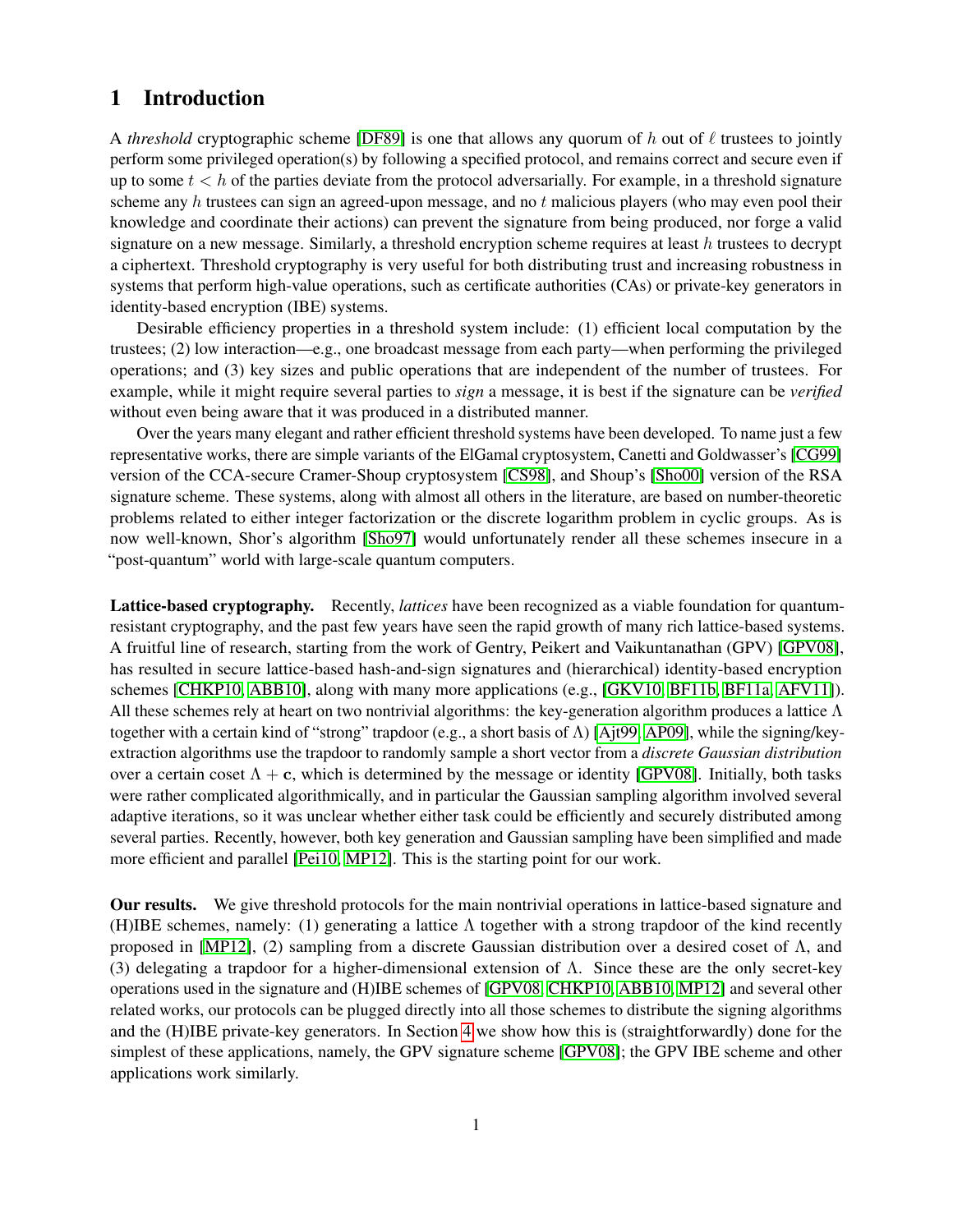Our protocols have several desirable properties:

- They provide *information-theoretic* (i.e., statistical) security for *adaptive* corruptions. By informationtheoretic security, we mean that the security of the key-generation and sampling protocols *themselves* relies on no computational assumption—instead, the application alone determines the assumption (usually, the Short Integer Solution assumption [\[Ajt96,](#page-17-3) [MR04\]](#page-19-7) for digital signatures, and Learning With Errors [\[Reg05\]](#page-20-2) for identity-based encryption). We work in a version of the universal composability (UC) framework [\[Can01\]](#page-18-4), specialized to the threshold setting, and as a result also get strong security guarantees for protocols under arbitrary composition.
- They are secure for an optimal threshold of semi-honest or active (malicious) parties, which is determined by the precise communication model and setup assumption. For example, we can tolerate  $h - 1$ semi-honest parties assuming trusted setup (see below), or  $t = h - 1$  malicious parties in a model with both broadcast and private channels, using the verifiable secret sharing scheme of [\[RB89\]](#page-20-3). (Recall that  $h$  is the number of (semi-)honest parties the protocol requires to execute successfully, and the robustness threshold  $t$  is an upper bound on the number of malicious parties.)
- The public key and trapdoor "quality" (i.e., the width of the discrete Gaussian that can be sampled using the trapdoor; smaller width means higher quality) are essentially the same as in the standalone setting. In particular, their sizes are independent of the number of trustees; the individual shares of the trapdoor are the same size as the trapdoor itself; and the protocols work for the same lattice parameters as in the standalone setting, up to small constant factors.
- They have *noninteractive* and very efficient *online* phases (corresponding to the signing or key-extraction operations), assuming either (1) a setup phase in which certain shares are distributed by a trusted party (e.g., as part of key generation), or (2) the parties themselves perform a sufficient amount of interactive precomputation in an offline phase (without relying on any trusted party). We provide protocols for these two settings in Section [3](#page-8-0) and Appendix [A,](#page-20-4) respectively.

Regarding the final item, the trusted setup model is the one used by Canetti and Goldwasser [\[CG99\]](#page-18-0) for constructing threshold chosen ciphertext-secure threshold cryptosystems: as part of the key-generation process, a trusted party also distributes shares of some appropriately distributed secrets to the parties, which they can later use to perform an *a priori* bounded number of noninteractive threshold operations. Or, in lieu of a trusted party, the players can perform some interactive precomputation (offline, before the desired coset is known) to generate the needed randomness. The downside is that this precomputation is somewhat expensive, since the only solution we have for one important step (namely, sampling shares of a Gaussian-distributed value over  $\mathbb{Z}$ ) is to use somewhat generic information-theoretic multiparty computation tools. On the plus side, the circuit for this sampling task is rather shallow, with depth just slightly super-constant  $\omega(1)$ , so the round complexity of the precomputation is not very high. We emphasize that the expensive precomputation is executed offline, before the applications decides which lattice cosets will be sampled from, and that the online protocols remain efficient and non-interactive.

Our protocols rely on the very simple form of the new type of strong trapdoor recently proposed in [\[MP12\]](#page-19-6), and the parallel and offline nature of recent standalone Gaussian sampling algorithms  $[Pei10, MP12]$  $[Pei10, MP12]$  $[Pei10, MP12]$ .<sup>[1](#page-2-0)</sup> A key technical challenge is that the security of the sampling algorithms from [\[Pei10,](#page-19-5) [MP12\]](#page-19-6) crucially relies on the secrecy of some intermediate random variables known as "perturbations." However, in order to obtain a noninteractive protocol we need the parties to publicly reveal certain information about these perturbations. Fortunately, we can show that the leaked information is indeed simulatable, and so security is unharmed. See Section [3](#page-8-0) and in particular Lemma [3.2](#page-10-0) for further details.

<span id="page-2-0"></span><sup>&</sup>lt;sup>1</sup>In particular, it appears very difficult to implement, in a noninteractive threshold fashion, iterative sampling algorithms like those from [\[Kle00,](#page-19-8) [GPV08\]](#page-19-2) which use the classical trapdoor notion of a short basis.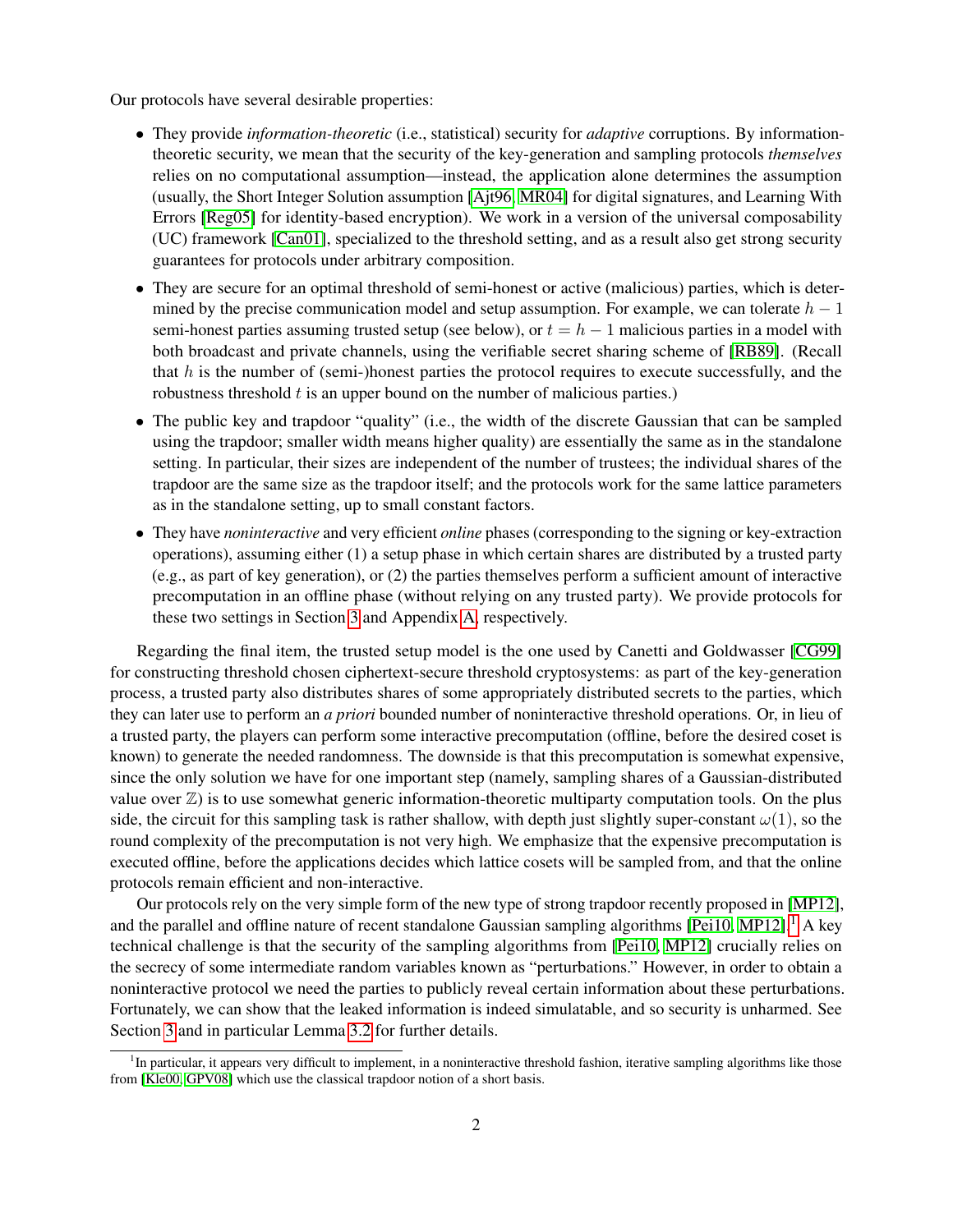Open problems. In addition to simple, non-interactive protocols for discrete Gaussian sampling with trusted setup, in Appendix [A](#page-20-4) we give efficient protocols for discrete Gaussian sampling that avoid both trusted setup and online interaction by using (offline) access to a functionality  $\mathcal{F}_{Samp\mathbb{Z}}$ , which produces shares of Gaussian-distributed values over the integers  $\mathbb Z$  (see Appendix [A.1](#page-20-5) for details). We show how to instantiate  $\mathcal{F}_{\text{SampZ}}$  using a (somewhat inefficient) interactive protocol using generic MPC techniques. It remains an interesting open problem to design discrete Gaussian sampling protocols without trusted setup whose *offline precomputation* is efficient and/or non-interactive as well. An efficient realization of  $\mathcal{F}_{SampZ}$  would yield such a solution, but there may be other routes as well.

Another intriguing problem is to give a simple and noninteractive threshold protocol for inverting the LWE function  $g_{\bf A}({\bf s},{\bf e})={\bf s}^t{\bf A}+{\bf e}^t\ {\rm mod}\ q$  (for short error vector  ${\bf e}$ ) using a shared trapdoor. We find it surprising that, while in the standalone setting this inversion task is conceptually and algorithmically much simpler than Gaussian sampling, we have not yet been able to find a simple threshold protocol for it.<sup>[2](#page-3-0)</sup> Such a protocol could, for example, be useful for obtaining threshold analogues of the chosen ciphertext-secure cryptosystems from [\[Pei09,](#page-19-9) [MP12\]](#page-19-6), without going through a generic IBE-to-CCA transformation [\[BCHK07\]](#page-18-5).

Related work in threshold lattice cryptography. A few works have considered lattice cryptography in the threshold setting. For encryption schemes, Bendlin and Damgård [[BD10\]](#page-18-6) gave a threshold version of Regev's CPA-secure encryption scheme based on the learning with errors (LWE) problem [\[Reg05\]](#page-20-2). Related work by Myers *et al.* [\[MSs11\]](#page-19-10) described threshold decryption for fully homomorphic cryptosystems. Xie *et al.* [\[XXZ11\]](#page-20-6) gave a threshold CCA-secure encryption scheme from any lossy trapdoor function (and hence from lattices/LWE [\[PW08\]](#page-20-7)), though its public key and encryption runtime grow at least linearly with the number of trustees. For signatures, Feng *et al.* [\[FGM10\]](#page-19-11) gave a threshold signature scheme where signing proceeds sequentially through each trustee, making the scheme highly interactive; also, the scheme is based on NTRUSign, which has been broken [\[NR06\]](#page-19-12). Cayrel *et al.* [\[CLRS10\]](#page-19-13) gave a lattice-based threshold *ring* signature scheme, in which at least t trustees are needed to create an *anonymous* signature. In that system, each trustee has its own public key, and verification time grows linearly with the number of trustees. In summary, lattice-based threshold schemes to date have either been concerned with distributing the *decryption* operation in public-key cryptosystems, and/or have lacked key efficiency properties typically asked of threshold systems (which our protocols do enjoy). Also, other important applications such as (H)IBE have yet to be realized in a threshold manner.

Organization. The remainder of the paper is organized as follows. In Section [2](#page-3-1) we overview the relevant background on lattices, secret sharing, and the UC framework. In Section [3](#page-8-0) we review the standalone key-generation and discrete Gaussian sampling algorithms of [\[MP12\]](#page-19-6), present our functionalities for these algorithms in the threshold setting, and show how these functionalities can be implemented efficiently and noninteractively using trusted setup. At the end of Section [3](#page-8-0) we additionally provide a functionality and protocol for trapdoor delegation. Finally, in Section [4](#page-15-0) we detail a simple example application of our protocols, namely, a threshold version of the GPV signature scheme [\[GPV08\]](#page-19-2) realizing the threshold signature functionality of [\[ADN06\]](#page-17-4). In the appendix, we remove the trusted setup assumption and show how to instead use offline interaction to implement all our functionalities.

# <span id="page-3-1"></span>2 Preliminaries

We denote the reals by  $\mathbb R$  and the integers by  $\mathbb Z$ . For a positive integer  $\ell$ , we let  $[\ell] = \{1, \ldots, \ell\}.$ 

<span id="page-3-0"></span><sup>&</sup>lt;sup>2</sup>We note that it is possible to give a threshold protocol using a combination of Gaussian sampling and trapdoor delegation [\[CHKP10,](#page-19-3) [MP12\]](#page-19-6), but it is obviously no simpler than Gaussian sampling alone.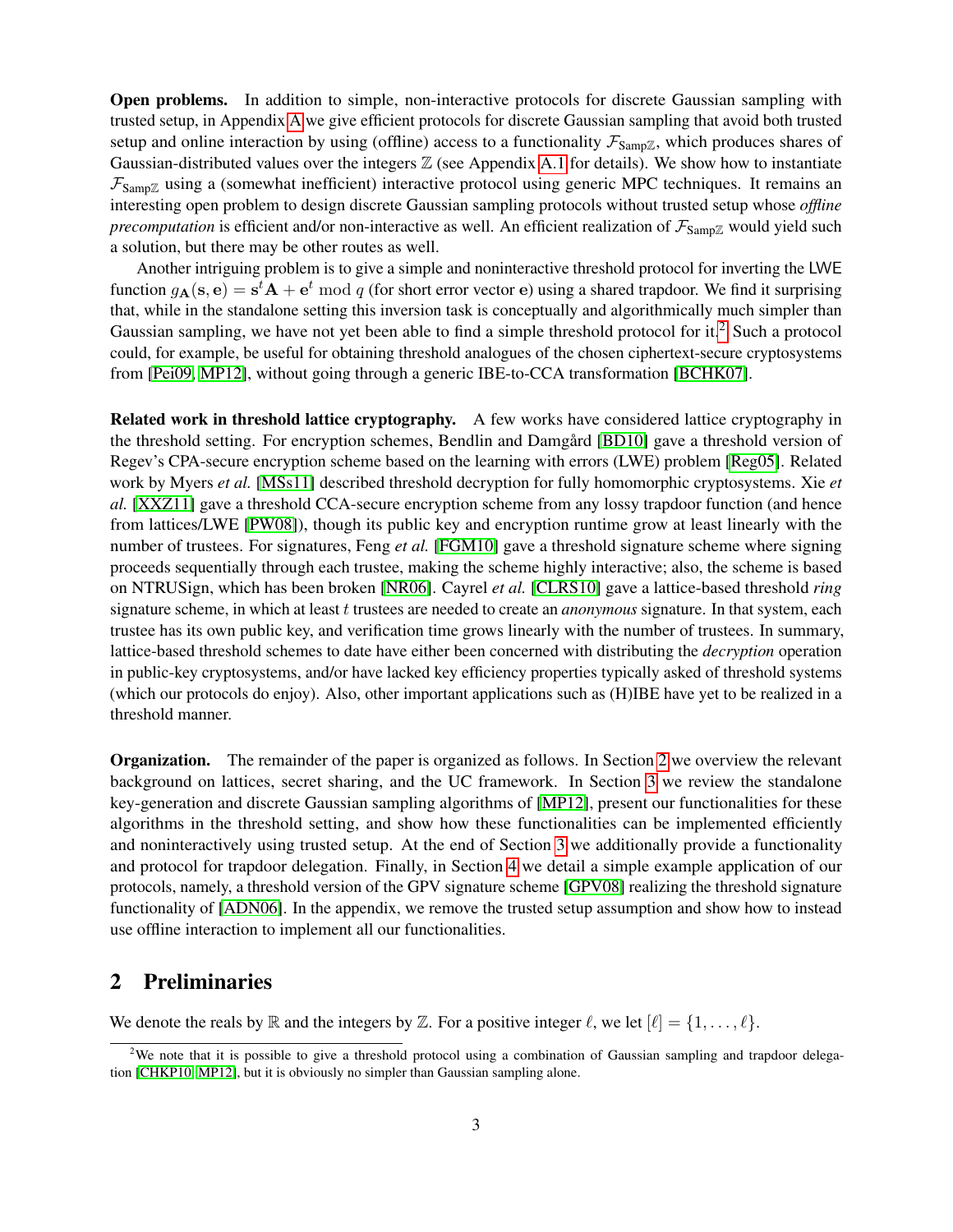A square symmetric real matrix  $\Sigma$  is *positive definite*, written  $\Sigma > 0$ , if  $x^t \Sigma x > 0$  for all nonzero x. Positive definiteness defines a partial ordering on symmetric matrices: we say that  $\Sigma_1 > \Sigma_2$  if  $(\Sigma_1 - \Sigma_2) > 0$ . For any nonsingular matrix  $\mathbf{B} \in \mathbb{R}^{n \times n}$ , the symmetric matrix  $\Sigma = \mathbf{B} \mathbf{B}^t$  is positive definite. We say that **B** is a *square root* of  $\Sigma > 0$ , written  $\mathbf{B} = \sqrt{\Sigma}$ , if  $\mathbf{B} \mathbf{B}^t = \Sigma$ . Every  $\Sigma > 0$  has a square root; moreover, the square root is unique up to right-multiplication by an orthogonal matrix, i.e.,  $B' = \sqrt{\Sigma}$  if and only if  $B' = BQ$  for some orthogonal matrix Q. A square root can be computed efficiently using, e.g., the Cholesky decomposition. The largest singular value (also called spectral norm or operator norm) of a real matrix  $X$  is defined as  $s_1(\mathbf{X}) = \max_{\mathbf{u}\neq\mathbf{0}} \|\mathbf{X}\mathbf{u}\|/\|\mathbf{u}\|$ . For convenience, we sometime write a scalar s to mean the scaled identity matrix sI, whose dimension will be clear from context.

### 2.1 Continuous Gaussians

The *n*-dimensional Gaussian function  $\rho: \mathbb{R}^n \to (0, 1]$  is defined as

$$
\rho(\mathbf{x}) \stackrel{\Delta}{=} \exp(-\pi \cdot ||\mathbf{x}||^2) = \exp(-\pi \cdot \langle \mathbf{x}, \mathbf{x} \rangle).
$$

Applying a linear transformation given by a nonsingular real matrix B yields the Gaussian function

$$
\rho_{\mathbf{B}}(\mathbf{x}) := \rho(\mathbf{B}^{-1}\mathbf{x}) = \exp\left(-\pi \cdot \left\langle \mathbf{B}^{-1}\mathbf{x}, \mathbf{B}^{-1}\mathbf{x}\right\rangle\right) = \exp\left(-\pi \cdot \mathbf{x}^t \Sigma^{-1}\mathbf{x}\right),
$$

where  $\Sigma = \mathbf{BB}^t > 0$ . Because  $\rho_\mathbf{B}$  is distinguished only up to  $\Sigma$ , we usually refer to it as  $\rho_{\sqrt{\Sigma}}$ .

Normalizing  $\rho_{\sqrt{\Sigma}}$  by its total measure  $\int_{\mathbb{R}^n} \rho_{\sqrt{\Sigma}}(x) dx = \sqrt{\det \Sigma}$  over  $\mathbb{R}^n$ , we obtain the probability distribution function of the (continuous) *Gaussian distribution*  $D_{\sqrt{\Sigma}}$ . It is easy to check that a random variable x having distribution  $D_{\sqrt{\Sigma}}$  can be written as  $\sqrt{\Sigma} \cdot z$ , where z has spherical Gaussian distribution  $D_1$ . Therefore, the random variable x has *covariance*

$$
\mathop{\mathbf{E}}_{\mathbf{x} \sim D_{\sqrt{\Sigma}}} \left[ \mathbf{x} \cdot \mathbf{x}^t \right] = \sqrt{\Sigma} \cdot \mathop{\mathbf{E}}_{\mathbf{z} \sim D_1} \left[ \mathbf{z} \cdot \mathbf{z}^t \right] \cdot \sqrt{\Sigma}^t = \sqrt{\Sigma} \cdot \frac{\mathbf{I}}{2\pi} \cdot \sqrt{\Sigma}^t = \frac{\Sigma}{2\pi},
$$

by linearity of expectation. (The I/(2π) covariance of  $z \sim D_1$  arises from the independence of its entries, which are each distributed as  $D_1$  in one dimension, and therefore have variance  $1/(2\pi)$ .) For convenience, in this paper we implicitly scale all covariance matrices by a  $2\pi$  factor, and refer to  $\Sigma$  as the covariance matrix of  $D_{\sqrt{\Sigma}}$ .

#### 2.2 Lattices and Discrete Gaussians

A *lattice*  $\Lambda$  is a discrete additive subgroup of  $\mathbb{R}^m$  for some  $m \geq 0$ . In this work we are only concerned with full-rank integer lattices, which are additive subgroups of  $\mathbb{Z}^m$  with finite index. Most recent cryptographic applications use a particular family of so-called  $q$ -ary integer lattices, which contain  $q\mathbb{Z}^m$  as a sublattice for some integer q, which in this work will always be bounded by  $poly(n)$ . For positive integers n and q, let  $\mathbf{A} \in \mathbb{Z}_q^{n \times m}$  be arbitrary, and define the full-rank m-dimensional q-ary lattice

$$
\Lambda^{\perp}(\mathbf{A}) = \{ \mathbf{z} \in \mathbb{Z}^m : \mathbf{A}\mathbf{z} = \mathbf{0} \bmod q \}.
$$

For any  $u \in \mathbb{Z}_q^n$  admitting an integral solution  $x \in \mathbb{Z}^m$  to  $Ax = u \bmod q$ , define the coset (or shifted lattice)

$$
\Lambda_{\mathbf{u}}^{\perp}(\mathbf{A}) = \Lambda^{\perp}(\mathbf{A}) + \mathbf{x} = \{ \mathbf{z} \in \mathbb{Z}^m : \mathbf{A}\mathbf{z} = \mathbf{u} \bmod q \}.
$$

Note that for  $n, m, q \leq 2$  and  $m > Cn \log q$  for some fixed constant  $C > 1$ , the columns of a uniformly random matrix  $\mathbf{A} \in \mathbb{Z}_q^{n \times m}$  generate all of  $\mathbb{Z}_q^n$  with all but  $\text{negl}(n)$  probability.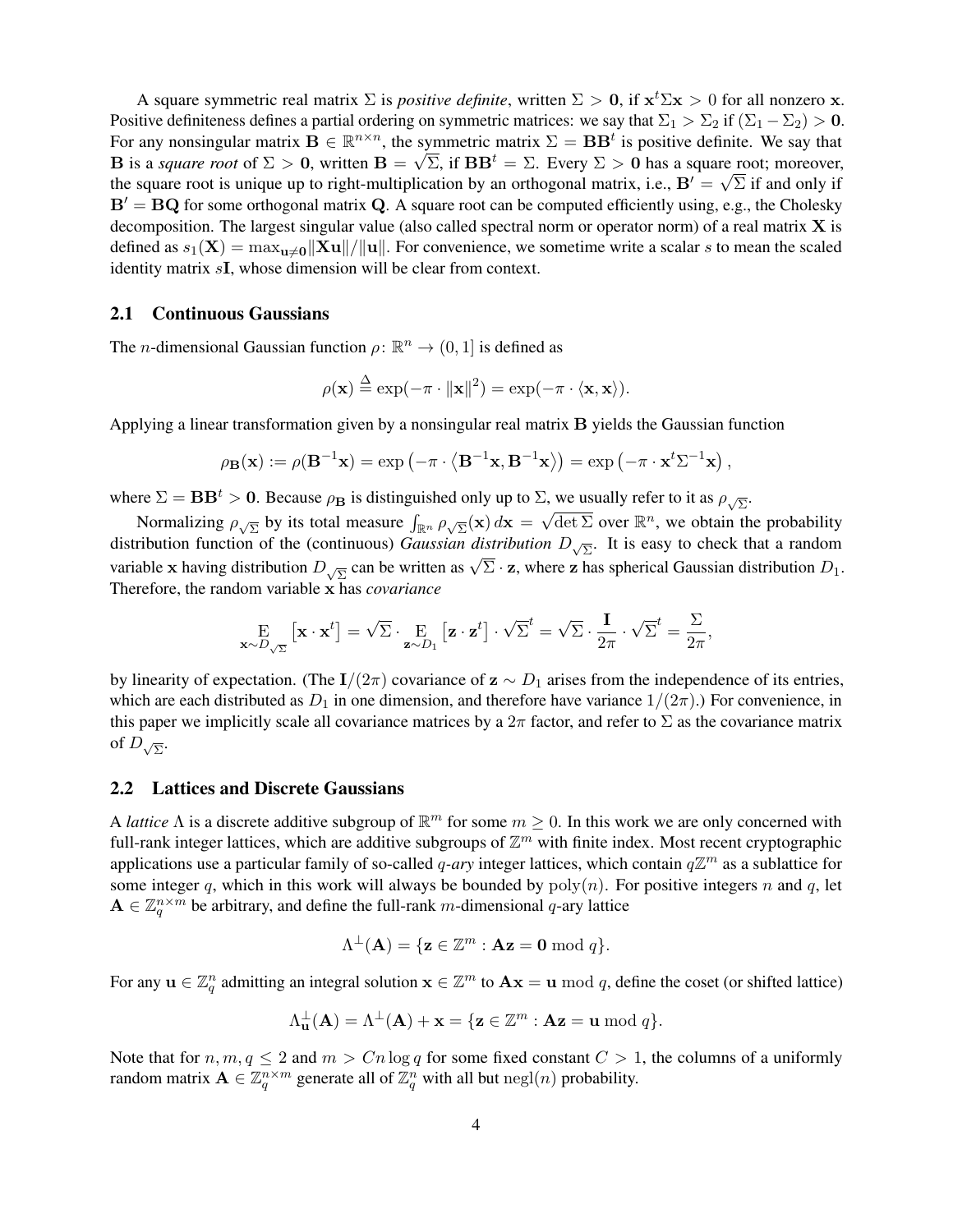Let  $\Lambda \subset \mathbb{R}^m$  be a lattice, let  $\mathbf{c} \in \mathbb{R}^m$ , and let  $\Sigma > 0$  be a positive definite matrix. The *discrete Gaussian distribution*  $D_{\Lambda+\mathbf{c},\sqrt{\Sigma}}$  is simply the Gaussian distribution  $D_{\sqrt{\Sigma}}$  restricted so that its support is the coset  $\Lambda+\mathbf{c}$ . That is, for all  $x \in \Lambda + c$ ,

$$
D_{\Lambda+\mathbf{c},\sqrt{\Sigma}}(\mathbf{x}) = \frac{\rho_{\sqrt{\Sigma}}(\mathbf{x})}{\rho_{\sqrt{\Sigma}}(\Lambda+\mathbf{c})} \propto \rho_{\sqrt{\Sigma}}(\mathbf{x}).
$$

A discrete Gaussian is said to be *spherical* with parameter  $s > 0$  if its covariance matrix is  $s^2$ **I**.

We recall an important definition and some useful properties of discrete Gaussian distributions on lattices. For  $\epsilon > 0$ , the *smoothing parameter* [\[MR04\]](#page-19-7)  $\eta_{\epsilon}(\Lambda)$  of a lattice  $\Lambda$  is defined as the smallest  $s > 0$  such that  $\rho_{1/s}(\Lambda^* \setminus \{0\}) \leq \epsilon$ , where  $\Lambda^*$  is the dual lattice (whose precise definition we will not need here). Here we generalize the smoothing parameter to non-spherical Gaussians; note that this definition is consistent with the partial ordering on positive definite matrices.

**Definition 2.1 (Smoothing parameter).** Let  $\Sigma > 0$  be any positive definite matrix. We say that  $\sqrt{\Sigma} \ge \eta_{\epsilon}(\Lambda)$  $if$   $\eta_\epsilon($ √  $\overline{\Sigma}^{-1} \cdot \Lambda) \leq 1$ , or equivalently, if  $\rho_{\sqrt{\Sigma^{-1}}}(\Lambda^* \backslash {\{0\}}) \leq \epsilon$ .

The following lemma is a slight generalization of [\[Reg05,](#page-20-2) Claim 3.8] (see also [\[MR04,](#page-19-7) Lemma 4.1]) to non-spherical Gaussians, obtained by applying a linear transformation to the Gaussian function and lattice. non-spherical Gaussians, obtained by applying a linear transformation to the Gaussian function and lattice Informally, it says that every coset of  $Λ$  has essentially the same mass under  $ρ_{\sqrt{2}}$ , when  $\sqrt{2}$  exceeds t smoothing parameter of Λ. The corollary then follows by a routine calculation.

**Lemma 2.2.** *For any m-dimensional lattice*  $\Lambda$ *, real*  $\epsilon > 0$ *,*  $r \geq \eta_{\epsilon}(\Lambda)$ *, and*  $\mathbf{c} \in \mathbb{R}^m$ *, we have*  $\rho_{\sqrt{\Sigma}}(\Lambda + \mathbf{c}) \in$  $[1 \pm \epsilon] \cdot Z_{\Lambda,r}$ , where  $Z_{\Lambda,r}$  depends only on  $\Lambda$  and r (not **c**).

<span id="page-5-2"></span>**Corollary 2.3.** Let  $\Lambda' \subseteq \Lambda$  be full-rank lattices, and let  $\sqrt{\Sigma} \ge \eta_{\epsilon}(\Lambda')$  for some  $\epsilon > 0$ . For  $\mathbf{x} \leftarrow D_{\Lambda,\sqrt{\Sigma}}$ , the *marginal distribution of*  $c = x \mod \Lambda'$  is within statistical distance  $\epsilon/2$  from uniform over  $\Lambda/\Lambda'$ , and the *conditional distribution of* **x** *given* **c** *is*  $D_{\Lambda'+\mathbf{c},\sqrt{\Sigma}}$ .

The following special case of [\[MP12,](#page-19-6) Lemma 2.4] says that for uniformly random  $\bf{A}$  and appropriate parameters, the lattice  $\Lambda^{\perp}(A)$  has small smoothing parameter with very high probability.

<span id="page-5-0"></span>**Lemma 2.4.** *Let*  $n, m, q \geq 2$  *be positive integers and*  $C > 1$  *be a fixed constant such that*  $m > Cn \log q$ , and let  $A \in \mathbb{Z}_q^{n \times m}$  be uniformly random. For any fixed  $\omega_n = \omega(\sqrt{\log n})$  there exists some  $\epsilon = \text{negl}(n)$  such *that*  $\eta_{\epsilon}(\Lambda^{\perp}(\mathbf{A})) \leq \omega_n$  *except with probability*  $2^{-\Omega(n)}$ *.* 

Finally, we need the "convolution lemma" of [\[Pei10,](#page-19-5) Theorem 3.1].

<span id="page-5-1"></span>**Lemma 2.5.** Let  $\Sigma_1$ ,  $\Sigma_2 > 0$  be positive definite matrices, with  $\Sigma = \Sigma_1 + \Sigma_2 > 0$  and  $\Sigma^{-1} = \Sigma_1^{-1} + \Sigma_2^{-1} > 0$ **10** Let  $\Lambda_1, \Lambda_2$  *be lattices such that*  $\sqrt{\Sigma_1} \ge \eta_{\epsilon}(\Lambda_1)$  *and*  $\sqrt{\Sigma_2} \ge \eta_{\epsilon}(\Lambda_2)$  *for some positive*  $\epsilon \le 1/2$ *, and let*  $\eta_{\epsilon}(\Lambda_1)$  $c_1, c_2 \in \mathbb{R}^m$  be arbitrary. In the following experiment:

choose 
$$
\mathbf{x}_2 \leftarrow D_{\Lambda_2 + \mathbf{c}_2, \sqrt{\Sigma_2}}
$$
, then choose  $\mathbf{x}_1 \leftarrow \mathbf{x}_2 + D_{\Lambda_1 + \mathbf{c}_1 - \mathbf{x}_2, \sqrt{\Sigma_1}}$ ,

*the marginal distribution of*  $\mathbf{x}_1$  *is within statistical distance*  $8\epsilon$  *of*  $D_{\Lambda_1+\mathbf{c}_1,\sqrt{\Sigma}}$ .

Throughout the paper we often attach a factor  $\omega_n = \omega_n(n) = \omega(n)$ √  $\overline{\log n}$ ), which represents an arbitrary I infoughout the paper we often attach a factor  $\omega_n = \omega_n(n) = \omega(\sqrt{\log n})$ , which represents an arbitrary fixed function that grows asymptotically faster than  $\sqrt{\log n}$ , to Gaussian parameters  $\sqrt{\Sigma}$  (or  $\omega_n^2$  to covariance matrices  $\Sigma$ ). In exposition we usually omit reference to these factors, but we always retain them where needed in formal expressions.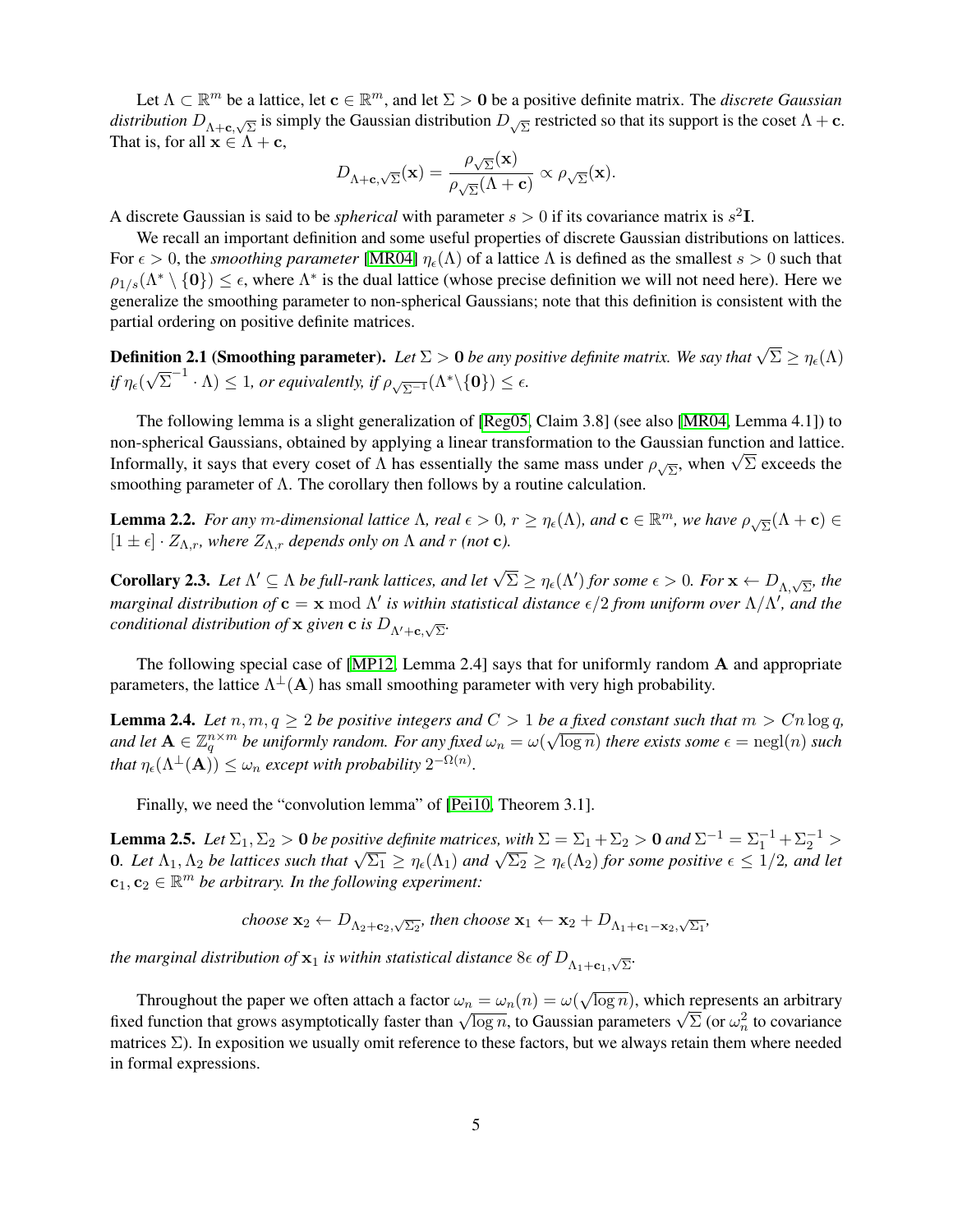### <span id="page-6-0"></span>2.3 Secret Sharing for Additive Groups

In this work we will need to distribute secret lattice points among multiple players, so that any sufficiently large number of players is able to reconstruct the points, but smaller subsets collectively get no information about the secret. Because a lattice Λ is an *infinite* additive group (and in particular is not a field), it is not immediately amenable to standard secret-sharing techniques like those of [\[Sha79\]](#page-20-8). Fortunately, for our purposes it will suffice to share elements of a suitable *finite* quotient group  $G = \Lambda/\overline{\Lambda}$ , where the sublattice  $\Lambda \subseteq \Lambda$  is "sparse" enough in  $\Lambda$  that an element of G identifies an element of  $\Lambda$  with enough specificity for our applications. There is a rich theory of secret sharing for arbitrary additive groups and modules, e.g., [\[DF94,](#page-19-14) [Feh98\]](#page-19-15). Here we recall the relevant material in enough generality for our purposes.

Let G be a finite abelian (additive) group with identity element 0. The *exponent* of  $G$ , denoted  $e(G)$ , is the smallest positive integer m such that  $mg = g + g + \cdots + g = 0$  for every  $g \in G$ . We have that G is a module over the ring  $R = \mathbb{Z}_{e(g)}$ , which gives the following form of Shamir's  $(t + 1)$ -out-of- $\ell$  secret-sharing scheme [\[Sha79\]](#page-20-8). Let  $t < \ell$  be positive integers, where t denotes a bound on the number of corrupt players out of  $\ell$  total. Suppose that G is an R-module for some ring R which has efficiently computable operations and  $\ell + 1$  known elements  $U = \{r_0 = 0, r_1, \ldots, r_\ell\} \subseteq R$  such that  $r_i - r_j$  is invertible in R (i.e., a unit) for every  $i \neq j$ . For example, in our protocols we will have  $e(G) = q^d$  for some public integers  $q \geq 2$  and  $d \geq 1$ , so we can take  $R = \mathbb{Z}_{q^d}$  and  $r_i = i \mod q^d$ , as long as  $\ell$  is smaller than every prime divisor of q. When this condition does not hold, we can use an extension ring instead, as described below.

To share a value  $g \in G$ , one chooses a formal polynomial  $f(X) = \sum_{j=0}^{t} f_j X^j \in G[X]$  of degree at most t, where  $f_0 = g$  and the  $f_i \in G$  for  $i \ge 1$  are uniformly random and independent. Player  $i \in [\ell]$  is publicly associated with the value  $r_i \in R$ , and gets the share  $s_i = f(r_i) = \sum_{j=0}^{t-1} r_i^j$  $i<sup>j</sup> f_j \in G$ . Usually we let  $f$ be implicit, denoting the *i*th player's share as  $[\![g]\!]$ <sup>*i*</sup> and the tuple of all shares by  $[\![g]\!]$ . Note that the product  $G$  are  $\mathbb{R}$  is also an additive group with avapant  $\mathcal{L}(G)$ , so we see share vectors or m group  $G^k$  is also an additive group with exponent  $e(G)$ , so we can share vectors or matrices with entries in  $G$ as above, using the same ring  $\mathbb{Z}_{e(G)}$ . (Equivalently, this is just an independent entry-wise sharing.)

The above scheme has several important properties (whose proofs are straightforward; see, e.g., [\[Feh98\]](#page-19-15)):

- It is *ideal*: the shares  $s_i \in G$  belong to the same set as the shared value  $g \in G$ .
- It is *perfectly secret*: for any shared value  $g \in G$ , any tuple of up to t shares  $s_i$  is distributed uniformly.
- It is *perfectly correct* and *robust*: any  $t + 1$  shares  $s_i$  of g (along with their corresponding evaluation points  $r_i$ ) can be used to efficiently recover  $f(X)$ , and hence  $g = f_0 = f(0)$ , by interpolation.

Moreover, given at least  $3t + 1$  values  $s_i'$  (along with the corresponding evaluation points  $r_i$ ), where at least  $2t + 1$  are correct shares  $s_i' = f(r_i)$  of g and the remaining t may be arbitrary, one can efficiently recover  $f(X)$  and hence  $g = f_0$  using, e.g., the Welch-Berlekamp algorithm for unambiguous decoding of Reed-Solomon codes. (The algorithm is usually described for codes defined over finite fields, but its proof of correctness goes through without modification in our setting.)

• It is *homomorphic*: if  $g, g' \in G$  have respective shares  $s_i = f(r_i), s'_i = f'(r_i)$  for  $i \in [\ell]$ , then  $s_i + s'_i = (f + f')(r_i)$  and  $rs_i = (rf)(r_i)$  are respective shares of  $g + g'$  and  $rg$  for any  $r \in R$ . Moreover, let  $G' \subseteq G$  be a subgroup; then  $\bar{s}_i = s_i \mod G'$  are shares of  $\bar{g} = g \mod G'$ , via the polynomial  $\bar{f}(X) = f(X) \mod G'[X]$ . Additionally, if  $g \in G'$ , then  $s_i - \bar{s}_i \in G'$  are shares of g.

Secret sharing with extension rings. The above scheme works when the number of parties  $\ell$  is less than every prime divisor of  $e(G)$ . When this is not the case (e.g., when using  $q = 2<sup>k</sup>$ , which is a convenient choice for the trapdoor construction described in Section [3.1\)](#page-8-1), we can instead share elements from the vector group  $G^k$ , which is a module over a certain *extension ring* of  $\mathbb{Z}_{e(G)}$  that has a suitable set  $U$  of size  $p^k$ , where  $p$ is the smallest prime divisor of  $e(G)$ . By choosing  $k \ge \log_p(\ell + 1)$ , we can share elements of G among  $\ell$ players using shares in  $G^k$ , or even amortize the sharing of up to k elements in G at a time.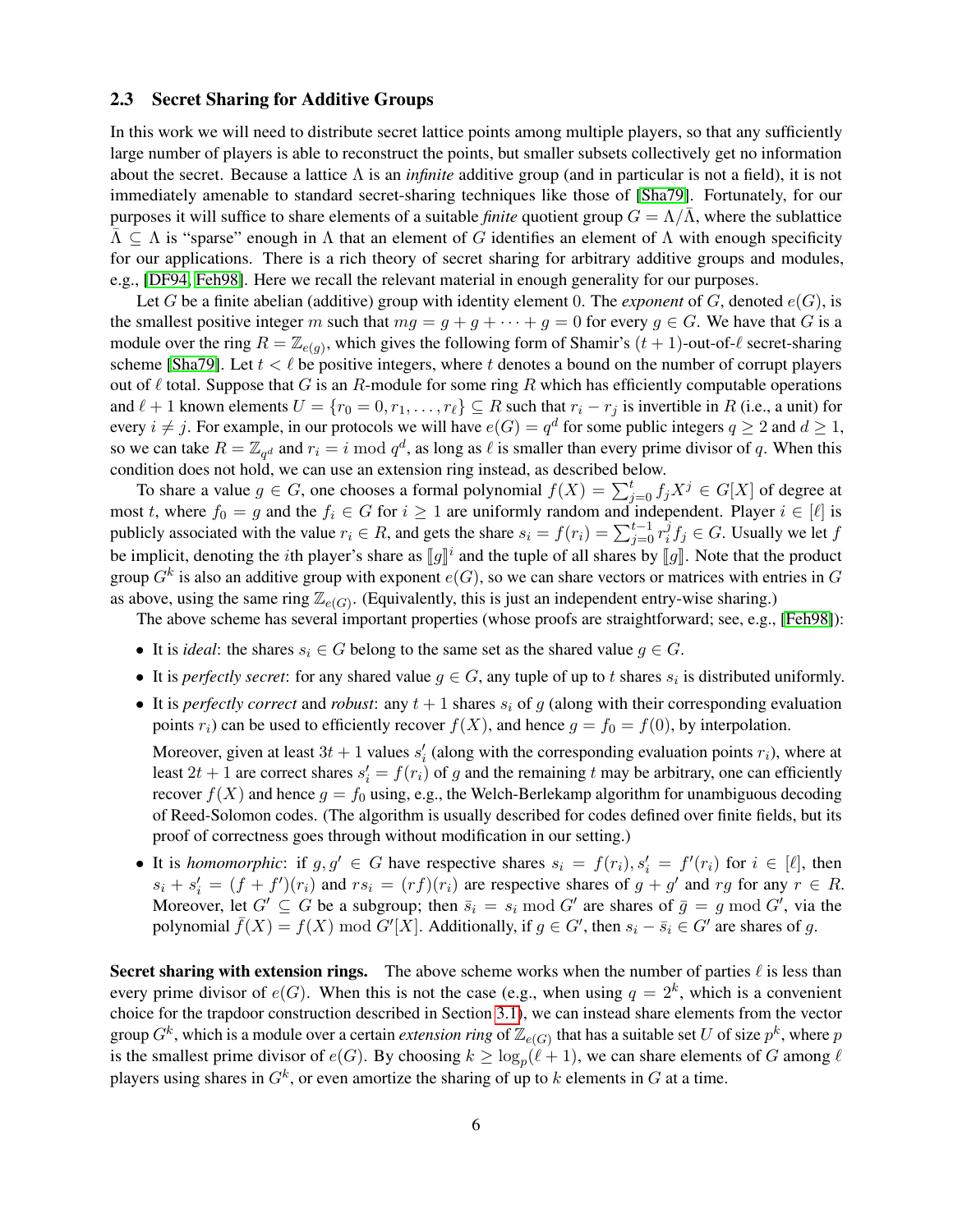In brief, we use the extension ring  $R = \mathbb{Z}_{e(G)}[X]/F(X)$  for any monic degree-k polynomial  $F(X) =$  $\sum_{i=0}^{k} F_i X^i \in \mathbb{Z}_{e(G)}[X]$  that is irreducible modulo every prime dividing  $e(G)$ . Then it can be verified that  $G^k$  is an R-module, where multiplication  $R \times G^k \to G^k$  is defined by the rule  $X \cdot (g_0, \ldots, g_{k-1}) =$  $(0, g_0, \ldots, g_{k-2})$  –  $(F_0 \cdot g_{k-1}, \ldots, F_{k-1} \cdot g_{k-1})$ . An element of R is a unit if and only if it is nonzero modulo every prime integer divisor of  $e(G)$ , so letting p be the smallest such divisor, the polynomial residues in R with coefficients in  $\{0, \ldots, p-1\}$  give us  $p^k$  elements  $r_i \in R$  such that  $r_i - r_j$  is a unit for all  $i \neq j$ , as needed. See, for example, [\[DF94\]](#page-19-14) or [\[Feh98,](#page-19-15) Chapter 3] for full details.

Verifiable secret sharing. To recover a shared value, our protocols instruct honest parties to broadcast their respective shares and then reconstruct the value from the announced shares. As mentioned above, the Welch-Berlekamp algorithm efficiently reconstructs the shared value given at least  $2t + 1$  correct shares and up to t incorrect ones (which may come from malicious parties), which means we can tolerate any  $t < \ell/3$ malicious parties. Assuming appropriate communication channels, it is possible to improve this threshold to any  $t < l/2$  malicious parties by using a verifiable secret sharing (VSS) protocol, e.g., the one of [\[RB89\]](#page-20-3). The share-distribution and reconstruction steps of our protocols can be straightforwardly modified to use VSS, but we omit these modifications for simplicity of exposition.

# 2.4 UC Framework

We frame our results in the Universal Composability (UC) framework [\[Can00,](#page-18-7) [Can01\]](#page-18-4). In the UC framework, security is defined by considering a probabilistic polynomial-time (PPT) machine  $Z$ , called the environment. In coordination with an adversary that may corrupt some of the players,  $Z$  chooses inputs and observes the outputs of a protocol executed in one of two worlds: a "real" world in which the parties interact with each other in some specified protocol  $\pi$  while a dummy adversary A (controlled by  $\mathcal Z$ ) corrupts players and controls their interactions with honest players, and an "ideal" world in which the players interact directly with a *functionality* F, while a simulator S (communicating with  $\mathcal{Z}$ ) corrupts players and controls their interactions with F. The views of the environment in these executions are respectively denoted REAL<sub>π,A, Z</sub> and IDEAL $_{\mathcal{F},S,\mathcal{Z}}$ , and the protocol is said to realize the functionality if these two views are indistinguishable. In this work we are concerned solely with statistical indistinguishability (which is stronger than the computational analogue), denoted by the relation  $\stackrel{s}{\approx}$ .

**Definition 2.6.** A protocol  $\pi$  statistically realizes *a functionality*  $\mathcal F$  *(or alternatively, is a UC-secure implementation of* F*) if for any probabilistic polynomial-time (PPT) adversary* A*, there exists a PPT simulator* S *such that for all PPT environments*  $\mathcal{Z}$ *, we have*  $\text{IDEAL}_{\mathcal{F},\mathcal{S},\mathcal{Z}} \overset{\circ}{\approx} \text{REAL}_{\pi,\mathcal{A},\mathcal{Z}}$ *.* 

The *universal composition theorem* [\[Can01\]](#page-18-4) informally states that any UC-secure protocol remains secure under concurrent general composition. This allows for the modular design of functionalities and protocols which can be composed to produce secure higher-level protocols. Our functionalities implicitly use standard conventions like delayed public and private outputs, corruptions, etc, which are addressed in detail in [\[Can00,](#page-18-7) [Can01\]](#page-18-4).

UC framework for threshold protocols. We consider a specialized case of the UC framework that is appropriate for modeling threshold protocols. All of our functionalities are called with a session ID of the form  $sid = (\mathcal{P}, sid')$ , where  $\mathcal P$  is a set of  $\ell$  parties representing the individual trustees in the threshold protocol. We prove security against adversaries that may adaptively corrupt a certain bounded number of the parties over the entire lifetime of a protocol, and consider both the semi-honest case (in which corrupted parties still execute the protocol faithfully) and the malicious case. At the time of corruption, the entire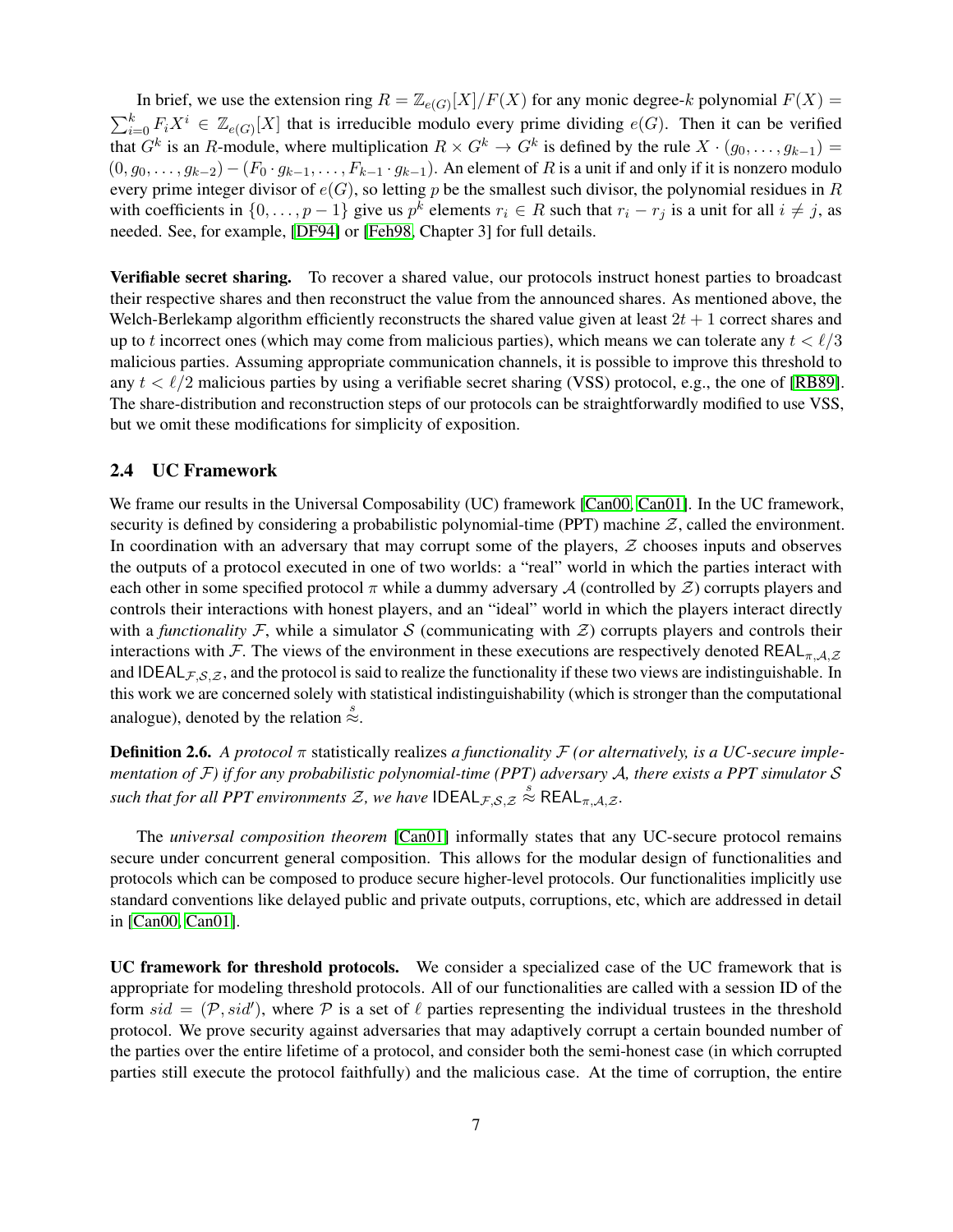view of the player to that point (and beyond) is revealed to the adversary; in particular, we do not assume secure erasures. For robustness, we additionally require that when the environment issues a command to a functionality/protocol, it always does so for at least h honest parties in the same round.

Many of our protocols require the parties to maintain and use consistent local states, corresponding to certain shared random variables that are consumed by the protocols. We note that synchronizing their local states may be nontrivial, if not every party is involved with executing every command. For this reason we assume some mechanism for coordinating local state, such as hashing as suggested in [\[CG99\]](#page-18-0), which deals with similar synchronization issues.

# <span id="page-8-0"></span>3 Threshold Key Generation, Gaussian Sampling, and Trapdoor Delegation

In this section, we present UC functionalities and protocols for generating a lattice with a shared trapdoor, for sampling from a coset of that lattice, and for securely delegating a trapdoor of a higher-dimensional extension of the lattice. As an example application of these functionalities, in Section [4](#page-15-0) we describe threshold variants of the GPV signature and IBE schemes of [\[GPV08\]](#page-19-2); other signature and (H)IBE schemes (e.g., [\[CHKP10,](#page-19-3) [ABB10,](#page-17-0) [MP12\]](#page-19-6)) can be adapted similarly (where delegation is needed for HIBE).

We start in Section [3.1](#page-8-1) by recalling the recent standalone (non-threshold) key generation and discrete Gaussian sampling algorithms of [\[MP12\]](#page-19-6), which form the basis of our protocols. In Section [3.2](#page-9-0) we present the two main functionalities  $\mathcal{F}_{KG}$  (key generation) and  $\mathcal{F}_{GS}$  (Gaussian sampling) corresponding to the standalone algorithms.

- Since key generation tends to be rare in applications,  $\mathcal{F}_{KG}$  can be realized using trusted setup; alterna-tively, in [A](#page-20-4)ppendix A we realize  $\mathcal{F}_{KG}$  via an interactive protocol without trusted setup.
- To realize  $\mathcal{F}_{GS}$ , we define two lower-level "helper" functionalities  $\mathcal{F}_{Perturb}$  and  $\mathcal{F}_{Correct}$ , and give in Section [3.3](#page-13-0) an efficient noninteractive protocol that realizes  $\mathcal{F}_{GS}$  using access to them. Section [3.2](#page-9-0) realizes the helper functionalities noninteractively using trusted setup, and Appendix [A](#page-20-4) realizes them using offline precomputation (instead of trusted setup).
- Finally, in Section [3.4](#page-15-1) we give a functionality  $\mathcal{F}_{\text{DelTrap}}$  and protocol for trapdoor delegation.

# <span id="page-8-1"></span>3.1 Trapdoors and Standalone Algorithms

We recall the notion of a (strong) lattice trapdoor and associated algorithms recently introduced by Micciancio and Peikert [\[MP12\]](#page-19-6) (see that paper for full details and proofs). Let n and q be positive integers and  $k = \lceil \lg q \rceil$ . Define the "gadget" vector  $\mathbf{g} = (1, 2, 4, \dots, 2^{k-1}) \in \mathbb{Z}_q^k$  and matrix

$$
\mathbf{G}:=\mathbf{I}_n\otimes \mathbf{g}^t=\left[\begin{matrix} \cdots \mathbf{g}^t\cdots\\ & \cdots \mathbf{g}^t\cdots\\ && \ddots\\ &&& \cdots \mathbf{g}^t\cdots\\ &&&& \cdots \mathbf{g}^t\cdots \end{matrix}\right]\in \mathbb{Z}_q^{n\times nk}.
$$

The k-dimensional lattice  $\Lambda^{\perp}(\mathbf{g}^t) \subset \mathbb{Z}^k$ , and hence also the nk-dimensional lattice  $\Lambda^{\perp}(\mathbf{G})$ , has smoothing parameter bounded by  $s_g \cdot \omega_n$ , where  $s_g \leq \sqrt{5}$  is a known constant. There are efficient algorithms that, given any desired syndrome  $u \in \mathbb{Z}_q$ , sample from a discrete Gaussian distribution over the coset  $\Lambda_u^{\perp}(\mathbf{g}^t)$  for any given parameter  $s \geq s_{\mathbf{g}} \cdot \omega_n$ . Since  $\bar{\Lambda}^{\perp}(\mathbf{G}) \subset \mathbb{Z}^{nk}$  is the direct sum of n copies of  $\Lambda^{\perp}(\mathbf{g}^t)$ , discrete Gaussian sampling over a desired coset  $\Lambda_\mathbf{u}^\perp(\mathbf{G})$  (with parameter  $s \geq s_\mathbf{g} \cdot \omega_n$ ) can be accomplished by concatenating  $n$ independent samples over appropriate cosets of  $\Lambda^{\perp}(\mathbf{g}^t)$ .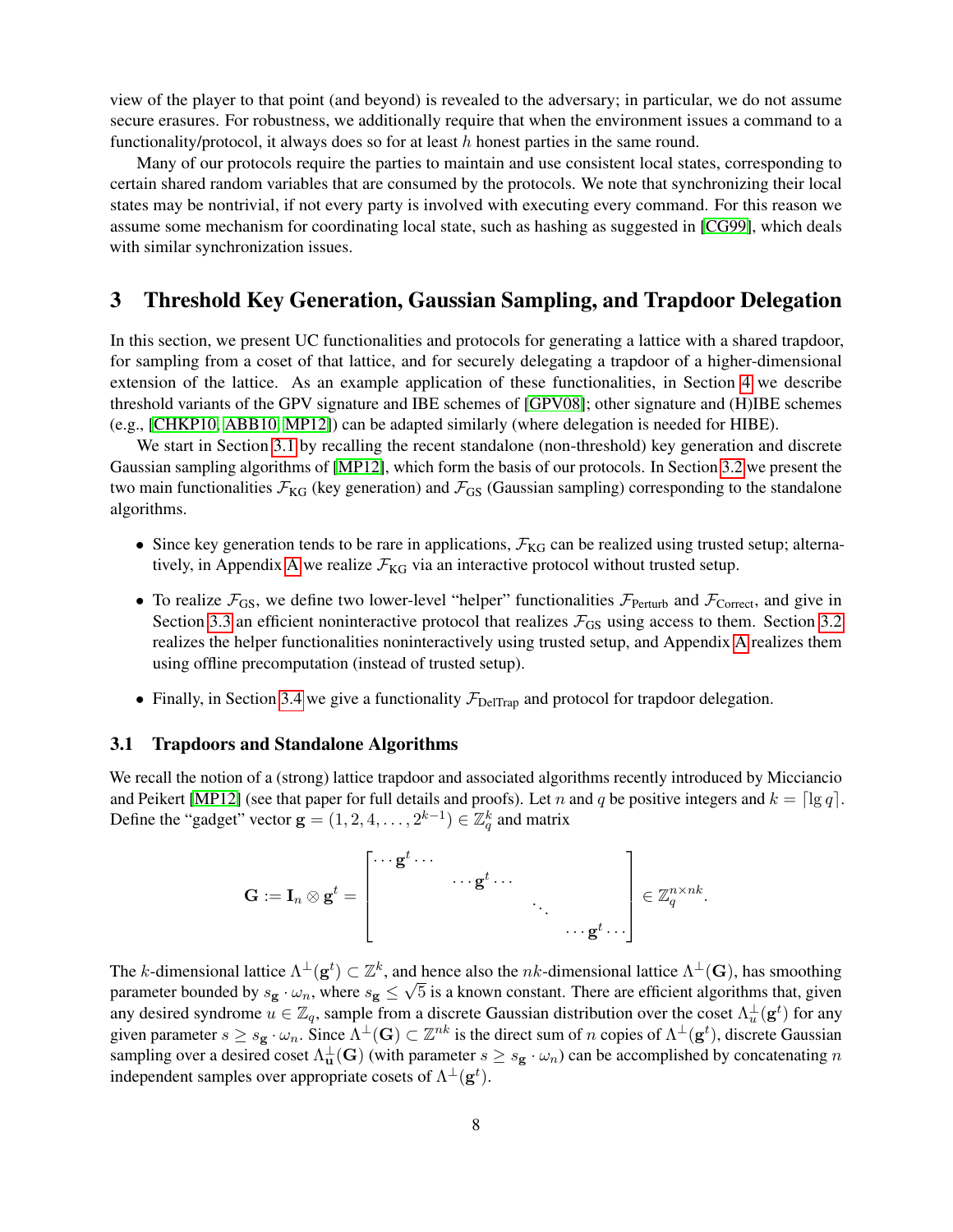**Definition 3.1** ([\[MP12\]](#page-19-6)). Let  $m \geq nk$  be an integer and define  $\bar{m} = m - nk$ . For  $\mathbf{A} \in \mathbb{Z}_q^{n \times m}$ , we say that  $\mathbf{R}$  ∈  $\mathbb{Z}_q^{\bar{m}\times nk}$  *is a* trapdoor *for* **A** *with* tag  $\mathbf{H}^*$  ∈  $\mathbb{Z}_q^{n\times n}$  *if*  $\mathbf{A}$   $\begin{bmatrix} \mathbf{R} \\ \mathbf{I} \end{bmatrix}$  =  $\mathbf{H}^* \cdot \mathbf{G}$ *. The* quality *of the trapdoor is defined to be the spectral norm*  $s_1(\mathbf{R})$ *.* 

Note that  $\mathbf{H}^*$  is uniquely determined and efficiently computable from  $\mathbf{R}$ , because  $\mathbf{G}$  contains the *n*-by-*n* identity as a submatrix. Note also that if R is a trapdoor for A with tag  $H^*$ , then it is also a trapdoor for  ${\bf A_H} := {\bf A} - [{\bf 0} \mid {\bf H} {\bf G}]$  with tag  ${\bf H}^* - {\bf H} \in \mathbb{Z}_q^{n \times n}$ .

The key-generation algorithm of [\[MP12\]](#page-19-6) produces a parity-check matrix  $\mathbf{A} \in \mathbb{Z}_q^{n \times m}$  together with a trapdoor **R** having desired tag **H**<sup>\*</sup>. It does so by choosing (or being given) a uniformly random  $\bar{A} \in \mathbb{Z}_q^{n \times \bar{m}}$ and a random  $\mathbf{R} \in \mathbb{Z}^{\bar{m} \times nk}$  having small  $s_1(\mathbf{R})$ , and outputs  $\mathbf{A} = [\bar{\mathbf{A}} \mid \mathbf{H}^* \cdot \mathbf{G} - \bar{\mathbf{A}} \mathbf{R}]$ . For sufficiently large  $m \geq C n \lg q$  (where C is a universal constant) and appropriate distribution of **R**, the output matrix **A** is uniformly random, up to  $negl(n)$  statistical distance.

The discrete Gaussian sampling algorithm of [\[MP12\]](#page-19-6) is an instance of the "convolution" approach from [\[Pei10\]](#page-19-5). It works in two phases:

- 1. In the *offline* "perturbation" phase, it takes as input a parity-check matrix A, a trapdoor R for A with some tag  $\mathbf{H}^* \in \mathbb{Z}_q^{n \times n}$ , and a Gaussian parameter  $s \geq Cs_1(\mathbf{R})$  (where C is some universal constant). It chooses one or more Gaussian perturbation vectors  $\mathbf{p} \in \mathbb{Z}^m$  (one for each future call to the online sampling step) having non-spherical covariance  $\Sigma_p$  that depends only on s and the trapdoor R.
- 2. In the *online* "syndrome correction" phase, it is given a syndrome  $\mathbf{u} \in \mathbb{Z}_q^n$  and a tag  $\mathbf{H} \in \mathbb{Z}_q^{n \times n}$ . As long as  $H^* - H \in \mathbb{Z}_q^{n \times n}$  is invertible, it chooses  $z \in \mathbb{Z}^{nk}$  having Gaussian distribution with parameter  $s_{\mathbf{g}} \cdot \omega_n$  over an appropriate coset of  $\Lambda^{\perp}(\mathbf{G})$ , and outputs  $\mathbf{x} = \mathbf{p} + \begin{bmatrix} \mathbf{R} \\ \mathbf{I} \end{bmatrix} \mathbf{z} \in \Lambda_{\mathbf{u}}^{\perp}(\mathbf{A}_{\mathbf{H}})$ , where  $\mathbf{p}$  is a fresh perturbation from the offline step.

Informally, the perturbation covariance  $\Sigma_{\bf p}$  of p is carefully designed to cancel out the trapdoor-revealing covariance of  $y = \begin{bmatrix} R \\ I \end{bmatrix}$  z, so that their sum has a (public) spherical Gaussian distribution. More formally, the output x has distribution within  $negl(n)$  statistical distance of  $D_{\Lambda_u^{\perp}}(A_H)$ , and in particular does not reveal any information about the trapdoor R (aside from an upper bound s on  $s_1(\mathbf{R})$ , which is public).

We emphasize that for security, it is essential that none of the intermediate values p, z or  $y = \begin{bmatrix} R \\ I \end{bmatrix} z$  be revealed, otherwise they could be correlated with x to leak information about the trapdoor R that could lead to an attack like the one given in [\[NR06\]](#page-19-12).

### <span id="page-9-0"></span>3.2 Functionalities for Threshold Sampling

Here we present ideal functionalities corresponding to the above two algorithms. The key-generation and Gaussian sampling functionalities  $\mathcal{F}_{KG}$  and  $\mathcal{F}_{GS}$  are specified in Figure [1](#page-10-1) and Figure [2,](#page-10-2) respectively; they internally execute the standalone algorithms described above.

To realize  $\mathcal{F}_{KG}$ , in the trusted setup model (as used in [\[CG99\]](#page-18-0)) we can simply let the trusted party play the role of  $\mathcal{F}_{KG}$ , because key generation is a one-time setup. To realize  $\mathcal{F}_{GS}$ , for the purpose of modularity we define two lower-level functionalities  $\mathcal{F}_{Perturb}$  and  $\mathcal{F}_{Correct}$  (Figures [3](#page-11-0) and [4\)](#page-12-0), which generate the perturbation and syndrome-correction components, respectively, as in the standalone sampling algorithm. The  $\mathcal{F}_{GS}$ ,  $\mathcal{F}_{Perturb}$ , and  $\mathcal{F}_{Correct}$  functionalities are all initialized with a bound B on the number of Gaussian samples that they will produce in their lifetimes. This is because the trusted setup (or offline precomputation) phases of our protocols need to prepare sufficient randomness so that the online phases can be noninteractive. (If the bound B is reached, then the parties can just initialize new copies of  $\mathcal{F}_{GS}$ ,  $\mathcal{F}_{Perturb}$ , and  $\mathcal{F}_{Correct}$  using the same arguments from  $\mathcal{F}_{KG}$ .)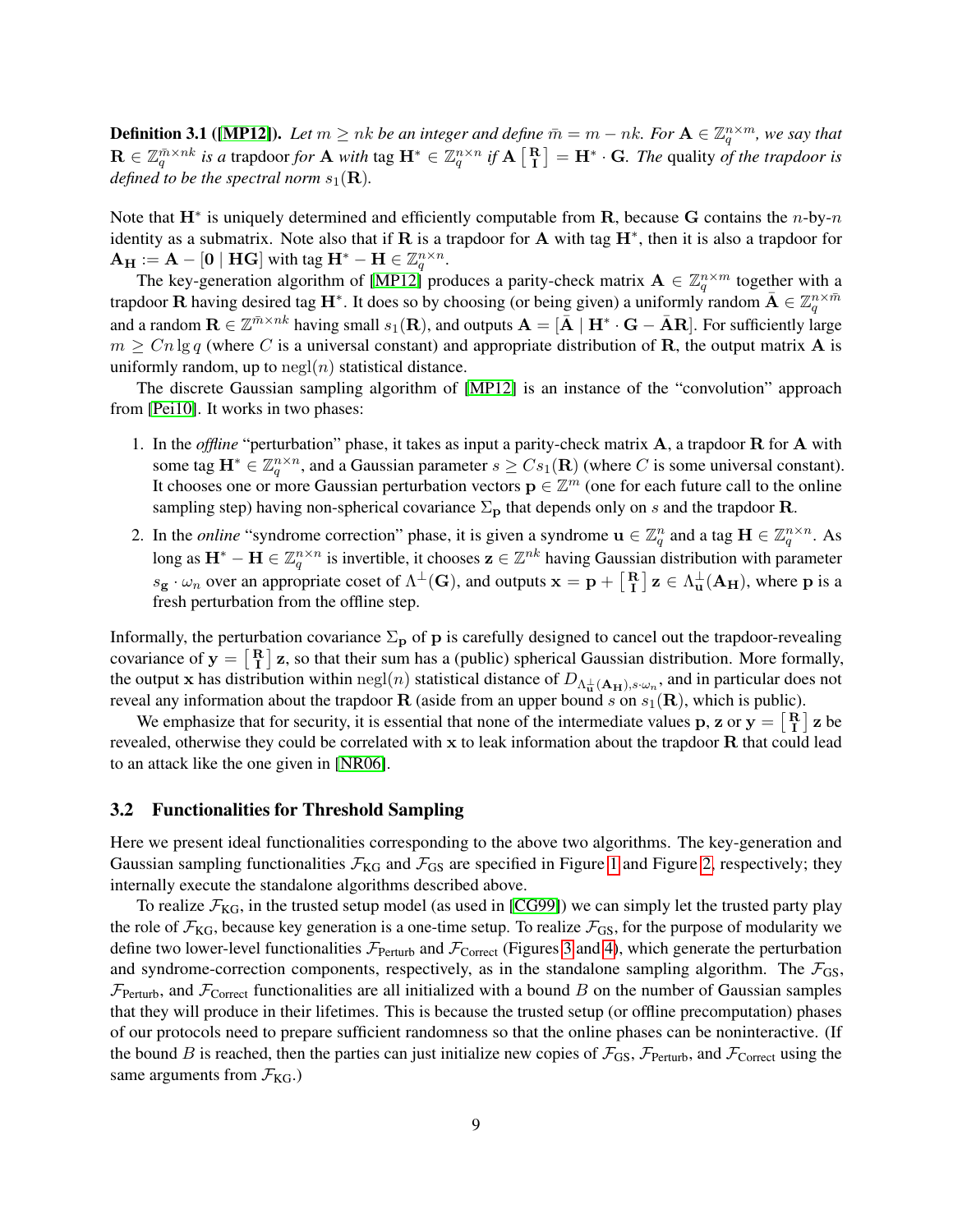#### Functionality  $\mathcal{F}_{KG}$

**Generate:** Upon receiving (gen, sid,  $\bar{\mathbf{A}} \in \mathbb{Z}_q^{n \times \bar{m}}$ ,  $\mathbf{H}^* \in \mathbb{Z}_q^{n \times n}$ , z) from at least h honest parties in  $\mathcal{P}$ :

- Choose  $\mathbf{R} \leftarrow D_{\mathbb{Z},z\cdot\omega_n}^{\bar{m}\times nk}$  and compute a sharing  $[\mathbf{R}]$  over  $\mathbb{Z}_q$ . Let  $\mathbf{A} = [\bar{\mathbf{A}} \mid \mathbf{H}^* \cdot \mathbf{G} \bar{\mathbf{A}}\mathbf{R}]$ .
- Send (gen, sid, A,  $[\mathbb{R}]^i$ ) to each party i in P, and (gen, sid, A,  $\mathbb{H}^*, z$ ) to the adversary.

Figure 1: Key generation functionality

# <span id="page-10-1"></span>Functionality  $\mathcal{F}_{GS}$

**Initialize:** Upon receiving (init, sid,  $\mathbf{A}, [\mathbb{R}]^i, \mathbb{H}^*, s, B$ ) from at least h honest parties i in  $\mathcal{P}$ :

- Reconstruct  $\bf{R}$  and store sid,  $\bf{A}$ ,  $\bf{R}$ ,  $\bf{H}^*$ , s, and  $\bf{B}$ .
- Send (init, sid) to each party in  $P$ , and (init, sid,  $A, H^*, s, B$ ) to the adversary.

**Sample:** Upon receiving (sample, sid,  $H \in \mathbb{Z}_q^{n \times n}$ ,  $\mathbf{u} \in \mathbb{Z}_q^n$ ) from at least h honest parties in  $\mathcal{P}$ , if  $\mathbf{H}^* - \mathbf{H} \in$  $\mathbb{Z}_q^{n \times n}$  is invertible and fewer than B calls to sample have already been made:

- Sample  $\mathbf{x} \leftarrow D_{\Lambda_{\mathbf{u}}^{\perp}(\mathbf{A}_{\mathbf{H}}), s \cdot \omega_n}$  using the algorithm from [\[MP12\]](#page-19-6) with trapdoor **R**.
- Send (sample,  $sid$ , x) to all parties in  $P$ , and (sample,  $sid$ ,  $H$ ,  $u$ ,  $x$ ) to the adversary.

# <span id="page-10-2"></span>Figure 2: Gaussian sampling functionality

We next describe the helper functionalities  $\mathcal{F}_{Perturb}$  and  $\mathcal{F}_{Correct}$ , and describe how they can be realized efficiently and noninteractively using trusted setup.

#### 3.2.1 Perturbation

Our perturbation functionality  $\mathcal{F}_{\text{Perturb}}$  (Figure [3\)](#page-11-0) corresponds to the offline perturbation phase of the standalone sampling algorithm. The perturb command does not take any inputs, so its results can be precomputed offline, before the command is actually invoked. The possibility of precomputation introduces one subtlety in the definition of the functionality, however. Notice that the functionality asks the adversary for share values  $[\![p]\!]$ <sup>i</sup> for the corrupted parties, then generates shares for the honest parties that are consistent with those shares; clearly this does not affect the secrecy of p. This formulation is needed for proving security of a protocol that precomputes shares of perturbations before any real calls to perturb are made (we give such a protocol in Appendix [A.4\)](#page-26-0). It allows the simulator to choose shares on its own when simulating the precomputation, and ensures that the functionality later distributes shares that are consistent with the simulation. Observe that with trusted setup,  $\mathcal{F}_{\text{Perturb}}$  can be trivially realized by just precomputing and distributing shares of B samples in the initialization phase, which the parties then consume in the online phase.

<span id="page-10-0"></span>Note that  $\mathcal{F}_{\text{Perturb}}$  distributes shares  $[\![\mathbf{p}]\!]^i$  of a perturbation p to the players, which themselves do not reveal information about p to the education into a in the standalene Gaussian semiling election. Howe any information about p to the adversary, just as in the standalone Gaussian sampling algorithm. However, in order for the perturbation to be useful in the later syndrome-correction phase, the parties will need to know (and so  $\mathcal{F}_{\text{Perturb}}$  reveals) some partial information about p, namely, the syndromes  $\bar{\mathbf{w}} = [\bar{\mathbf{A}} \mid -\bar{\mathbf{A}} \mathbf{R}] \cdot \mathbf{p} \in \mathbb{Z}_q^n$ and  $w = [0 | G] \cdot p \in \mathbb{Z}_q^n$ . This is the main significant difference with the standalone setting, in which these same syndromes are calculated internally but never revealed. Informally, Lemma [3.2](#page-10-0) below shows that the syndromes are uniformly random (up to negligible error), and hence can be simulated without knowing p. Furthermore, p will still be a usable perturbation even after  $\bar{w}$ , w are revealed, because it has an appropriate (non-spherical) Gaussian parameter which sufficiently exceeds the smoothing parameter of an appropriate lattice. This fact will be used later in the proof of security for our  $\mathcal{F}_{GS}$  realization.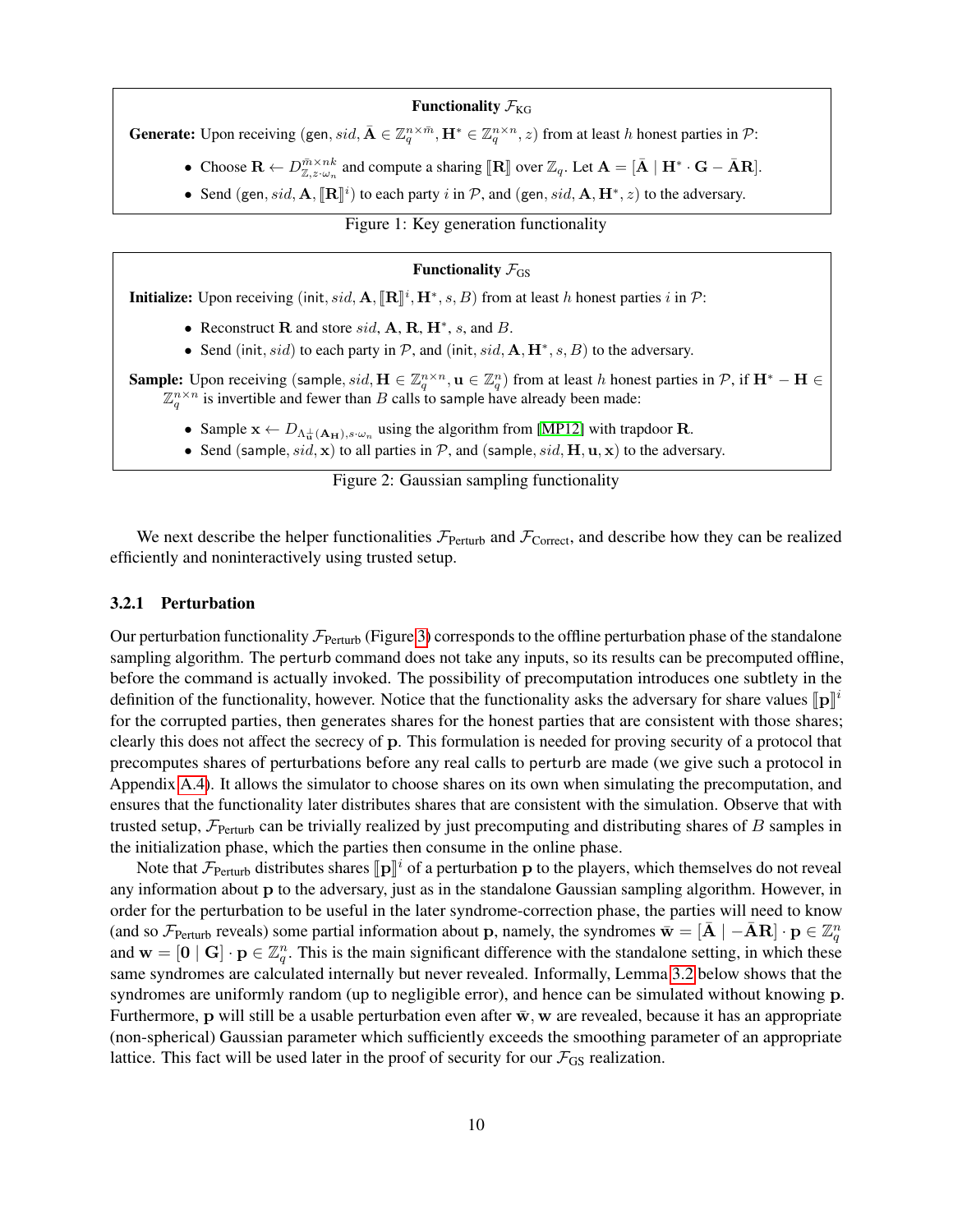#### **Functionality**  $\mathcal{F}_{\text{Perfurb}}$

**Initialize:** Upon receiving (init, sid,  $\mathbf{A}_{-\mathbf{H}^*} = [\bar{\mathbf{A}} \mid -\bar{\mathbf{A}}\mathbf{R}]$ ,  $[\mathbf{R}]$ <sup>i</sup>, s, B) from at least h honest parties i in  $\mathcal{P}$ :

- Reconstruct R to compute covariance matrix  $\Sigma_{\bf p} = s^2 s_{\bf g}^2 \left[ \begin{array}{c} {\bf R} \ {\bf I} \end{array} \right] \left[ {\bf R}^t {\bf I} \right]$  and store  $sid, {\bf A}_{-{\bf H}^*}$ , and  $\Sigma_{\bf p}$ .
- Send (init, sid) to all parties in P and (init, sid,  $A_{-H^*}, s, B$ ) to the adversary.
- **Perturb:** Upon receiving (perturb, sid) from at least h honest parties in  $P$ , if fewer than B calls to perturb have already been made:
	- Choose  $\mathbf{p} \leftarrow D_{\mathbb{Z}^m, \sqrt{\Sigma_{\mathbf{p}}} \cdot \omega_n}$ .
	- Compute  $\bar{\mathbf{w}} = \mathbf{A}_{-\mathbf{H}^*} \cdot \mathbf{p} \in \mathbb{Z}_q^n$  and  $\mathbf{w} = [\mathbf{0} \mid \mathbf{G}] \cdot \mathbf{p} \in \mathbb{Z}_q^n$ .
	- Send (perturb, sid,  $\bar{\mathbf{w}}$ ,  $\mathbf{w}$ ) to the adversary, and receive back shares  $[\![\mathbf{p}]\!]^i \in \mathbb{Z}_q^m$  for each currently corrupted party in  $\mathcal{D}$ corrupted party  $i$  in  $P$ .
	- Generate a uniformly random sharing  $\llbracket p \rrbracket$  consistent with the shares received in the previous step.
	- Send (perturb,  $sid$ ,  $[\![\mathbf{p}]\!]^i$ ,  $\bar{\mathbf{w}}$ ,  $\mathbf{w}$ ) to each party  $i$  in  $P$ .

#### <span id="page-11-0"></span>Figure 3: Perturbation functionality

**Lemma 3.2.** Let  $\bar{A} \in \mathbb{Z}_q^{n \times \bar{m}}$  be uniformly random for  $\bar{m} = m - nk \geq n \lg q + \omega(\log n)$ , let

$$
\mathbf{B} = \begin{bmatrix} \begin{bmatrix} \bar{\mathbf{A}} & -\bar{\mathbf{A}}\mathbf{R} \\ \mathbf{G} \end{bmatrix} = (\bar{\mathbf{A}} \oplus \mathbf{G}) \begin{bmatrix} \mathbf{I} & -\mathbf{R} \\ \mathbf{I} \end{bmatrix} \in \mathbb{Z}_q^{2n \times (\bar{m}+nk)}
$$

 $w^{\text{inter}}$   $\oplus$  *denotes the direct sum), and let*  $\Lambda = \Lambda^{\perp}(\mathbf{B})$ . Then with all but  $\operatorname{negl}(n)$  probability over the choice *of*  $\bar{\mathbf{A}}$ *, we have*  $\eta_{\epsilon}(\Lambda^{\perp}(\mathbf{B})) \leq \sqrt{5}(s_1(\mathbf{R}) + 1) \cdot \omega_n$  *for some*  $\epsilon = \text{negl}(n)$ *.* 

*In particular, for*  $p \leftarrow D_{\mathbb{Z}^m,\sqrt{\Sigma_p}}$  where  $\sqrt{\Sigma_p} \geq 6(s_1(\mathbf{R})+1) \cdot \omega_n \geq 2\eta_{\epsilon}(\Lambda^{\perp}(\mathbf{B}))$ , the syndrome  $\mathbf{u} = (\bar{\mathbf{w}}, \mathbf{w}) = \mathbf{B} \mathbf{p} \in \mathbb{Z}_q^{2n}$  is  $\text{negl}(n)$ -far from uniform, and the conditional distribution of  $\mathbf{p}$  given  $\mathbf{u}$  is  $D_{\Lambda_{\mathbf{u}}^{\perp}(\mathbf{B}),\sqrt{\Sigma_{\mathbf{p}}}}.$ 

*Proof.* By Lemma [2.4,](#page-5-0) we have  $\eta_{\epsilon'}(\Lambda^{\perp}(\bar{A})) \leq 2 \cdot \omega_n$  (with overwhelming probability) for some  $\epsilon' = \text{negl}(n)$ . Also as shown in [\[MP12\]](#page-19-6), we have  $\eta_{\epsilon'}(\Lambda^{\perp}(\mathbf{G})) \leq \sqrt{5} \cdot \omega_n$  (see Section [3.1\)](#page-8-1). This implies that

$$
\eta_{\epsilon}(\Lambda^{\perp}(\bar{\mathbf{A}}\oplus\mathbf{G}))\leq \sqrt{5}\cdot \omega_n
$$

where  $(1 + \epsilon) = (1 + \epsilon')^2$ , and in particular  $\epsilon = \text{negl}(n)$ .

Since  $T = \begin{bmatrix} I - R \\ I \end{bmatrix}$  is unimodular with inverse  $T^{-1} = \begin{bmatrix} I R \\ I \end{bmatrix}$ , it is easy to verify that  $\Lambda^{\perp}(B) =$  $\mathbf{T}^{-1} \cdot \Lambda^{\perp}(\bar{\mathbf{A}} \oplus \mathbf{G})$ , and hence

$$
\eta_{\epsilon}(\Lambda^{\perp}(\mathbf{B})) \leq s_1(\mathbf{T}^{-1}) \cdot \eta_{\epsilon}(\Lambda^{\perp}(\bar{\mathbf{A}} \oplus \mathbf{G})) \leq \sqrt{5}(s_1(\mathbf{R}) + 1) \cdot \omega_n.
$$

#### <span id="page-11-1"></span>3.2.2 Syndrome Correction

Our functionality  $\mathcal{F}_{\text{Correct}}$  (Figure [4\)](#page-12-0) corresponds to the syndrome-correction step of the standalone sampling algorithm. Because its output y must lie in a certain coset  $\Lambda_v^{\perp}(A)$ , where v depends on the desired final syndrome u, the functionality must be invoked online. As indicated in the overview, the standalone algorithm samples  $z \leftarrow \Lambda_v^{\perp}(G)$  and defines  $y = \begin{bmatrix} R \\ I \end{bmatrix} z$ . The functionality does the same, but outputs only shares of y to their respective owners. This ensures that no information about y is revealed to the adversary. (Note that the input syndrome  $\bf{v}$  itself is not revealed in the standalone algorithm, but in our setting  $\bf{v}$  is determined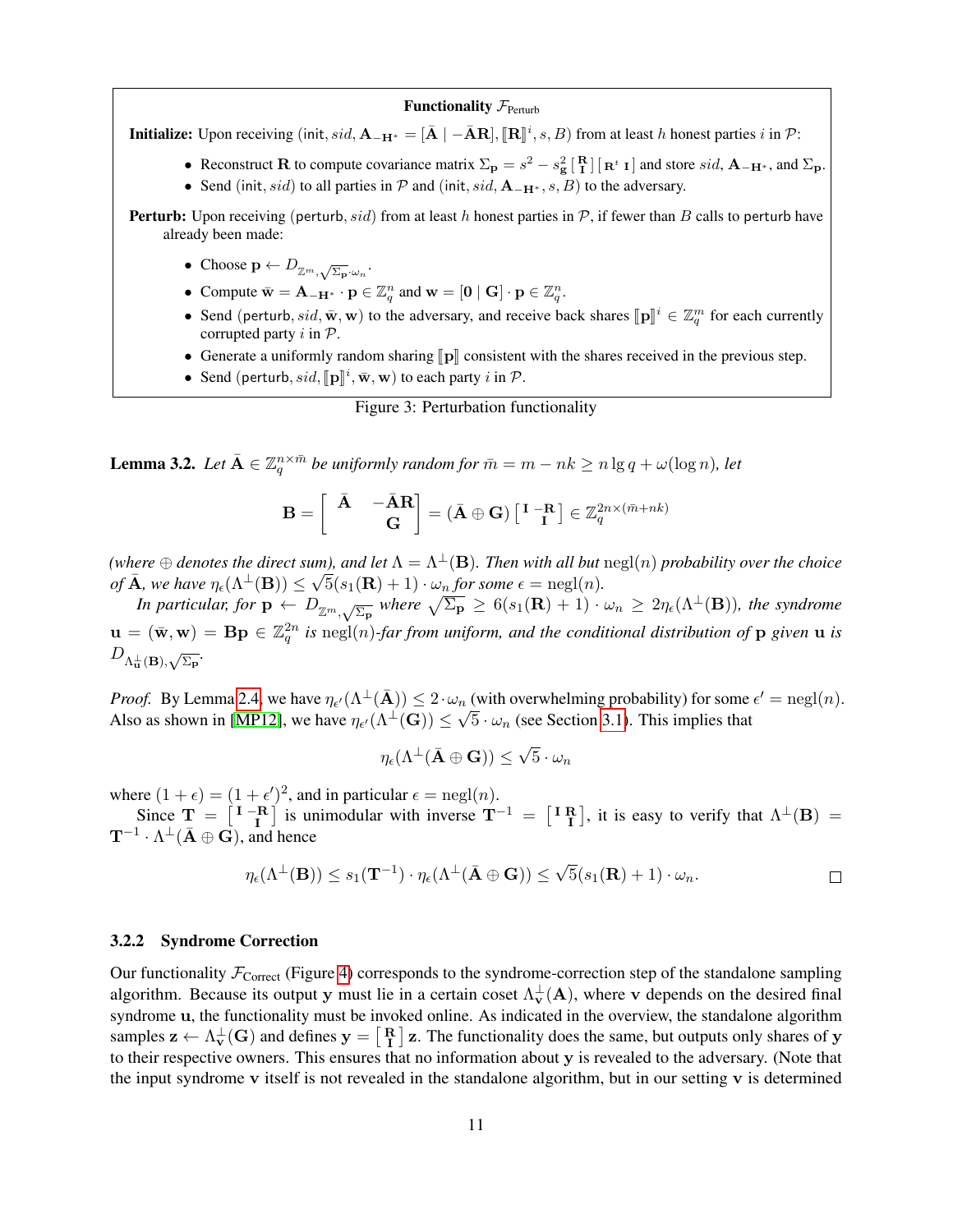

<span id="page-12-0"></span>Figure 4: Syndrome correction functionality

entirely by public information, so it is known to the adversary.) Also, just like  $\mathcal{F}_{Perturb}$ , the functionality asks the simulator for shares for the corrupted parties, to make precomputation simulatable.

Realizing FCorrect with a noninteractive protocol relies crucially on the *parallel* and *offline* nature of the corresponding step in the standalone algorithm. In particular, we use the fact that without knowing v in advance, the algorithm can precompute *partial* samples for each of the  $q = \text{poly}(n)$  scalar values  $v \in \mathbb{Z}_q$ , and then linearly combine n such partial samples to answer a query for a full syndrome  $\mathbf{v} \in \mathbb{Z}_q^n$ .

In the trusted setup model, the protocol realizing  $\mathcal{F}_{\text{Correct}}$  is as follows.

- 1. In the offline phase, a trusted party uses the trapdoor  $R$  (with tag  $H^*$ ) to distribute shares as follows. For each  $j \in [n]$  and  $v \in \mathbb{Z}_q$ , the party initializes queues  $Q_{j,v}^i$  for each party i, does the following B times, and then gives each of the resulting queues  $Q_{j,v}^{i}$  to party i.
	- Sample  $\mathbf{z}_{j,v} \leftarrow D_{\Lambda_v^{\perp}(\mathbf{g}^t), s_{\mathbf{g}} \cdot \omega_n}$ .
	- Compute  $y_{j,v} = \begin{bmatrix} R \\ I \end{bmatrix}$  ( $e_j \otimes z_{j,v}$ ), where  $e_j \in \mathbb{Z}^n$  denotes the *j*th standard basis vector. Note that

$$
\mathbf{A}_{\mathbf{H}} \cdot \mathbf{y}_{j,v} = (\mathbf{H}^* - \mathbf{H})\mathbf{G} \cdot (\mathbf{e}_j \otimes \mathbf{z}_{j,v}) = (\mathbf{H}^* - \mathbf{H})(v \cdot \mathbf{e}_j),
$$

where as always,  $\mathbf{A}_{\mathbf{H}} = \mathbf{A} - [\mathbf{0} \mid \mathbf{H}\mathbf{G}]$  for any  $\mathbf{H} \in \mathbb{Z}_q^{n \times n}$ .

- Generate a sharing for  $\mathbf{y}_{j,v}$ , and add  $[\![\mathbf{y}_{j,v}]\!]^i$  to queue  $Q^i_{j,v}$  for each party  $i \in \mathcal{P}$ .
- 2. In the online phase, upon receiving (correct, sid, v), each party i dequeues an entry  $[\![\mathbf{y}_{j,v_j}]\!]^i$  from  $Q_{j,v_j}$  for each  $j \in [n]$ , and locally outputs  $[\![\mathbf{y}]\!]^i = \sum_{j \in [n]} [\![\mathbf{y}_{j,v_j}]\!]^i$ . Note that by linearity a  $i$ . Note that by linearity and the homomorphic properties of secret sharing, the shares  $\llbracket y \rrbracket^i$  recombine to  $y = \llbracket R \rrbracket z \in \mathbb{Z}^m$  for some<br>Generics distributed a of perspective  $g(x)$ , such that  $A_{\sigma} = x - (\mathbf{H}^* - \mathbf{H}) \times \sigma \mathbb{Z}^n$ Gaussian-distributed z of parameter  $s_g \cdot \omega_n$ , such that  $\overrightarrow{A_{H}} \cdot y = (H^* - H) \cdot v \in \mathbb{Z}_q^n$ .

Without trusted setup, we give in Appendix [A.3](#page-23-0) an efficient protocol for  $\mathcal{F}_{\text{Correct}}$  that operates in a similar way, populating the local queues  $Q_{j,v}^i$  during the offline phase in a distributed manner using standard share-blinding and multiplication functionalities, among others.

### <span id="page-12-1"></span>3.2.3 Legal Uses of the Functionalities

Putting the key-generation and Gaussian sampling operations into separate functionalities  $\mathcal{F}_{KG}$  and  $\mathcal{F}_{GS}$  (and  $\mathcal{F}_{\text{DelTrap}}$  for delegation, in Section [3.4](#page-15-1) below), and realizing  $\mathcal{F}_{\text{GS}}$  using the helper functionalities  $\mathcal{F}_{\text{Perturb}}$  and  $\mathcal{F}_{\text{Correct}}$ , aids modularity and simplifies the analysis of our protocols. However, as a side effect it also raises a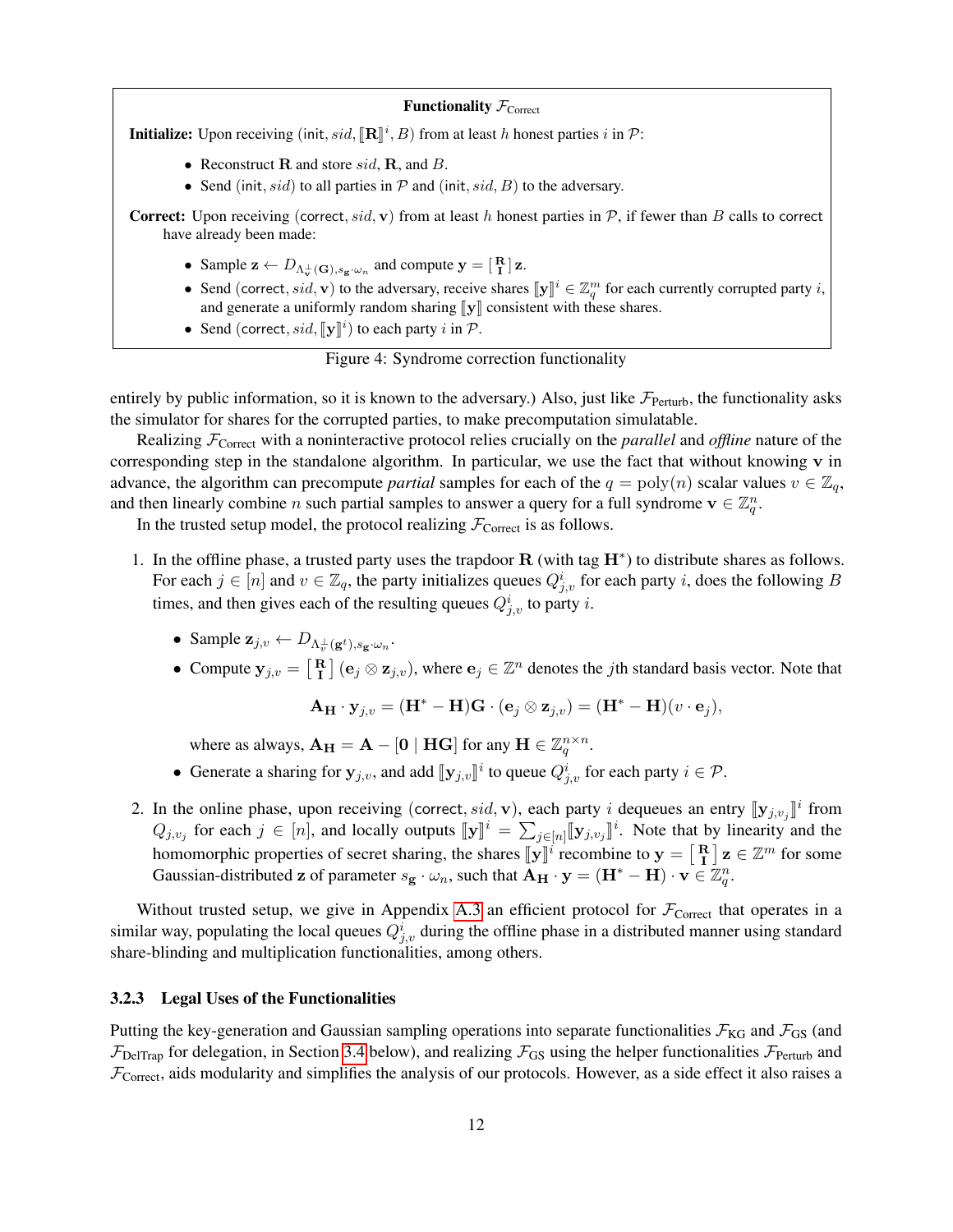technical issue in the UC framework, since environments can in general provide functionalities with arbitrary inputs, even on behalf of honest users. The issue is that the functionalities are all designed to be initialized with some *common, valid* state—namely, shares of a trapdoor  $R$  for a matrix  $A$  as produced by  $\mathcal{F}_{KG}$  on valid inputs—but it might be expensive or impossible for the corresponding protocols to check the consistency and validity those shares. Moreover, such checks would be unnecessary in the typical case where an application protocol, such as a threshold signature scheme, initializes the functionalities as intended. $3$ 

Therefore, we prove UC security for a restricted class of environments  $\mathscr Z$  that always initialize our functionalities with valid arguments. In particular, environments in  $\mathscr Z$  can instruct parties to instantiate  $\mathcal F_{\rm KG}$ only with appropriate arguments A, z. Similarly,  $\mathcal{F}_{GS}$  (and  $\mathcal{F}_{DeITrap}$ ) can be initialized only with a matrix A, tag  $H^*$ , and shares of a trapdoor R matching those of a prior call to the gen command of  $\mathcal{F}_{KG}$ , and with a sufficiently large Gaussian parameter  $s \geq Cs_1 \cdot \omega_n$ , where  $s_1$  is a high-probability upper bound on  $s_1(\mathbf{R})$  for the trapdoor R generated by  $\mathcal{F}_{KG}$ . The functionalities  $\mathcal{F}_{Perturb}$  and  $\mathcal{F}_{Correct}$  (which in any case are not intended for direct use by applications) also must be initialized using a prior output of  $\mathcal{F}_{KG}$ .

More formally, an environment Z is said to be in the class  $\mathscr Z$  if it satisfies the following conditions specific to our functionalities:

- When  $\mathcal Z$  instructs honest parties to run the gen command of  $\mathcal F_{KG}$ , the input matrix  $\bar{\mathbf A} \in \mathbb Z_q^{n \times \bar m}$ and parameter  $z$  must correspond with a statistically secure instantiation of the trapdoor generator from  $[MP12]$ . Concretely, A must be statistically close to uniformly random, and the Gaussian parameter z and dimension  $\bar{m}$  must jointly be sufficiently large. As shown in [\[MP12\]](#page-19-6), one valid instantiation is to let  $z \ge 2\omega_n$  and  $\bar{m} \ge Cn \lg q$  for any fixed constant  $C > 1$ .
- When  $\mathcal Z$  instructs honest parties to run the init commands of  $\mathcal F_{GS}$ ,  $\mathcal F_{Perturb}$ , or  $\mathcal F_{Correct}$ , the matrix A, tag  $H^*$ , and shares  $[\mathbb{R}]^i$  provided as the parties' inputs must match those of a prior call to  $\mathcal{F}_{KG}$  gen. In addition, those init commands must all use the same Gaussian parameter a which must be sufficiently addition, these init commands must all use the same Gaussian parameter  $s$ , which must be sufficiently large relative to the Gaussian parameter z and dimension  $\bar{m}$  used in that call to  $\mathcal{F}_{KG}$  gen. Specifically, we require  $s \geq Cz(\sqrt{m} + \sqrt{n \log q}) \cdot \omega_n$  for a certain universal constant C. By the results of [\[MP12\]](#page-19-6), this guarantees that with overwhelming probability over the choice of **R**, we have  $s \geq C' s_1(\mathbf{R}) \cdot \omega_n$ for some universal constant  $C'$ , which ensures that our  $\pi_{GS}$  protocol produces the proper distribution.

We emphasize that these restrictions on the environment are not actually limiting in any meaningful way, since our functionalities are only intended to serve as subroutines in higher-level applications, e.g. threshold signatures and (H)IBE. When designing a protocol  $\phi$  that uses these functionalities (see, e.g., Section [4\)](#page-15-0) one simply needs to ensure that  $\phi$  does so in a manner consistent with the above conditions. Then composing  $\phi$ with our protocols  $\pi_{KG}$ ,  $\pi_{GS}$ ,  $\pi_{Perturb}$ , and  $\pi_{Correct}$  (which we prove secure against environments in  $\mathscr{Z}$ ) will yield a secure protocol against *any* t-limited environment.

# <span id="page-13-0"></span>3.3 Gaussian Sampling Protocol

Figure [5](#page-14-0) defines a protocol  $\pi_{GS}$  that realizes the Gaussian sampling functionality  $\mathcal{F}_{GS}$  in the ( $\mathcal{F}_{Perturb}$ ,  $\mathcal{F}_{Correct}$ )hybrid model. Its sample command simply makes one call to each of the main commands of  $\mathcal{F}_{\text{Perturb}}$  and  $\mathcal{F}_{\text{Correct}}$ , adjusting the requested syndrome as necessary to ensure that the syndrome of the final output is the desired one. (This is done exactly as in the standalone algorithm.) The shares of the perturbation p and syndrome-correction term y are then added locally and announced, allowing the players to reconstruct the final output  $x = p + y$ . The security of  $\pi_{GS}$  is formalized in Theorem [3.3,](#page-14-1) and proved via the simulator  $S_{GS}$ in Figure [6.](#page-14-2)

<span id="page-13-1"></span> $3$ This issue is not limited to our setting, and can arise any time the key-generation and secret-key operations of a threshold scheme are put into separate functionalities. We note that using "joint state" [\[CR03\]](#page-19-16) does not appear to resolve the issue, because it only allows multiple instances of the *same* protocol to securely share some joint state.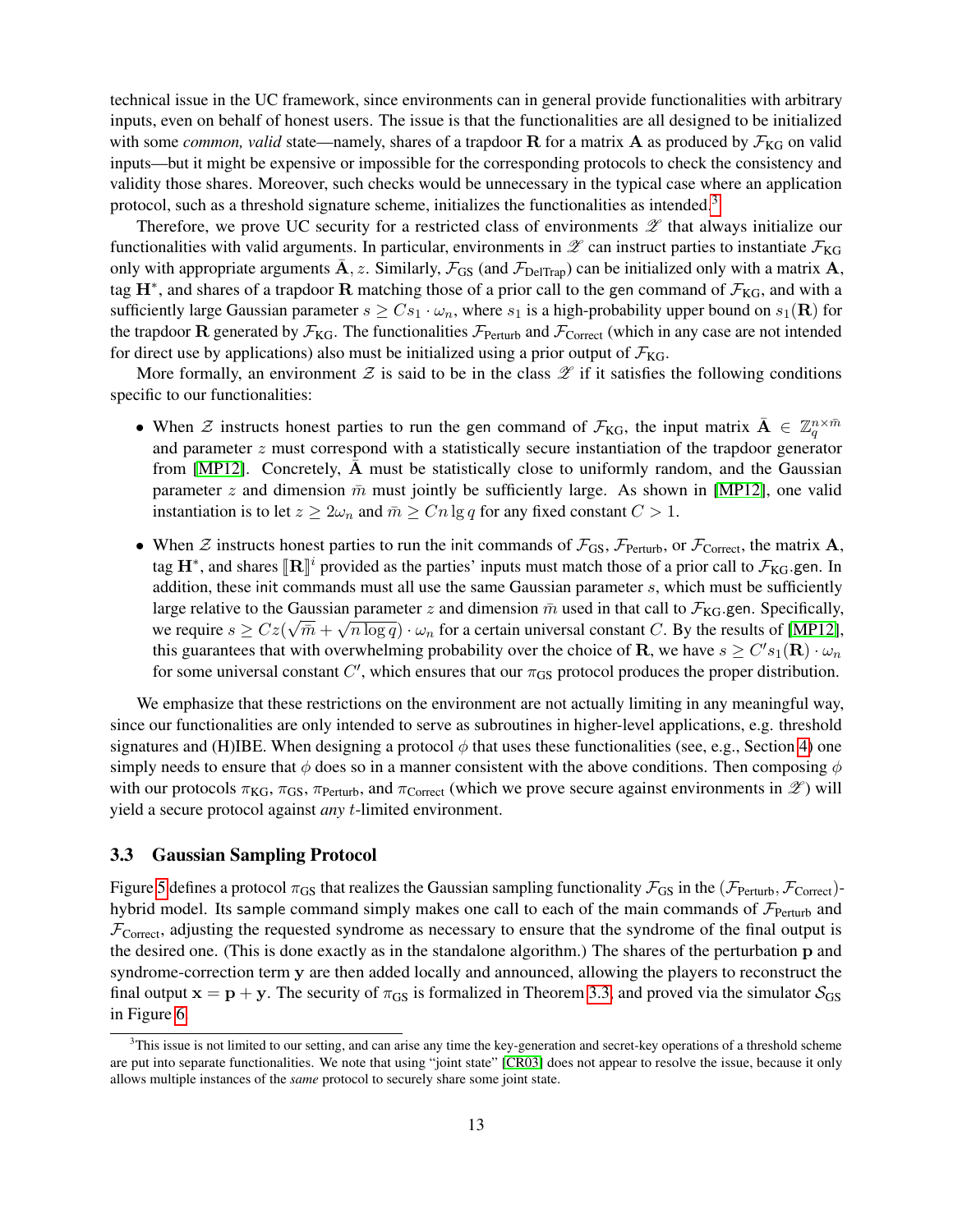An essential point is that given the helper functionalities, the protocol  $\pi_{GS}$  is completely *noninteractive*, i.e., no messages are exchanged among the parties, except when broadcasting their shares of the final output. Similarly, recall that our realizations of  $\mathcal{F}_{Perturb}$  and  $\mathcal{F}_{Conrect}$  are also noninteractive, either when using trusted setup or offline precomputation (see Appendix [A\)](#page-20-4). In other words, in the fully realized sampling protocol, the parties can sample from any desired coset using only local computation, plus one broadcast of the final output shares. We emphasize that this kind of noninteractivity is nontrivial, because the number of possible cosets is exponentially large.

**Protocol**  $\pi_{GS}$  in the ( $\mathcal{F}_{Perturb}$ ,  $\mathcal{F}_{Correct}$ )-hybrid model

**Initialize:** On input (init, sid, A,  $[\mathbb{R}]^i$ , H<sup>\*</sup>, s, B), party *i* stores  $\mathbb{H}^*$ , calls  $\mathcal{F}_{\text{Perturb}}(\text{init}, sid, \mathbb{A}_{-\mathbb{H}^*}, [\mathbb{R}]^i, s, B)$ and  $\mathcal{F}_{\text{Correct}}(\text{init}, sid, [\mathbb{R}]]^i, B)$ , and outputs (init,  $sid$ ).

**Sample:** On input (sample,  $sid$ , **H**, **u**), if  $H^* - H \in \mathbb{Z}_q^{n \times n}$  is invertible, and if fewer than B calls to sample have already been made, then party i does:

- Call  $\mathcal{F}_{\text{Perturb}}(\text{perturb}, sid)$  and receive (perturb,  $sid$ ,  $[\mathbf{p}]^i$ ,  $\bar{\mathbf{w}}, \mathbf{w}$ ).
- Compute  $\mathbf{v} = (\mathbf{H}^* \mathbf{H})^{-1}(\mathbf{u} \bar{\mathbf{w}}) \mathbf{w} \in \mathbb{Z}_q^n$ .
- Call  $\mathcal{F}_{\text{Correct}}(\text{correct}, sid, \mathbf{v})$  and receive (correct,  $sid, \llbracket \mathbf{y} \rrbracket^i)$ ).
- Broadcast  $[\![\mathbf{x}]\!]^i = [\![\mathbf{p}]\!]^i + [\![\mathbf{y}]\!]^i$  and reconstruct  $\mathbf{x} = \mathbf{p} + \mathbf{y}$  from the announced shares.
- Output (sample,  $sid$ ,  $x$ ).

<span id="page-14-0"></span>Figure 5: Gaussian sampling protocol

# Simulator  $S_{GS}$

**Initialize:** Upon receiving (init, sid,  $A, H^*, s, B$ ) from  $\mathcal{F}_{GS}$ , reveal to  $\mathcal{Z}$  (init, sid) as outputs of both  $\mathcal{F}_{Perturb}$ and  $\mathcal{F}_{\text{Correct}}$  to each currently corrupted party and any party that is corrupted in the future.

**Sample:** Upon receiving (sample, sid,  $H$ ,  $u$ ,  $x$ ) from  $\mathcal{F}_{GS}$ :

- Choose uniform and independent  $\bar{\mathbf{w}}, \mathbf{w} \in \mathbb{Z}_q^n$  and compute  $\mathbf{v} = (\mathbf{H}^* \mathbf{H})^{-1}(\mathbf{u} \bar{\mathbf{w}}) \mathbf{w} \in \mathbb{Z}_q^n$ .
- On behalf of  $\mathcal{F}_{\text{Perturb}}$ , send (perturb, sid,  $\bar{\mathbf{w}}$ ,  $\mathbf{w}$ ) to  $\mathcal{Z}$  and receive back shares  $[\![\mathbf{p}]\!]^i$  for each currently corrupted party i.i.  $\mathcal{P}_{\text{C}}$  Constant a uniformly random sharing  $[\![\mathbf$ corrupted party i in P. Generate a uniformly random sharing  $\llbracket p \rrbracket$  of  $p = 0$  consistent with these shares. Send (perturb, sid,  $[\mathbf{p}]^i$ ,  $\bar{\mathbf{w}}$ ,  $\mathbf{w}$ ) to each corrupted party i in  $\mathcal P$  on behalf of  $\mathcal F_{\text{Perturb}}$ .
- On behalf of  $\mathcal{F}_{\text{Correct}}$ , send (correct, sid, v) to  $\mathcal Z$  and receive back shares  $[\![\mathbf{y}]\!]^i$  for each currently<br>corrupted party i.i.  $\mathcal P$ . Generate a uniformly random sharing  $[\![\mathbf{y}]\!]$  of  $\mathbf{y} = \mathbf{x}$  cons corrupted party i in P. Generate a uniformly random sharing  $\llbracket y \rrbracket$  of  $y = x$  consistent with these shares. Send (correct, sid,  $[\![\mathbf{y}]\!]^i$ ) to each corrupted party i in  $\mathcal P$  on behalf of  $\mathcal F_{\text{Correct}}$ .
- Broadcast  $[\![\mathbf{x}]\!]^i = [\![\mathbf{p}]\!]^i + [\![\mathbf{y}]\!]^i$  on behalf of each honest party *i*.

**Corruption:** When  $Z$  requests to corrupt party  $i$ , for each previous call to sample, reveal the corresponding messages (perturb, sid,  $[\![\mathbf{p}]\!]^i$ ,  $\bar{\mathbf{w}}$ ,  $\mathbf{w}$ ) and (correct, sid,  $[\![\mathbf{y}]\!]^i$ ) to party i on behalf of  $\mathcal{F}_{\text{Perturb}}$  and  $\mathcal{F}_{\text{Correct}}$ , respectively.

<span id="page-14-2"></span>Figure 6: Simulator for  $\pi$ <sub>GS</sub>

<span id="page-14-1"></span>**Theorem 3.3.** Protocol  $\pi_{GS}$  statistically realizes  $\mathcal{F}_{GS}$  in the ( $\mathcal{F}_{Perturb}$ ,  $\mathcal{F}_{Correct}$ )-hybrid model for t-limited *environments in*  $\mathscr{Z}$ *.* 

*Proof sketch.* The simulator  $S_{GS}$  in Figure [6](#page-14-2) maintains consistent sharings of  $p = 0$  and  $y = x$  for each call to sample, and it releases player i's shares of these values (on behalf of  $\mathcal{F}_{Perturb}$  and  $\mathcal{F}_{Correct}$ ) upon corruption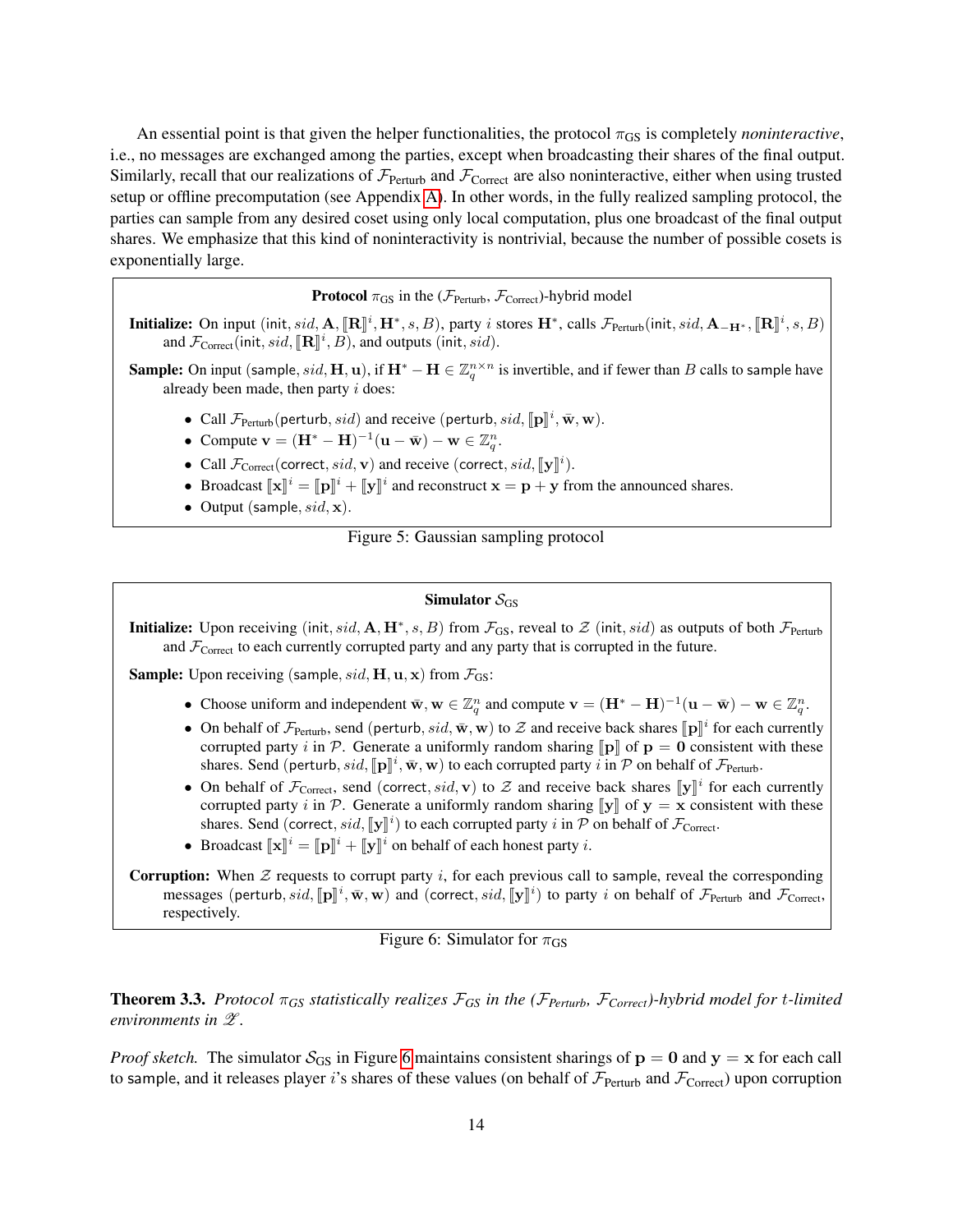of player i. The fact that p and y in  $S_{GS}$  are from incorrect distributions is not detectable (even statistically) by the environment  $Z$ , because it sees at most t shares of each, and the shares are consistent with announced shares of  $x = p + y$ .

The only other significant issues relate to (1) the syndromes  $\bar{w}$ , w output publicly by  $\mathcal{F}_{\text{Perturb}}$  in the ( $\mathcal{F}_{\text{Perturb}}$ ,  $\mathcal{F}_{\text{Correct}}$ )-hybrid world, versus the simulator's choices of those values on behalf of  $\mathcal{F}_{\text{Perturb}}$  in the ideal world; and (2) the distribution (conditioned on any fixed  $\bar{w}$ , w) of the final output x in both worlds. For item (1), as proved in Lemma [3.2,](#page-10-0) in the hybrid world the syndromes  $\bar{w}$ , w are jointly uniform and independent (up to negligible statistical distance) over the choice of p by  $\mathcal{F}_{\text{Perturb}}$ , just as they are when produced by the simulator. Moreover, conditioned on any fixed values of  $\bar{w}$ , w, the distribution of p in the hybrid world is a discrete Gaussian with covariance  $\Sigma_p$  over a certain lattice coset  $\Lambda_u^{\perp}(B)$ , and the actual value of p from this distribution is perfectly hidden by the secret-sharing scheme.

For item (2), the above facts imply that in the hybrid world,  $x = p + y$  has spherical discrete Gaussian distribution  $D_{\Lambda_{\mathbf{u}}^{\perp}(\mathbf{A}_{\mathbf{H}}),s}$ , just as the output x of  $\mathcal{F}_{\text{GS}}$  does in the ideal world (up to negligible statistical error in both cases). The proof is essentially identical to that of the "convolution lemma" from [\[MP12\]](#page-19-6), which guarantees the correctness of the standalone sampling algorithm (as run by  $\mathcal{F}_{GS}$  in the ideal world). The only slight difference is that in the hybrid world, p's distribution (conditioned on any fixed values of  $\bar{w}$ , w) is a discrete Gaussian with parameter  $\sqrt{\Sigma_p}$  over a coset of  $\Lambda^{\perp}(B)$ , instead of over  $\mathbb{Z}^m$  as in the standalone algorithm. Fortunately, Lemma [3.2](#page-10-0) says that  $\sqrt{\Sigma_p} \ge 2\eta_\epsilon(\Lambda^\perp(B))$ , and this is enough to adapt the proof from [\[MP12\]](#page-19-6) to the different distribution of p.

Finally, by the homomorphic properties of secret sharing, the shares  $[\![\mathbf{p}]\!]^i + [\![\mathbf{y}]\!]^i$  announced by the honest<br>issues in initial distributed exactly as a fresh sharing of x as produced by the simulator. We concl parties are jointly distributed exactly as a fresh sharing of x as produced by the simulator. We conclude that the hybrid and real views are statistically indistinguishable, as desired. □

## <span id="page-15-1"></span>3.4 Trapdoor Delegation

The trapdoor delegation functionality  $\mathcal{F}_{\text{DelTrap}}$  given in Figure [7](#page-16-0) corresponds to the algorithm DelTrap for delegating a lattice trapdoor in [\[MP12\]](#page-19-6), which is used in hierarchical IBE schemes. The functionality is initialized with shares of a trapdoor **R** for some  $A \in \mathbb{Z}_q^{n \times m}$ . For an extended matrix  $A' = [A_H | A_1] \in$  $\mathbb{Z}_q^{n\times (m+nk)}$  (where  ${\bf A_H}={\bf A}-[{\bf 0}\mid {\bf H} {\bf G}])$  and tag  ${\bf H}'\in \mathbb{Z}_q^{n\times n}$ ,  $\mathcal{F}_{\rm{DelTrap}}$  outputs shares of a trapdoor  ${\bf R}'$ for  $A'$  with tag  $H'$ , where the distribution of  $R'$  is Gaussian and in particular is independent of R.

A realization of  $\mathcal{F}_{\text{DelTrap}}$  in the  $\mathcal{F}_{\text{GS}}$ -hybrid model is given by  $\pi_{\text{DelTrap}}$  in Figure [8.](#page-16-1) It is entirely straightforward, since the standalone algorithm from [\[MP12\]](#page-19-6) just draws several Gaussian samples over appropriate (publicly computable) cosets of  $\Lambda^{\perp}(A)$ , so we omit the proof of security.

# <span id="page-15-0"></span>4 Threshold Signatures and IBE

Here we apply our protocols in a straightforward manner to give threshold versions of the signature and identitybased encryption schemes from [\[GPV08\]](#page-19-2). Other signature and (H)IBE schemes that use key-generation and Gaussian sampling as "black boxes" can be similarly adapted to the threshold setting.

**The GPV schemes.** For security parameter n, modulus q and message space  $M$ , the GPV signature scheme uses a hash function  $H \colon \mathcal{M} \to \mathbb{Z}_q^n$ , which is modeled as a random oracle, and two algorithms GenTrap and SampleD. At a high level, GenTrap $(n, q, m)$  generates a nearly uniform matrix  $\mathbf{A} \in \mathbb{Z}_q^{n \times m}$  together with a trapdoor R. Using these, SampleD( $A, R, u, s$ ) generates a Gaussian sample (for any sufficiently large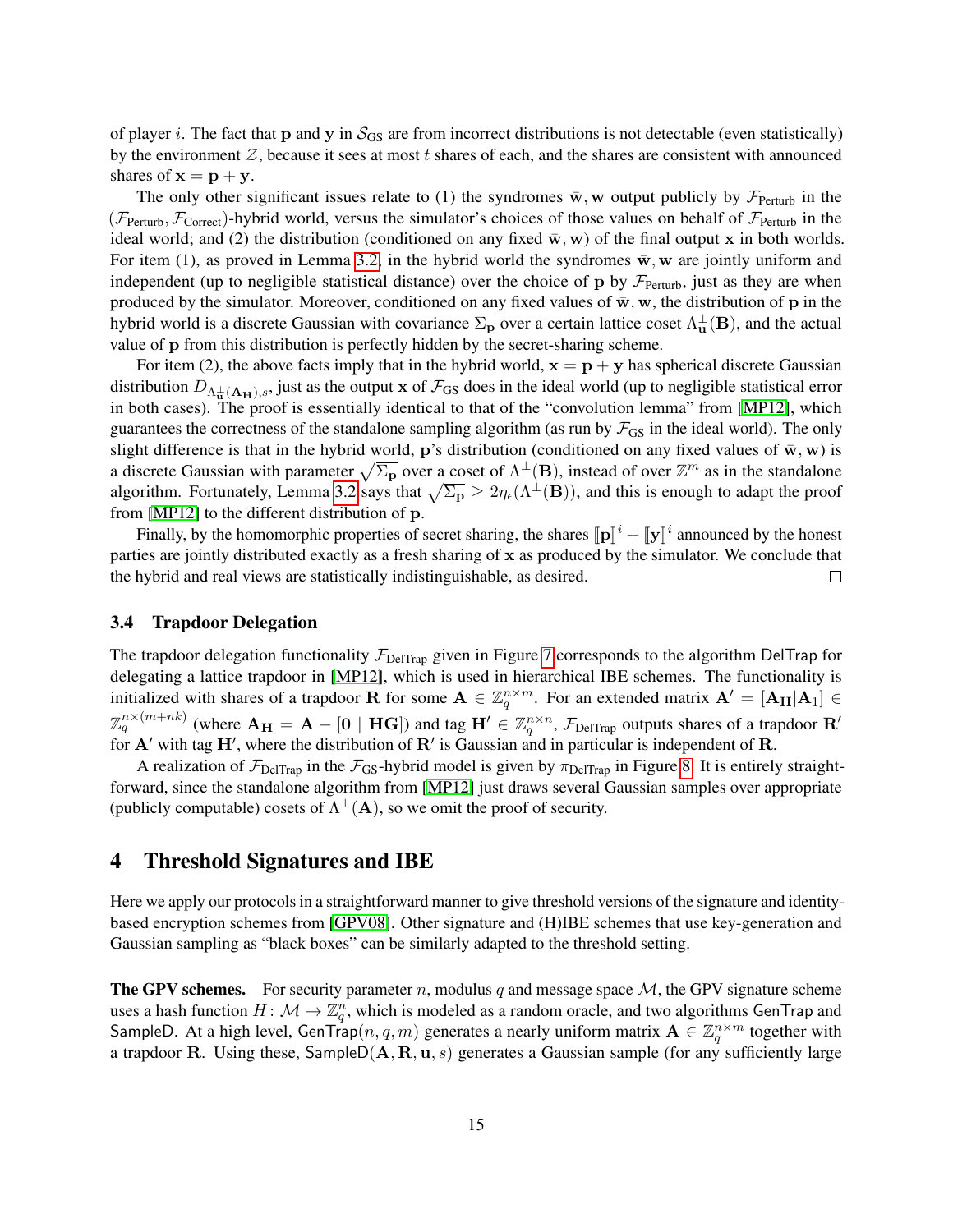#### **Functionality**  $\mathcal{F}_{\text{DeITran}}$

**Initialize:** Upon receiving (init, sid,  $\mathbf{A}$ ,  $[\mathbb{R}]^i$ ,  $\mathbf{H}^*, s, B$ ) from at least h honest parties in  $\mathcal{P}$ :

- Reconstruct trapdoor  $R$  and its invertible tag  $H$  for  $A$ , and store  $sid$ ,  $A$ ,  $R$ ,  $H^*$  and  $s$ .
- Send (init, sid) to each party in  $P$ , and (init, sid,  $A$ , s, B) to the adversary.

**Delegate:** Upon receiving (delegate,  $sid$ ,  $H$ ,  $A_1$ ,  $H'$ ) from at least h honest parties in  $P$ :

- If  $\mathbf{H}^* \mathbf{H} \in \mathbb{Z}_q^{n \times n}$  is invertible, using the Gaussian sampling algorithm from [\[MP12\]](#page-19-6) with trapdoor R, sample each column of R' independently from a discrete Gaussian with parameter s over the appropriate coset of  $\Lambda^{\perp}(\mathbf{A_H})$ , so that  $\mathbf{A_H} \cdot \mathbf{R'} = \mathbf{H'} \cdot \mathbf{G} - \mathbf{A_1}$ .
- Compute a sharing  $[\mathbb{R}^n]$  over  $\mathbb{Z}_q$ , and send (delegate, sid,  $[\mathbb{R}^n]$ ) (delegate, sid,  $[\mathbb{R}^n]$ )  $(i)$  to each party i, and (delegate,  $sid$ ,  $\mathbf{H}, \mathbf{A}_1, \mathbf{H}'$ ) to the adversary.

Figure 7: Functionality for delegating a lattice trapdoor

<span id="page-16-0"></span>**Protocol**  $\pi_{\text{DeITran}}$  in the  $\mathcal{F}_{\text{GS}}$ -hybrid model

**Initialize:** On input (init, sid, A,  $[\mathbb{R}]^i$ , H<sup>\*</sup>, s, B), call  $\mathcal{F}_{GS}$ (init, sid, A,  $[\mathbb{R}]^i$ , H<sup>\*</sup>, s, Bnk).

**Delegate:** On input (delegate,  $sid$ ,  $H$ ,  $A_1$ ,  $H'$ ), party i does the following:

- For each  $j = 1, \ldots, nk$ , call  $\mathcal{F}_{GS}$  (sample, sid, H, u) where u is the jth column of  $H'G-A_1$ ; receive (sample,  $sid, r'_j$ ) from  $\mathcal{F}_{GS}$  and let  $r'_j$  be the *j*th column of **R'**.
- Output (sample,  $sid$ ,  $\mathbb{R}'$ ).

<span id="page-16-1"></span>Figure 8: Protocol for delegating a lattice trapdoor

parameter s) over the lattice coset  $\Lambda_u^{\perp}(A)$ . Ignoring the exact selection of parameters, the stateful version of the signature scheme consists of the following three algorithms:

- KeyGen(1<sup>n</sup>): Let  $(A, R) \leftarrow$  GenTrap $(n, q, m)$  and output verification key  $vk = A$  and signing key  $sk = \mathbf{R}$ .
- Sign(sk,  $\mu \in \mathcal{M}$ ): If  $(\mu, \sigma)$  is already in local storage, output the signature  $\sigma$ . Otherwise, let  $\mathbf{x} \leftarrow$ SampleD( $\mathbf{A}, \mathbf{R}, H(\mu), s$ ) and store  $(\mu, \sigma)$ . Output the signature  $\sigma = \mathbf{x}$ .
- Verify(vk,  $\mu$ ,  $\sigma = \mathbf{x}$ ): If  $\mathbf{A}\mathbf{x} = H(\mathbf{m})$  and x is sufficiently short, then accept; otherwise, reject.

See [\[GPV08\]](#page-19-2) for the proof of (strong) unforgeability under worst-case lattice assumptions.

In the GPV identity-based encryption scheme, the setup algorithm is the same as KeyGen above, and the master public and secret keys are simply the verification and signing keys above. The secret key for an individual identity is a signature on that identity. Since we are concerned only with thresholdizing the signing and key-extraction algorithms, the details of the encryption and decryption algorithms are unchanged and irrelevant here, so we need only give threshold version of KeyGen and Sign.

Thresholdizing. In order to obtain a threshold signature scheme, KeyGen and Sign must be done in a distributed way, so that the signing key  $sk = \mathbf{R}$  is distributed among the participating parties and a valid signature  $\sigma$  can only be produced by a quorum of participating parties. In Figure [9](#page-17-5) we recall (from [\[ADN06\]](#page-17-4)) a formal functionality for threshold signatures. (Recall that  $P$  is the set of trustees, or parties authorized to receive shares of the signing key.)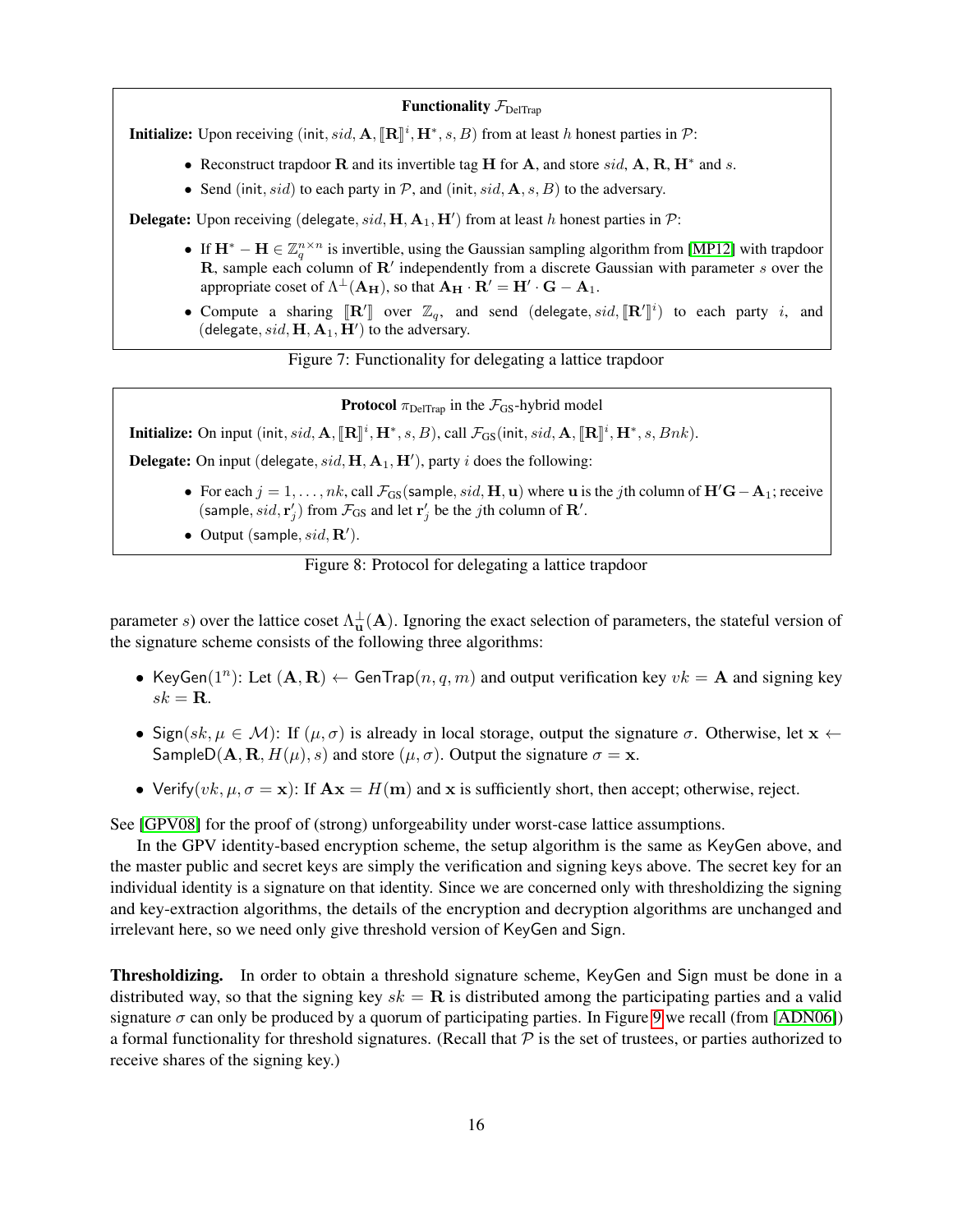#### **Functionality**  $\mathcal{F}_{TSio}$

**Generate:** Upon receiving (gen, sid, B) from at least h honest parties in  $P$ , send (gen, sid, B) to the adversary, receive and record verification key v, and send (gen,  $sid, v$ ) to each party in  $P$ .

**Sign:** Upon receiving (sign, sid, m) from at least h honest parties in  $P$ , if fewer than B calls to sign have already been made:

- Send (sign, sid, m) to the adversary and receive signature  $\sigma$ .
- If there is no record of  $(m, \sigma, v, 0)$ , record  $(m, \sigma, v, 1)$  and send (sign, sid, m,  $\sigma$ ) to each party in P.

**Verify:** Upon receiving (ver,  $sid, m, \sigma, v'$ ) from any party  $p \in \mathcal{P}$ :

- Send (ver, sid,  $m, \sigma, v'$ ) to the adversary and receive (ver, sid,  $m, \phi$ ).
- If  $v' = v$  and  $(m, \sigma, v, 1)$  is recorded, then send (ver, sid, m, 1) to p.
- If  $v' = v$  and there is no recorded  $(m, \sigma', v, 1)$ , then record  $(m, \sigma, v, 0)$  and send (ver, sid, m, 0) to p.
- If some  $(m, \sigma, v', 1)$  is recorded, then send (ver, sid, m, 1) to p.
- If some  $(m, \sigma, v', 0)$  is recorded, then send (ver, sid, m, 0) to p.
- Otherwise, record  $(m, \sigma, v', \phi)$  and send (ver, sid,  $m, \sigma, \phi$ ) to p.

<span id="page-17-5"></span>Figure 9: Threshold signature functionality

To construct a protocol for threshold GPV signatures we need threshold analogues of GenTrap and SampleD; these are the functionalities  $\mathcal{F}_{KG}$  and  $\mathcal{F}_{GS}$  (from Section [3\)](#page-8-0), respectively.  $\mathcal{F}_{KG}$  produces A as usual, but each party *i* receives a share  $[\mathbb{R}]^i$  of the trapdoor. To produce a signature, each party *i* in a quorum of signate simply calls  $\mathcal{F}_{\text{tot}}$  comple with his share  $[\mathbf{P}]^i$  and this allows them to coll quorum of signers simply calls  $\mathcal{F}_{GS}$ . sample with his share  $[\mathbb{R}]^i$ , and this allows them to collectively produce a signature  $\sigma$ .

In Figure [10](#page-18-8) we present a protocol for threshold GPV signatures in the  $(\mathcal{F}_{KG}, \mathcal{F}_{GS})$ -hybrid model. Note that it obeys all the constraints on the usage of  $\mathcal{F}_{KG}$  and  $\mathcal{F}_{GS}$  described in Section [3.2.3.](#page-12-1) Its security is easily proved using the correspondence between  $\mathcal{F}_{KG}$  and KeyGen, and  $\mathcal{F}_{GS}$  and Sign, so we state Theorem [4.1](#page-17-6) without proof.

<span id="page-17-6"></span>Theorem 4.1. *The protocol* π*ThreshGPV securely realizes* F*TSig, assuming the unforgeability of the GPV signature scheme (with the same parameters) under chosen-message attacks.*

# References

- <span id="page-17-0"></span>[ABB10] S. Agrawal, D. Boneh, and X. Boyen. Efficient lattice (H)IBE in the standard model. In *EUROCRYPT*, pages 553–572. 2010.
- <span id="page-17-4"></span>[ADN06] J. F. Almansa, I. Damgård, and J. B. Nielsen. Simplified threshold RSA with adaptive and proactive security. In *EUROCRYPT*, pages 593–611. 2006.
- <span id="page-17-1"></span>[AFV11] S. Agrawal, D. M. Freeman, and V. Vaikuntanathan. Functional encryption for inner product predicates from learning with errors. In *ASIACRYPT*. 2011. To appear.
- <span id="page-17-3"></span>[Ajt96] M. Ajtai. Generating hard instances of lattice problems. *Quaderni di Matematica*, 13:1–32, 2004. Preliminary version in STOC 1996.
- <span id="page-17-2"></span>[Ajt99] M. Ajtai. Generating hard instances of the short basis problem. In *ICALP*, pages 1–9. 1999.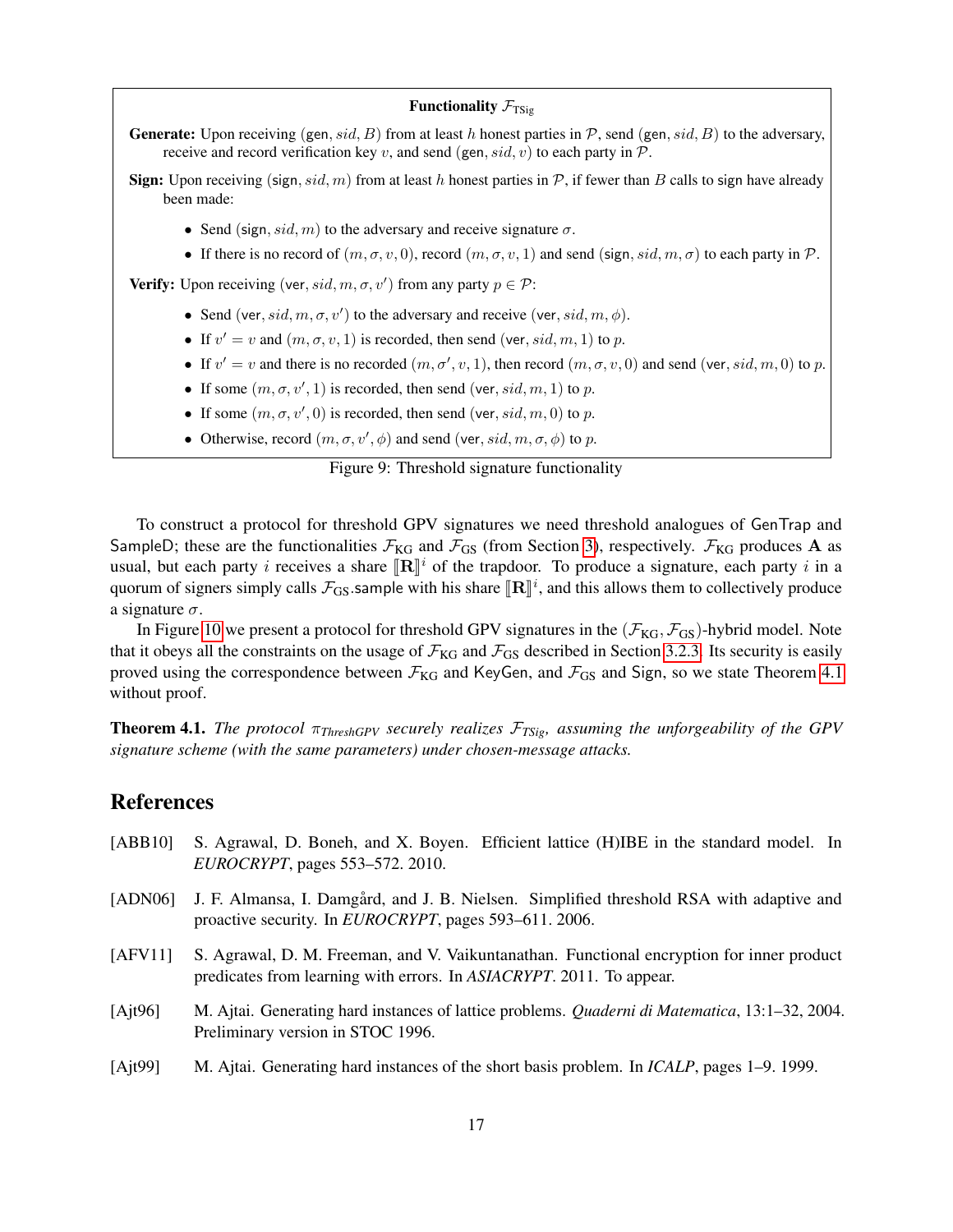#### **Protocol**  $\pi_{\text{ThreshGPV}}$  in the  $(\mathcal{F}_{\text{KG}}, \mathcal{F}_{\text{GS}})$ -hybrid model

**Generate:** On input (gen,  $sid$ , B):

- The parties run an information-theoretically secure coin-flipping protocol to choose a uniformly random  $\bar{\mathbf{A}} \in \mathbb{Z}_q^{n \times \bar{m}}$ , and let  $\mathbf{H}^* = \mathbf{I}_n$  (the *n*-by-*n* identity matrix).
- Each party *i* calls  $\mathcal{F}_{KG}(\text{gen}, sid, \bar{\mathbf{A}}, \mathbf{H}^*, z = 2 \cdot \omega_n)$  and receives (gen, *sid*, **A**,  $[\mathbf{R}]^i$ ).
- Each party *i* calls  $\mathcal{F}_{GS}$ (init, sid,  $\mathbf{A}$ ,  $[\mathbf{R}]$ <sup>*i*</sup>,  $\mathbf{H}^* = \mathbf{I}_n$ ,  $s = Cz \cdot O(\sqrt{n \log q}) \cdot \omega_n$ , *B*) and outputs  $(gen, sid, A).$

**Sign:** On input (sign, sid, m), if fewer than B calls to sign have already been made, then party i does:

- First check if  $(sid, m, \sigma)$  is already in local storage. If so, output (sign,  $sid, m, \sigma)$ .
- Otherwise, compute  $u = H(m)$ , call  $\mathcal{F}_{GS}$  (sample, sid,  $H = 0, u$ ), and receive (sample, sid,  $\bar{x} \in$  $\mathbb{Z}_q^m$ ). Interpret  $\bar{\mathbf{x}}$  as the unique integer vector  $\mathbf{x} \in \mathbb{Z}^m$  with entries in  $[-q/2, q/2)$ , store  $(id, m, \sigma =$ x) locally, and output (sign,  $sid, m, \sigma$ ).

**Verify:** Upon receiving (ver,  $sid, m, \sigma = \mathbf{x}, v')$ ):

• Each party *i* checks that  $v' = A$ , that  $A x = H(m)$ , and that  $||x|| \le s\sqrt{m}$ . If so, then party *i* outputs (ver,  $sid, m, 1)$ , otherwise it outputs (ver,  $sid, m, 0)$ .

#### <span id="page-18-8"></span>Figure 10: Threshold GPV Signatures

- <span id="page-18-10"></span>[ALR11] G. Asharov, Y. Lindell, and T. Rabin. Perfectly-secure multiplication for any < *n*/3. In *CRYPTO*, pages 240–258. 2011.
- <span id="page-18-3"></span>[AP09] J. Alwen and C. Peikert. Generating shorter bases for hard random lattices. *Theory of Computing Systems*, 48(3):535–553, April 2011. Preliminary version in STACS 2009.
- <span id="page-18-5"></span>[BCHK07] D. Boneh, R. Canetti, S. Halevi, and J. Katz. Chosen-ciphertext security from identity-based encryption. *SIAM J. Comput.*, 36(5):1301–1328, 2007.
- <span id="page-18-6"></span>[BD10] R. Bendlin and I. Damgård. Threshold decryption and zero-knowledge proofs for lattice-based cryptosystems. In *TCC*, pages 201–218. 2010.
- <span id="page-18-2"></span>[BF11a] D. Boneh and D. M. Freeman. Homomorphic signatures for polynomial functions. In *EURO-CRYPT*, pages 149–168. 2011.
- <span id="page-18-1"></span>[BF11b] D. Boneh and D. M. Freeman. Linearly homomorphic signatures over binary fields and new tools for lattice-based signatures. In *Public Key Cryptography*, pages 1–16. 2011.
- <span id="page-18-9"></span>[BGW88] M. Ben-Or, S. Goldwasser, and A. Wigderson. Completeness theorems for non-cryptographic fault-tolerant distributed computation (extended abstract). In *STOC*, pages 1–10. 1988.
- <span id="page-18-7"></span>[Can00] R. Canetti. Universally composable security: A new paradigm for cryptographic protocols. Cryptology ePrint Archive, Report 2000/067, 2000. <http://eprint.iacr.org/>.
- <span id="page-18-4"></span>[Can01] R. Canetti. Universally composable security: A new paradigm for cryptographic protocols. In *FOCS*, pages 136–145. 2001.
- <span id="page-18-0"></span>[CG99] R. Canetti and S. Goldwasser. An efficient *threshold* public key cryptosystem secure against adaptive chosen ciphertext attack. In *EUROCRYPT*, pages 90–106. 1999.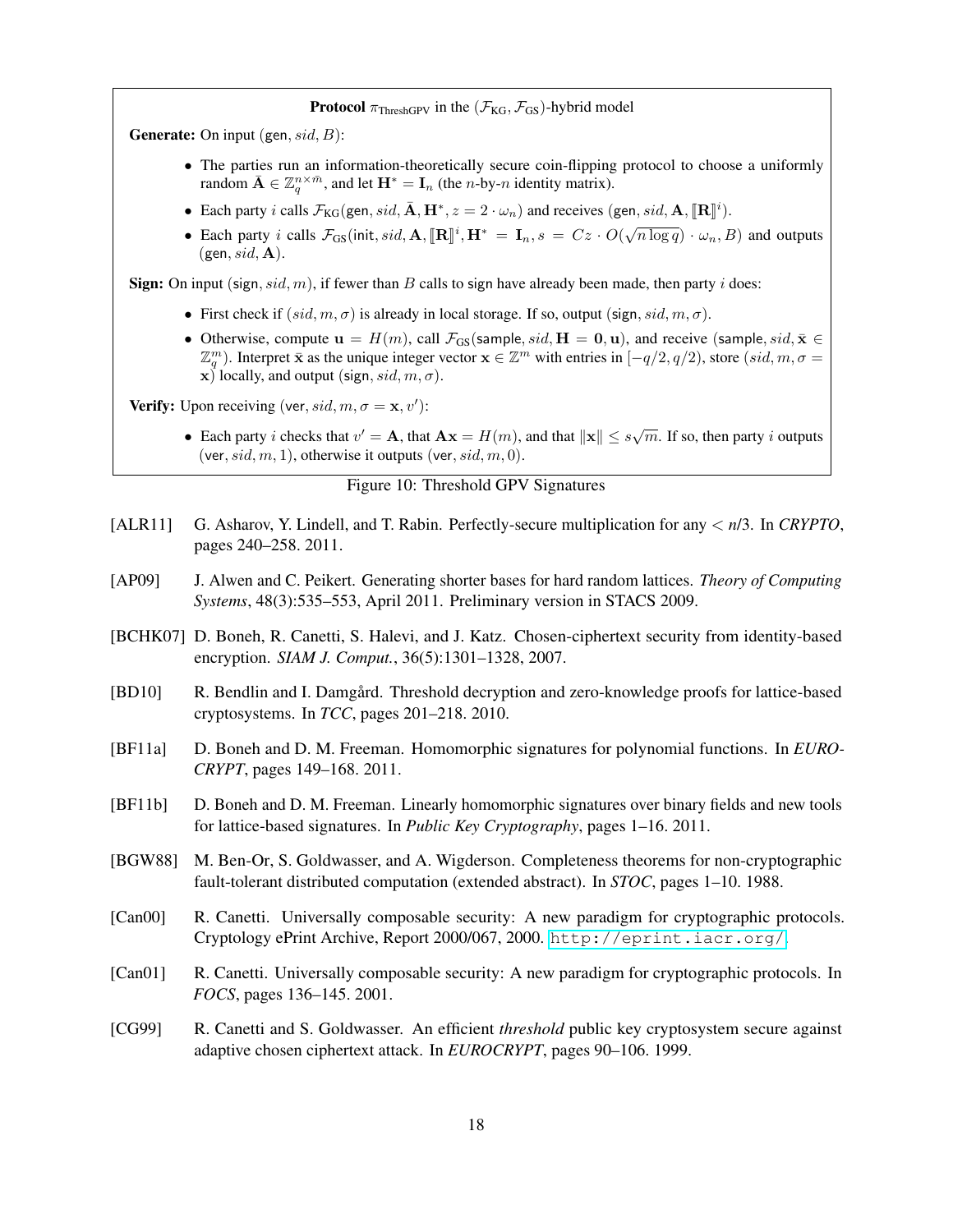- <span id="page-19-3"></span>[CHKP10] D. Cash, D. Hofheinz, E. Kiltz, and C. Peikert. Bonsai trees, or how to delegate a lattice basis. In *EUROCRYPT*, pages 523–552. 2010.
- <span id="page-19-13"></span>[CLRS10] P.-L. Cayrel, R. Lindner, M. Rückert, and R. Silva. A lattice-based threshold ring signature scheme. In *Proceedings of the First international conference on Progress in cryptology: cryptology and information security in Latin America*, LATINCRYPT'10, pages 255–272. Springer-Verlag, Berlin, Heidelberg, 2010. ISBN 3-642-14711-9, 978-3-642-14711-1.
- <span id="page-19-16"></span>[CR03] R. Canetti and T. Rabin. Universal composition with joint state. In *CRYPTO*, pages 265–281. 2003.
- <span id="page-19-1"></span>[CS98] R. Cramer and V. Shoup. A practical public key cryptosystem provably secure against adaptive chosen ciphertext attack. In *CRYPTO*, pages 13–25. 1998.
- <span id="page-19-0"></span>[DF89] Y. Desmedt and Y. Frankel. Threshold cryptosystems. In *CRYPTO*, pages 307–315. 1989.
- <span id="page-19-14"></span>[DF94] Y. Desmedt and Y. Frankel. Perfect homomorphic zero-knowledge threshold schemes over any finite abelian group. *SIAM J. Discrete Math.*, 7(4):667–679, 1994.
- <span id="page-19-15"></span>[Feh98] S. Fehr. *Span Programs over Rings and How to Share a Secret from a Module*. Master's thesis, ETH Zurich, Institute for Theoretical Computer Science, 1998.
- <span id="page-19-11"></span>[FGM10] T. Feng, Y. Gao, and J. Ma. Changeable threshold signature scheme based on lattice theory. *International Conference on E-Business and E-Government*, 0:1311–1315, 2010. doi:http: //doi.ieeecomputersociety.org/10.1109/ICEE.2010.335.
- <span id="page-19-4"></span>[GKV10] S. D. Gordon, J. Katz, and V. Vaikuntanathan. A group signature scheme from lattice assumptions. In *ASIACRYPT*, pages 395–412. 2010.
- <span id="page-19-2"></span>[GPV08] C. Gentry, C. Peikert, and V. Vaikuntanathan. Trapdoors for hard lattices and new cryptographic constructions. In *STOC*, pages 197–206. 2008.
- <span id="page-19-8"></span>[Kle00] P. N. Klein. Finding the closest lattice vector when it's unusually close. In *SODA*, pages 937–941. 2000.
- <span id="page-19-6"></span>[MP12] D. Micciancio and C. Peikert. Trapdoors for lattices: Simpler, tighter, faster, smaller. In *EUROCRYPT*. 2012.
- <span id="page-19-7"></span>[MR04] D. Micciancio and O. Regev. Worst-case to average-case reductions based on Gaussian measures. *SIAM J. Comput.*, 37(1):267–302, 2007. Preliminary version in FOCS 2004.
- <span id="page-19-10"></span>[MSs11] S. Myers, M. Sergi, and a. shelat. Threshold fully homomorphic encryption and secure computation. Cryptology ePrint Archive, Report 2011/454, 2011. <http://eprint.iacr.org/>.
- <span id="page-19-12"></span>[NR06] P. Q. Nguyen and O. Regev. Learning a parallelepiped: Cryptanalysis of GGH and NTRU signatures. *J. Cryptology*, 22(2):139–160, 2009. Preliminary version in Eurocrypt 2006.
- <span id="page-19-9"></span>[Pei09] C. Peikert. Public-key cryptosystems from the worst-case shortest vector problem. In *STOC*, pages 333–342. 2009.
- <span id="page-19-5"></span>[Pei10] C. Peikert. An efficient and parallel Gaussian sampler for lattices. In *CRYPTO*, pages 80–97. 2010.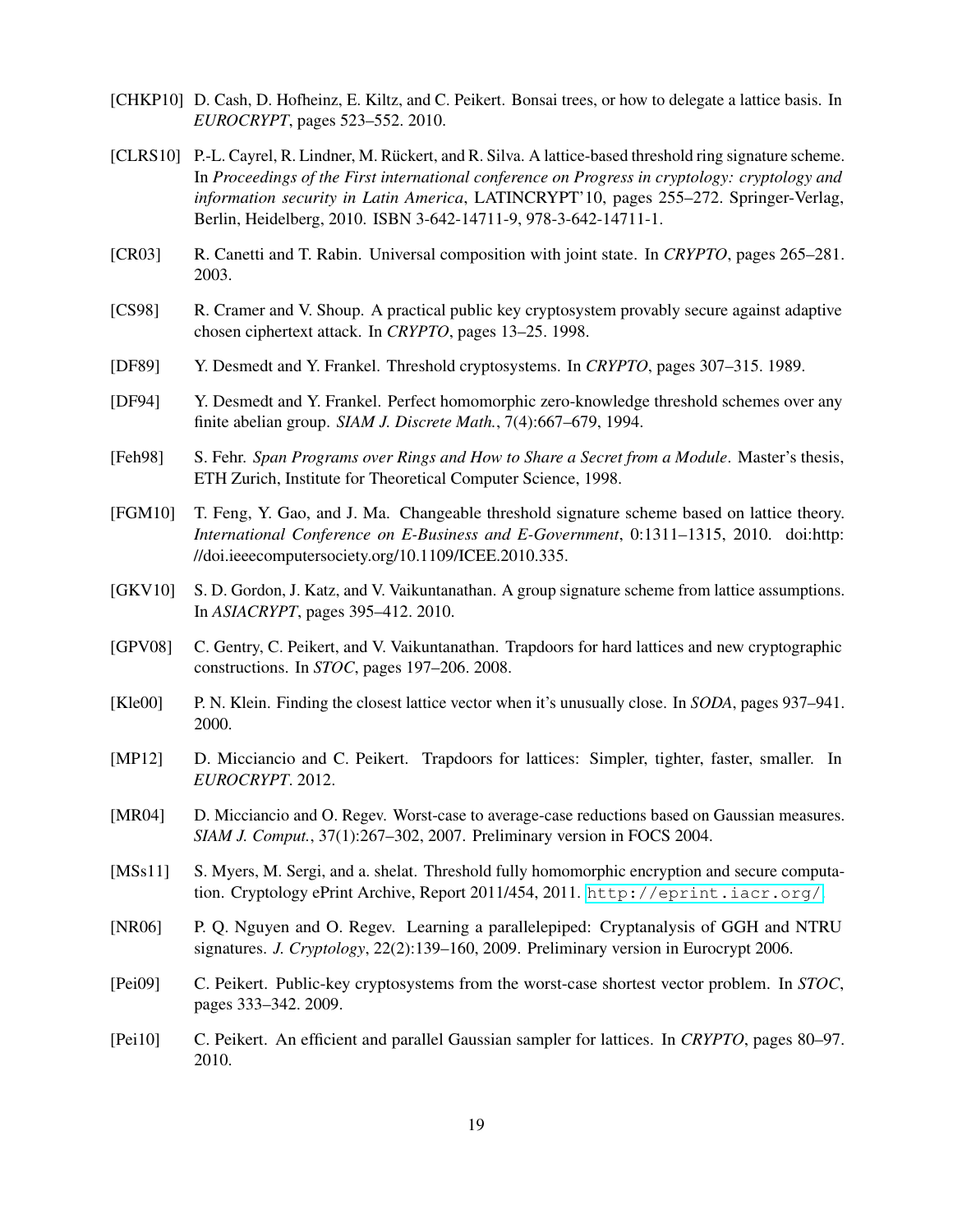<span id="page-20-7"></span><span id="page-20-3"></span><span id="page-20-2"></span>

| [PW08]    | C. Peikert and B. Waters. Lossy trapdoor functions and their applications. In STOC, pages<br>187-196.2008.                                               |
|-----------|----------------------------------------------------------------------------------------------------------------------------------------------------------|
| [RB89]    | T. Rabin and M. Ben-Or. Verifiable secret sharing and multiparty protocols with honest majority<br>(extended abstract). In STOC, pages 73–85. 1989.      |
| [Reg05]   | O. Regev. On lattices, learning with errors, random linear codes, and cryptography. J. ACM,<br>56(6):1–40, 2009. Preliminary version in STOC 2005.       |
| [Sha79]   | A. Shamir. How to share a secret. <i>Commun. ACM</i> , 22(11):612–613, 1979.                                                                             |
| [Sho97]   | P. W. Shor. Polynomial-time algorithms for prime factorization and discrete logarithms on a<br>quantum computer. SIAM J. Comput., 26(5):1484–1509, 1997. |
| [Sho00]   | V. Shoup. Practical threshold signatures. In <i>EUROCRYPT</i> , pages 207–220. 2000.                                                                     |
| TV V 7111 | Y Yie P Yue and P Zhang Efficient threshold encryption from lossy trandoor functions. In                                                                 |

<span id="page-20-8"></span><span id="page-20-6"></span><span id="page-20-1"></span><span id="page-20-0"></span>[XXZ11] X. Xie, R. Xue, and R. Zhang. Efficient threshold encryption from lossy trapdoor functions. In *PQCrypto*, pages 163–178. 2011.

# <span id="page-20-4"></span>A Protocols Without Trusted Setup

Here we show how to realize threshold key generation  $\mathcal{F}_{KG}$  and discrete Gaussian sampling  $\mathcal{F}_{GS}$  without relying on any trusted setup. Given the protocol in Section [3.3,](#page-13-0) for  $\mathcal{F}_{GS}$  it suffices to realize  $\mathcal{F}_{Correct}$  and  $\mathcal{F}_{\text{Perturb}}$ . The rest of the section is organized as follows:

- In Section [A.1](#page-20-5) we formalize three low-level utility functionalities  $\mathcal{F}_{\text{Blind}}$ ,  $\mathcal{F}_{\text{Mult}}$ , and  $\mathcal{F}_{\text{SampZ}}$  used by several of our protocols, and we describe how these functionalities are realized.
- In Section [A.2](#page-22-0) we give a protocol realizing  $\mathcal{F}_{KG}$  using the utility functionalities. This simple protocol and security analysis are representative of the techniques we use (in more complex ways) in later protocols as well.
- In Section [A.3](#page-23-0) we give a realization of  $\mathcal{F}_{\text{Correct}}$  that uses an additional utility functionality  $\mathcal{F}_{\text{Gadget}}$ , which we define and realize there.
- Finally, in Section [A.4](#page-26-0) we realize  $\mathcal{F}_{\text{Perturb}}$  using a simple extension of  $\mathcal{F}_{\text{SampZ}}$ , which we also realize there.

# <span id="page-20-5"></span>A.1 Utility Functionalities

We first present the low-level utility functionalities.

**Blinding.** The blinding functionality  $\mathcal{F}_{\text{Blind}}$  (Figure [11\)](#page-21-0) simply accepts shares of some value over an arbitrary additive group  $G$ , and distributes fresh shares of the same value. Our later protocols will use blinding and the homomorphic properties of secret sharing to reveal the values of shared secrets modulo lattices, and nothing more.

Realizations of  $\mathcal{F}_{\text{Blind}}$  in various communication models are standard. For example, to realize it against semi-honest corruptions with private channels is very simple: simply add sufficiently many player-generated sharings of 0 to the original shares. For malicious corruptions one can use, e.g., subprotocols of the BGW [\[BGW88,](#page-18-9) [ALR11\]](#page-18-10) or RB [\[RB89\]](#page-20-3) protocols, which run in a constant number of rounds. We leave the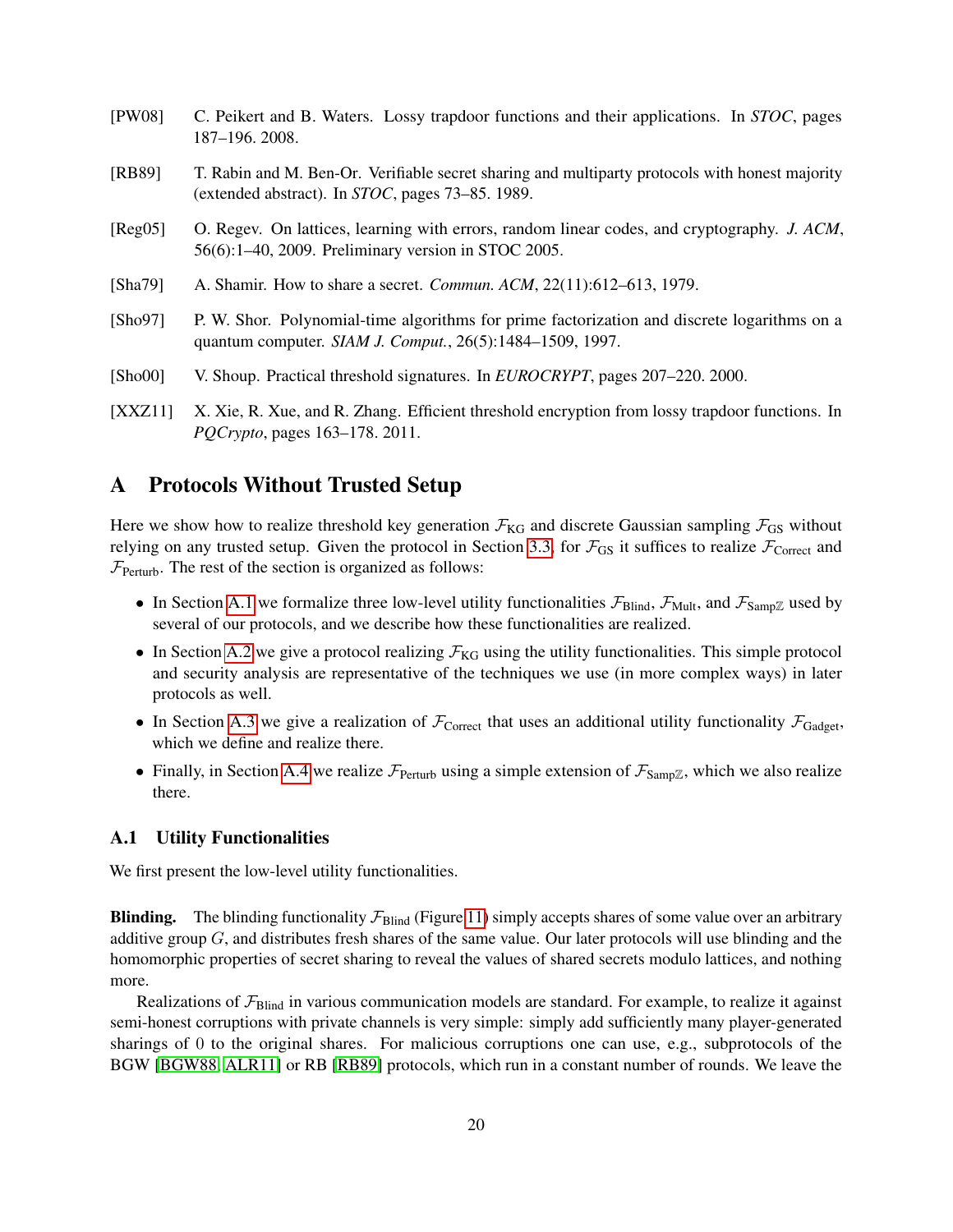#### **Functionality**  $\mathcal{F}_{\text{Blind}}$

**Blind:** Upon receiving (blind,  $sid$ ,  $[[x]]^i \in G$ ) from at least h honest parties in  $\mathcal{P}$ :

- Reconstruct x and generate a fresh sharing  $\llbracket y \rrbracket$  (over G) of  $y = x$ .
- Send (blind, sid,  $[\![y]\!]^i$ ) to each party i in  $P$ , and (blind, sid, G) to the adversary.

<span id="page-21-0"></span>Figure 11: Blinding functionality

implementation of  $\mathcal{F}_{\text{Blind}}$  unspecified and simply work in the  $\mathcal{F}_{\text{Blind}}$ -hybrid model where needed. We remark that our protocols use  $\mathcal{F}_{\text{Blind}}$  only during initialization, so the interaction required to implement it is limited to the offline phase.

**Multiplication.** The multiplication functionality  $\mathcal{F}_{\text{Mult}}$  (Figure [12\)](#page-21-1) takes shares of two values x, y in a ring  $\mathbb{Z}_{q^d}$  and returns fresh shares of their product  $x \cdot y$  (modulo  $q^d$ ) to the respective parties. By the homomorphic properties of secret sharing, this generalizes immediately (via local computation alone) to products of vectors and/or matrices  $X, Y$ , so we write the functionality to support this more general capability. To realize  $\mathcal{F}_{Mult}$ one can use any statistically secure protocol, such as the constant-round protocols of [\[BGW88,](#page-18-9) [RB89,](#page-20-3) [ALR11\]](#page-18-10); we leave this choice unspecified and simply work in the  $\mathcal{F}_{Mult}$ -hybrid model where needed.

# Functionality  $\mathcal{F}_{\text{Mult}}$

**Multiply:** Upon receiving  $(\text{mult}, sid, \llbracket \mathbf{X} \rrbracket^i \in \mathbb{Z}_{q^d}^{h \times \ell}, \llbracket \mathbf{Y} \rrbracket^i \in \mathbb{Z}_{q^d}^{\ell \times w})$  from at least h honest parties i in  $\mathcal{P}$ :

- Reconstruct **X**, **Y** from the shares  $[\![\mathbf{X}]\!]^i$ ,  $[\![\mathbf{Y}]\!]^i$ , respectively.
- Generate a fresh sharing  $[\![\mathbf{Z}]\!]$  of  $\mathbf{Z} = \mathbf{X} \cdot \mathbf{Y} \in \mathbb{Z}_{q^d}^{h \times w}$ .
- Send (mult, sid,  $[\![\mathbf{Z}]\!]^i$ ) to each party i in  $P$ , and (mult, sid,  $h \times \ell, \ell \times w, d$ ) to the adversary.

<span id="page-21-1"></span>Figure 12: Multiplication functionality

**Sampling integers.** Several of our protocols rely on a low-level functionality  $\mathcal{F}_{Samp\mathbb{Z}}$  (Figure [13\)](#page-21-2) for sampling discrete Gaussians over the integers  $\mathbb Z$ . At a high level, the sample command produces shares of a discrete Gaussian variable  $x \in \mathbb{Z}$  with a given parameter, where the sharing is over the additive group  $\mathbb{Z}_{q^d}$ , (i.e., with d digits of precision), and distributes these shares  $\llbracket x \rrbracket^i$  to the respective parties. Later on in Section [A.4.1](#page-26-1) we will extend  $\mathcal{F}_{Samp\mathbb{Z}}$  with some additional commands, but for now we only need the sample command.

# Functionality  $\mathcal{F}_{Samp\mathbb{Z}}$

**Sample:** Upon receiving (sample,  $sid, h \times w, z, d$ ) from at least h honest parties in  $\mathcal{P}$ :

- Sample  $\mathbf{X} \leftarrow D_{\mathbb{Z},z\cdot\omega_n}^{h\times w}$  and generate a fresh sharing  $[\![\mathbf{X}]\!]$  over  $\mathbb{Z}_{q^d}$ .
- Send (sample,  $sid$ ,  $[\mathbf{X}]^i$ ) to each party i in  $P$  and (sample,  $sid$ ,  $h \times w$ ,  $z$ ,  $d$ ) to the adversary.

<span id="page-21-2"></span>Figure 13: Simplified integer sampling functionality

Because we do not know of any highly efficient algorithms for sampling discrete Gaussians, our realization uses the general "inverse transform" sampling algorithm, and implements it securely using multiparty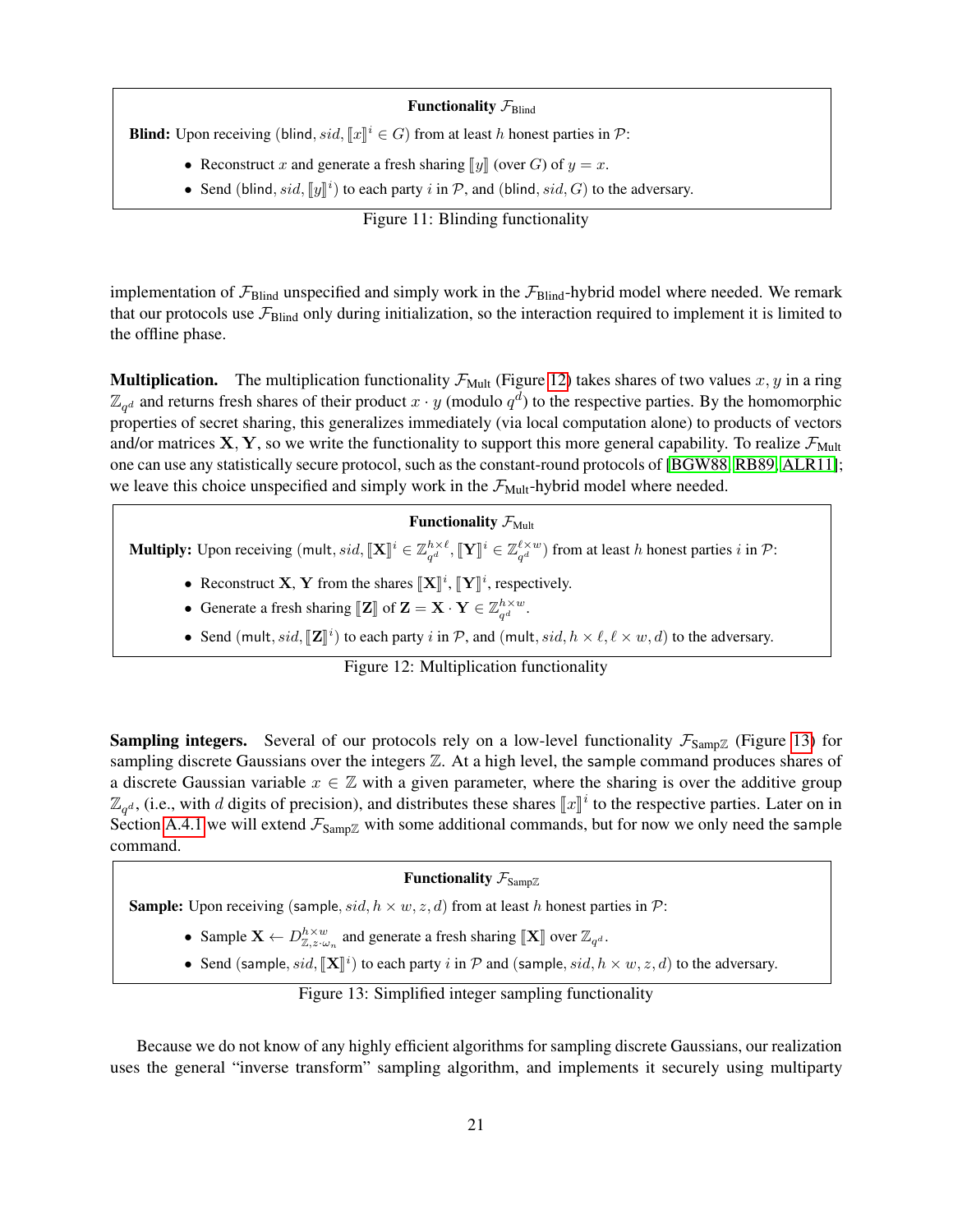computation tools. Recall that inverse sampling involves a close approximation of the cumulative distribution function. To sample, one chooses a uniformly random  $u \in [0, 1)$  and looks up the corresponding output value in the table. An arithmetic circuit implementing this algorithm can be written as an AND of several interval tests on the input u, so the depth of the circuit is roughly the precision (number of digits) of the entries in the lookup table, and the width of the circuit is roughly the number of entries in the table. (Other trade-offs between depth and width are possible as well.)

Importantly, we can implement the inverse sampling method for discrete Gaussians using a table of size proportional to  $q = \text{poly}(n)$  for very large parameters z, even though the distribution has support size proportional to z. This is because for  $z \in [q^j, q^{j+1})$ , the discrete Gaussian of parameter z can be decomposed using Lemma [2.5](#page-5-1) as a convolution of j discrete Gaussians over  $q^{j}\mathbb{Z}, q^{j-1}\mathbb{Z}, \ldots, \mathbb{Z}$  having respective parameters roughly  $z, z/q, \ldots, z/q^j$ . (Note that each parameter can be chosen to be larger than the smoothing parameter of the respective lattice.) Each of these distributions is highly concentrated on only  $\text{poly}(n)$  outputs.

Finally, we emphasize that our higher-level protocols use  $\mathcal{F}_{Samp\mathbb{Z}}$  only in their key-generation or initialization phases, and only with fixed, public Gaussian parameters, so any inefficiencies in a realization of  $\mathcal{F}_{Samp\mathbb{Z}}$ are limited to the offline phase.

# <span id="page-22-0"></span>A.2 Realizing  $\mathcal{F}_{KG}$

The protocol  $\pi_{KG}$  (Figure [14\)](#page-22-1) realizing  $\mathcal{F}_{KG}$  in the  $(\mathcal{F}_{Blind}, \mathcal{F}_{SampZ})$ -hybrid model is straightforward, given the homomorphic properties of the secret-sharing scheme and the simple operation of the standalone trapdoor generator, which just multiplies a public uniform matrix  $\overline{A}$  with a secret Gaussian-distributed matrix  $\overline{R}$ . The parties first get shares of a Gaussian-distributed trapdoor  $\bf{R}$  using  $\mathcal{F}_{Samp\mathbb{Z}}$ , then announce *blinded* shares of  $A_1 = -\overline{A}R$  mod q and reconstruct  $A_1$  to determine the public key  $A = [\overline{A} \mid A_1]$ . The blinding is needed so that the announced shares reveal only  $\mathbf{A}_1$ , and nothing more about the honest parties' shares  $[\mathbf{R}]$ <sup>i</sup> themselves.

**Protocol**  $\pi_{KG}$  in the  $(\mathcal{F}_{Blind}, \mathcal{F}_{SampZ})$ -hybrid model

**Generate:** On input (gen,  $sid$ ,  $\bar{\mathbf{A}} \in \mathbb{Z}_q^{n \times \bar{m}}$ ,  $\mathbf{H}^* \in \mathbb{Z}_q^{n \times n}$ , z), party *i* does:

- Call  $\mathcal{F}_{\text{SampZ}}(\text{sample}, sid, \bar{m} \times nk, z, 1)$  and receive (sample, sid,  $[\mathbb{R}]\]^{i}$ ).
- Call  $\mathcal{F}_{\text{Blind}}(\text{blind}, sid, -\bar{\mathbf{A}}[\mathbb{R}])^i)$  and receive (blind,  $sid, [\![\mathbf{A}_1]\!]^i)$ .
- Broadcast  $[\mathbf{A}_1]^i$  and reconstruct  $\mathbf{A}_1 = -\overline{\mathbf{A}}\mathbf{R}$  from the announced shares.
- Output (gen, sid,  $\mathbf{A} = [\bar{\mathbf{A}} \mid \mathbf{H}^* \cdot \mathbf{G} + \mathbf{A}_1], [\![\mathbf{R}]\!]^i$ ).

```
Figure 14: Key generation protocol
```
A simulator  $S_{KG}$  for demonstrating the security of  $\pi_{KG}$  is provided in Figure [15.](#page-23-1) Essentially, security boils down to the fact that the announced blinded shares  $-\bar{A}[\mathbb{R}]^{\bar{i}}$  in the protocol  $\pi_{KG}$  form a uniformly random, and independent of the honest parties' outputs  $[\mathbf{R}]^i$ , sharing of  $\mathbf{A}_1 = -\bar{\mathbf{A}}\mathbf{R}$ , which is exactly what  $S_{\text{KG}}$ constructs to simulate the broadcast messages. A full proof is a straightforward application of this observation, and of the privacy, robustness, and homomorphic properties of the secret-sharing scheme, so we omit it.

**Theorem A.1.** *Protocol*  $\pi_{KG}$  *statistically realizes*  $\mathcal{F}_{KG}$  *in the* ( $\mathcal{F}_{Blind}, \mathcal{F}_{Samp}\mathbb{Z}$ )*-hybrid model for t-limited environments in*  $\mathscr{Z}$ *.*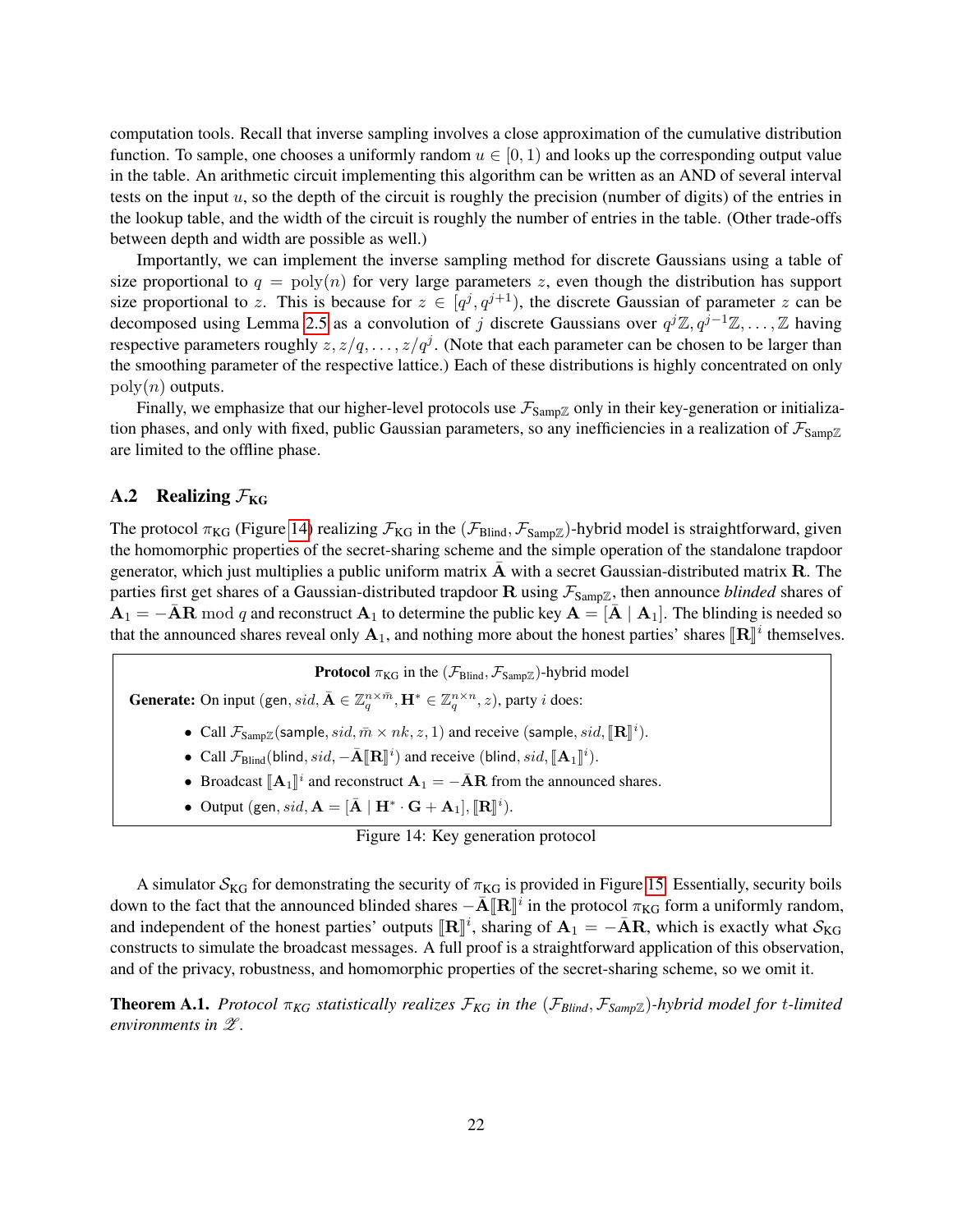#### Simulator  $S_{KG}$

**Generate:** Upon receiving (gen, sid,  $A = [\bar{A} | H^* \cdot G + A_1], H^*, z)$  from  $\mathcal{F}_{KG}$ :

- Generate a fresh sharing of  $A_1$  over  $\mathbb{Z}_q$ .
- For all currently corrupted parties i, and whenever  $Z$  later requests to corrupt a party i, receive the share  $[\mathbb{R}]^i$  from  $\mathcal{F}_{KG}$ , and reveal to  $\mathcal Z$  the following functionality outputs to party *i*:
	- $-$  (sample, sid,  $[\mathbb{R}]^i$ ) on behalf of  $\mathcal{F}_{\text{SampZ}}$ ;
	- (blind,  $sid$ ,  $[\mathbf{A}_1]^i$ ) on behalf of  $\mathcal{F}_{\text{Blind}}$ .
- Broadcast  $[\mathbf{A}_1]^i$  on behalf of each honest party *i*.

<span id="page-23-1"></span>Figure 15: Simulator for  $\pi_{\text{KG}}$ 

# <span id="page-23-0"></span>**A.3** Realizing  $\mathcal{F}_{\text{Correct}}$

Recall that  $\mathcal{F}_{\text{Correct}}$  samples and distributes shares of a (non-spherical Gaussian) vector y from a desired coset of  $\Lambda^{\perp}(A)$ . Section [3.2.2](#page-11-1) describes how to realize  $\mathcal{F}_{\text{Correct}}$  with trusted setup, partly by precomputing shares of samples from each coset of  $\Lambda^{\perp}(\mathbf{g}^t)$ . We next describe how these shares can be obtained from a utility functionality called  $\mathcal{F}_{Gadget}$  (Figure [16\)](#page-23-2), and how it can easily be realized.

#### A.3.1 Gadget Functionality

The functionality  $\mathcal{F}_{Gadget}$  (Figure [16\)](#page-23-2) relates to the special gadget vector g and lattice  $\Lambda^{\perp}(g^t)$ , as defined in [\[MP12\]](#page-19-6) and reviewed in Section [3.1.](#page-8-1) Recall that we have a fixed public vector  $g^t = [1, 2, 4, \ldots, 2^{k-1}] \in$  $\mathbb{Z}_q^{1\times k}$  for  $k = \lceil \lg q \rceil$ , which defines a full-rank lattice  $\Lambda^{\perp}(\mathbf{g}^t) \subset \mathbb{Z}^k$  of determinant q whose smoothing parameter is bounded by  $s_{\bf g} \cdot \omega_n$ , where  $s_{\bf g} \le \sqrt{5}$  is a known constant. The functionality generates shares of a discrete Gaussian over the coset  $\Lambda_v^{\perp}(\mathbf{g}^t)$  for any desired  $v \in \mathbb{Z}_q$ , by running any of the efficient algorithms described in [\[MP12\]](#page-19-6).

# **Functionality**  $\mathcal{F}_{Gadget}$

**Sample coset:** Upon receiving (cosetsample,  $sid, v \in \mathbb{Z}_q$ ) from at least h honest parties in P:

- Sample  $\mathbf{z} \leftarrow D_{\Lambda_v^{\perp}(\mathbf{g}^t), s_{\mathbf{g}} \cdot \omega_n}$  and generate a uniformly random sharing [[z]].
- Send (cosetsample,  $sid$ ,  $[\![\mathbf{z}]\!]^i$ ) to each party i in  $P$ , and send (cosetsample,  $sid$ , v) to the adversary.

<span id="page-23-2"></span>Figure 16: Functionality for operations related to the gadget lattice  $\Lambda^{\perp}(\mathbf{g}^t)$ 

Realizing  $\mathcal{F}_{Gadget}$  is straightforward in the  $(\mathcal{F}_{Samp\mathbb{Z}}, \mathcal{F}_{Blind})$ -hybrid model, using the homomorphic properties of secret sharing: essentially, the parties request shares of a Gaussian-distributed  $z \in \mathbb{Z}^k$  from  $\mathcal{F}_{Samp\mathbb{Z}}$ , then broadcast blinded shares of the syndrome  $u = \langle g, z \rangle \mod q$  and recover u, repeating until  $u = v$ . (The blinding is needed so that nothing more than the syndrome is revealed about z.) Implemented naively as in Figure [17,](#page-24-0) the expected number of trials (which may be performed in parallel) is almost exactly  $q = \text{poly}(n)$ , because the syndrome  $u$  is negligibly far from uniform since  $z$ 's Gaussian parameter is at least the smoothing parameter of  $\Lambda^{\perp}(\mathbf{g}^t)$ . Alternatively, shares of samples having the wrong syndrome can be stored away and used as needed later on. Note that in any case,  $\mathcal{F}_{Gadget}$  is only ever called in the offline phase of  $\pi_{Corret}$ (Figure [19\)](#page-25-0), so efficiency is not a top priority here.

A simulator  $S_{\text{Gadget}}$  for demonstrating the security of our protocol is provided in Figure [18.](#page-24-1) For a t-limited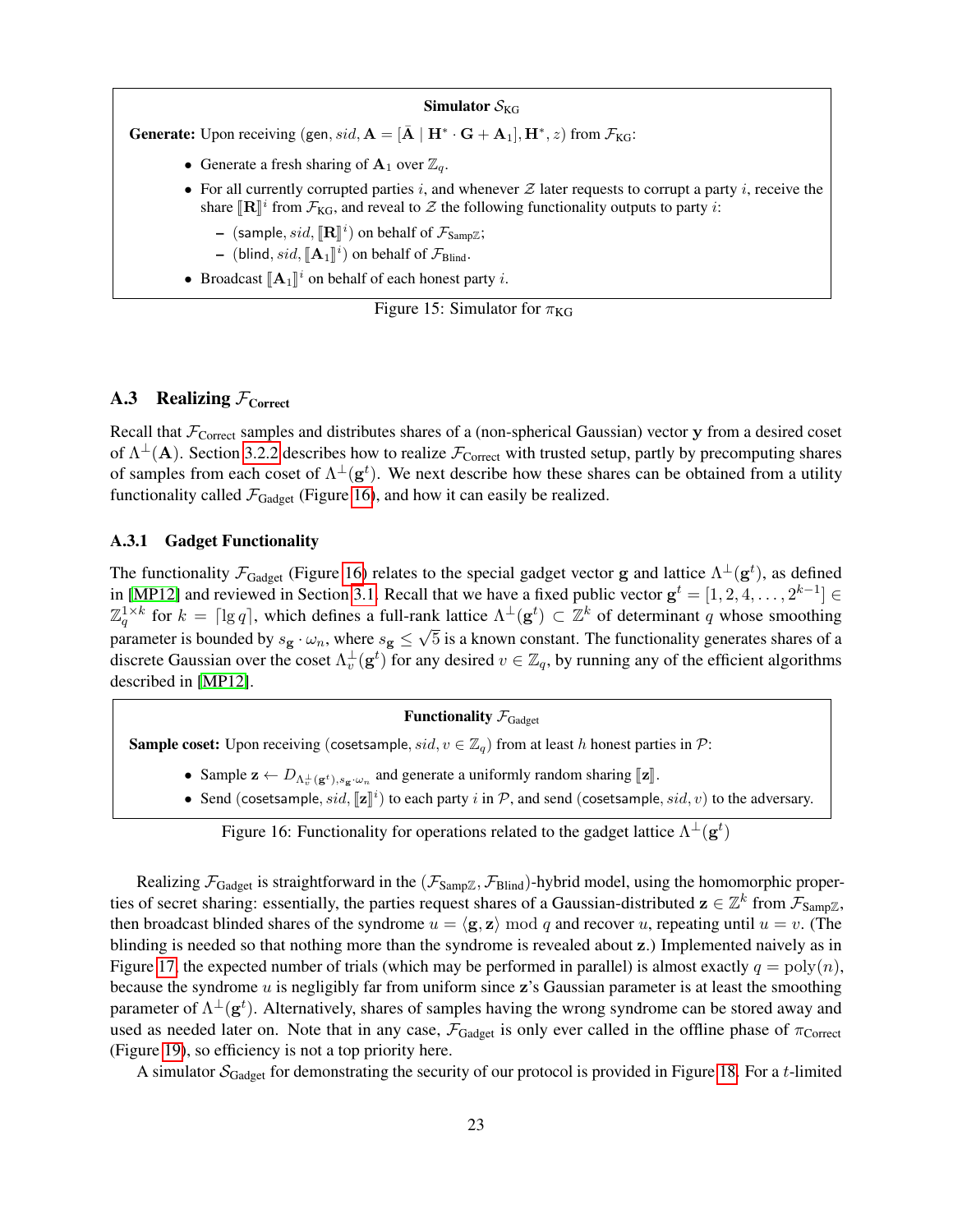**Protocol**  $\pi_{\text{Gadget}}$  in the  $(\mathcal{F}_{\text{SampZ}}, \mathcal{F}_{\text{Blind}})$ -hybrid model

**Sample coset:** On input (cosetsample,  $sid, v \in \mathbb{Z}_q$ ), party *i* does:

- Call  $\mathcal{F}_{\text{Samp}}( \text{sample}, sd, k \times 1, s_{\mathbf{g}}, 1 )$  and receive  $(\text{sample}, sid, [\mathbf{z}]]^i$ ).
- Call  $\mathcal{F}_{\text{Blind}}(\text{blind}, sid, \langle \mathbf{g}, [\![\mathbf{z}]\!]^i) \bmod q)$  and receive (blind,  $sid, [\![u]\!]^i)$ .
- Broadcast  $\llbracket u \rrbracket^i$  and reconstruct  $u = \langle \mathbf{g}, \mathbf{z} \rangle$  from the broadcast shares.
- If  $u = v$ , output (cosetsample,  $sid$ ,  $[\![\mathbf{z}]\!]^i$ ). Otherwise, repeat.

# Figure 17: Protocol for gadget operations

### <span id="page-24-0"></span>Simulator  $S_{\text{Gadoet}}$

**Sample coset:** Upon receiving (cosetsample,  $sid, v$ ) from  $\mathcal{F}_{Gadget}$ :

- Choose a uniformly random  $u \in \mathbb{Z}_q$ , and generate fresh sharings of u and of  $z = 0 \in \mathbb{Z}_q^k$ .
- For each currently corrupted party i, reveal to  $Z$  the following functionality outputs to party i:
	- $-$  (sample, sid,  $[\![z]\!]^i$ ) on behalf of  $\mathcal{F}_{\text{SampZ}}$ ;
	- (blind, sid,  $[\![u]\!]^i$ ) on behalf of  $\mathcal{F}_{\text{Blind}}$ .
- Broadcast  $\llbracket u \rrbracket^i$  on behalf of all honest parties *i*.
- Unless  $u = v$ , repeat.

**Corruption:** When  $\mathcal Z$  requests to corrupt party i, for each previous call to cosetsample, reveal the corresponding messages (sample, sid,  $[\![\mathbf{z}]\!]^i$ ) and (blind, sid,  $[\![u]\!]^i$ ) to party i on behalf of  $\mathcal{F}_{\text{SampZ}}$  and  $\mathcal{F}_{\text{Blind}}$ , respectively.

# <span id="page-24-1"></span>Figure 18: Simulator for  $\pi_{Gadget}$

adversary, the value of  $z = 0$  and honest parties' shares remain information theoretically hidden. The announced (blinded) shares of u in the protocol  $\pi_{Gadget}$  form a uniformly random (and independent of the honest parties' outputs  $[\mathbf{z}]\]$ <sup>i</sup>) sharing of the (nearly) uniformly random syndrome  $u = \langle \mathbf{g}, \mathbf{z} \rangle$ , which is exactly what  $S_{Gadget}$  constructs to simulate the broadcast messages. A full proof is a straightforward application of these observations and of the privacy, robustness, and homomorphic properties of secret sharing.

### A.3.2 Protocol and Security Analysis

The protocol  $\pi_{\text{Correct}}$  in the  $(\mathcal{F}_{\text{Mult}}, \mathcal{F}_{\text{Gadget}})$ -hybrid model is defined formally in Figure [19.](#page-25-0) In the initialization step, for each  $j \in [n]$  and  $v \in \mathbb{Z}_q$  the parties populate each of their local queues  $Q_{j,v}$  with at least B entries, in the following way: each party i uses  $\mathcal{F}_{Gadget}$ , its shares of the trapdoor R, and  $\mathcal{F}_{Mult}$  to obtain a share of  $y_{j,v} = \begin{bmatrix} R \\ I \end{bmatrix}$  ( $e_j \otimes z_{j,v}$ ) for Gaussian-distributed  $z_{j,v} \in \Lambda_v^{\perp}(g^t)$ , and places the share in a queue  $Q_{j,v}$ . (Regarding the arguments to the call to  $\mathcal{F}_{\text{Mult}}$ , note that  $\begin{bmatrix} [\mathbf{R}]^{\dagger} \\ \mathbf{I} \end{bmatrix}$ I is a valid *i*th share of  $\begin{bmatrix} \mathbf{R} \\ \mathbf{I} \end{bmatrix}$ , via a constant sharing polynomial for **I**, and  $\mathbf{e}_{j,v} \otimes [\![\mathbf{z}_j]\!]^i$  is similarly a valid *i*th share of  $\mathbf{e}_j \otimes \mathbf{z}_{j,v}$ .) To later answer a correct request for syndroms  $\mathbf{y} \in \mathbb{Z}^n$ , and sume these request for syndrome  $v \in \mathbb{Z}_q^n$ , each party just draws a share from each of  $Q_{1,v_1}, \ldots, Q_{n,v_n}$  and sums these shares. By the homomorphic properties of secret sharing, this yields a share of  $y = \sum_{j \in [n]} y_{j, v_j} = \begin{bmatrix} R \\ I \end{bmatrix}$  z for Gaussian  $\mathbf{z} = (\mathbf{z}_1, \dots, \mathbf{z}_n) \in \Lambda_v^{\perp}(\mathbf{G})$ , as desired.

Theorem A.2. *Protocol* π*Correct statistically realizes* F*Correct in the* (F*Mult*, F*Gadget*)*-hybrid model for* t*-limited environments in* Z *.*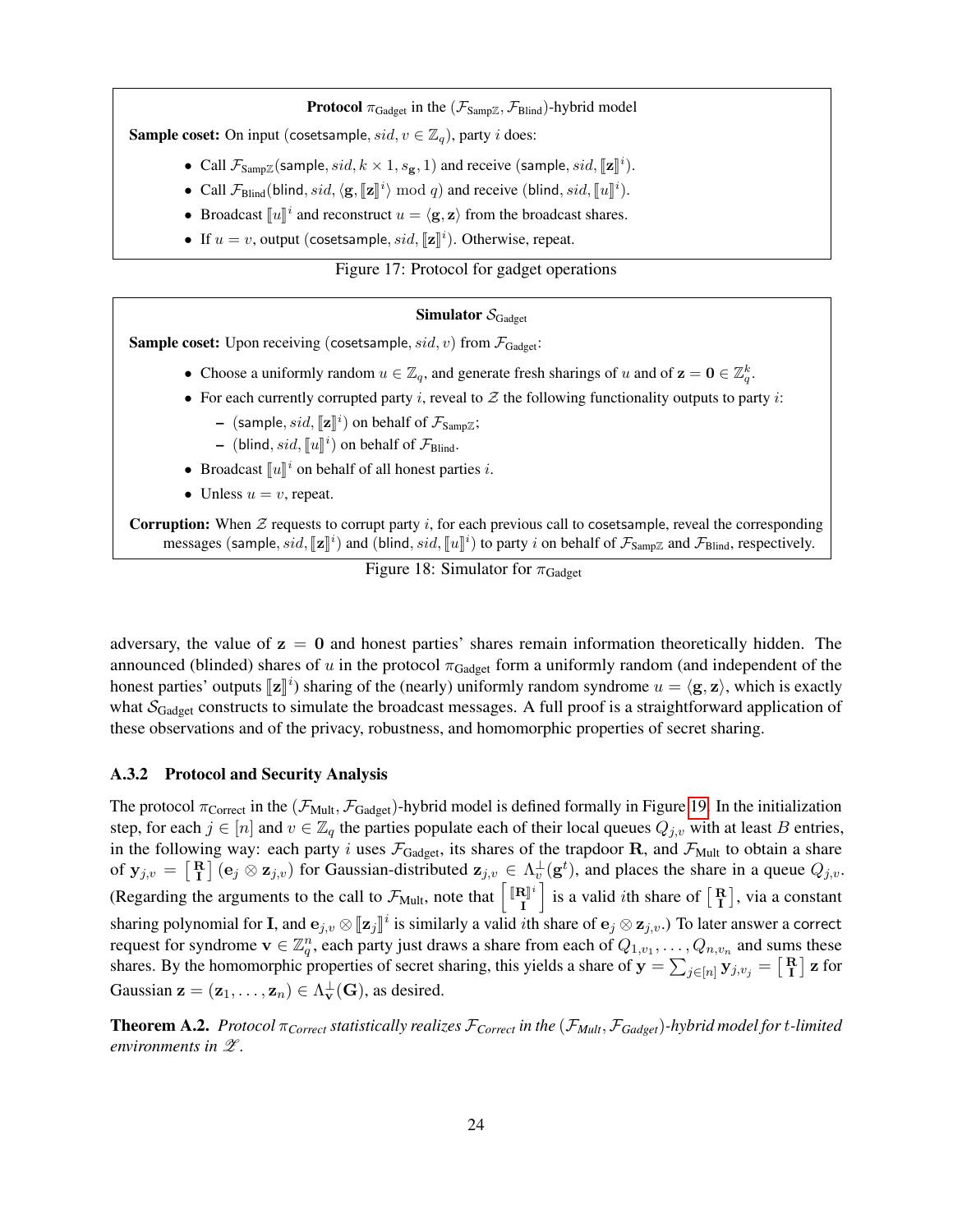**Protocol**  $\pi_{\text{Correct}}$  in the  $(\mathcal{F}_{\text{Mult}}, \mathcal{F}_{\text{Gadget}})$ -hybrid model

**Initialize:** On input (init,  $sid$ ,  $[\mathbb{R}]$ <sup>*i*</sup>, *B*), party *i* does:

- Locally store  $(sid, [\mathbb{R}]]^i$  and initialize local queues  $Q_{j,v}$  for each  $j \in [n]$  and  $v \in \mathbb{Z}_q$ .
- For each  $j \in [n]$ , while there exists some  $v \in \mathbb{Z}_q$  such that  $Q_{j,v}$  has fewer than B entries:
	- Call  $\mathcal{F}_{\text{Gadget}}(\text{cosetsample}, sid, v)$  and receive (cosetsample,  $sid, \llbracket \mathbf{z}_{j,v} \rrbracket^i)$ .
	- Call  $\mathcal{F}_{\text{Mult}}(\text{mult}, sid, \lceil \frac{[\mathbf{R}]}{I}]$  $\mathbf{E}[\mathbf{x}_j]$ ,  $\mathbf{e}_j \otimes [\![\mathbf{z}_{j,v}]\!]^i$  and receive (mult,  $sid, [\![\mathbf{y}_{j,v}]\!]^i$ ), where  $\mathbf{y}_{j,v}$  =  $[\, {\bf R} \,] \, ({\bf e}_j \otimes {\bf z}_{j,v}).$

- Place  $[\mathbf{y}_{j,v}]^i$  in local queue  $Q_{j,v}$ .

• Output (init,  $sid$ ).

**Correct:** On input (correct,  $sid$ , **v**), if fewer than B calls to correct have already been made, party i does:

- For each  $j \in [n]$ , dequeue an entry  $[\mathbf{y}_{j,v}]^i$  from  $Q_{j,v_j}$ .
- Locally compute  $[\![\mathbf{y}]\!]^i = \sum_{j \in [n]} [\![\mathbf{y}_{j,v}]\!]^i$ .
- Output (correct,  $sid$ ,  $[\![\mathbf{y}]\!]^i$ ).

#### Figure 19: Syndrome correction protocol

#### <span id="page-25-0"></span>Simulator  $S_{\text{Correct}}$

**Initialize:** Upon receiving (init,  $sid$ , B) from  $\mathcal{F}_{\text{Correct}}$ :

- Initialize empty lists  $Q_{j,v}$  for each  $j \in [n]$  and  $v \in \mathbb{Z}_q$ .
- For each  $j \in [n]$ , while there exists some  $v \in \mathbb{Z}_q$  such that  $Q_{j,v}$  has fewer than B unused entries:
	- Generate a fresh sharing  $[\mathbf{z}_{j,v}]$  of  $\mathbf{z}_{j,v} = \mathbf{0} \in \mathbb{Z}_q^k$ , and send (cosetsample,  $sid$ ,  $[\mathbf{z}_{j,v}]^i$ ) on behalf of  $\mathcal{F}_{\text{Gadget}}$  to each currently corrupted party i in  $\mathcal{P}$ .
	- Generate a fresh sharing  $[\![\mathbf{y}_{j,v}]\!]$  for  $\mathbf{y}_{j,v} = \mathbf{0} \in \mathbb{Z}_q^m$ , and send  $(\text{mult}, sid, [\![\mathbf{y}_{j,v}]\!]^i)$  on behalf of  $\mathcal{F}_{\text{Mult}}$  to each currently corrupted i in  $\mathcal{P}$ .
	- Store ( $[\mathbf{z}_i, v], [\mathbf{y}_i, v]$ ) as an unused entry at the end of list  $Q_i, v$ .

**Correct:** Upon receiving (correct,  $sid$ , **v**) from  $\mathcal{F}_{\text{Correct}}$ :

• For each  $j \in [n]$ , look up the next unused entry  $([\![\mathbf{z}_{j,v_j}]\!],[\![\mathbf{y}_{j,v_j}]\!])$  from  $Q_{j,v_j}$ , and mark it as used for this call to correct. For each currently corrunted party in  $\mathcal{D}$  cand  $[\![\mathbf{x}]\!]$ ,  $[\![\mathbf{x}_j]\!]$ this call to correct. For each currently corrupted party i in  $\mathcal{P}$ , send  $[\![\mathbf{y}]\!]^i = \sum_{j \in [n]} [\![\mathbf{y}_{j,v}]\!]^i$  to  $\mathcal{F}_{\text{Correct}}$ as the desired share for party i.

**Corruption:** When  $\mathcal{Z}$  requests to corrupt party i,

- Receive party i's share  $[\![\mathbf{y}]\!]^i$  for each previous call of the form (correct, sid, v). Look up the n<br>corresponding (used) entries ( $[\![\mathbf{z} \cdot \cdot \cdot]]$  in  $\Omega$ , and undate the value  $[\![\mathbf{w} \cdot \cdot \cdot]]^i$  so that  $[\![\mathbf$ corresponding (used) entries  $(\llbracket \mathbf{z}_{j,v_j} \rrbracket, \llbracket \mathbf{y}_{j,v_j} \rrbracket)$  in  $Q_{j,v_j}$ , and update the value  $\llbracket \mathbf{y}_{n,v_n} \rrbracket$  $i$  so that  $[\![\mathbf{y}]\!]^i =$  $\sum_{j\in [n]} [\![\mathbf{y}_{j,v_j}]\!]$ i .
- For all entries  $(\llbracket \mathbf{z}_{j,v} \rrbracket, \llbracket \mathbf{y}_{j,v} \rrbracket)$ , both used and unused, in each list  $Q_{j,v}$ , reveal to  $\mathcal Z$  the messages (cosetsample,  $sid$ ,  $[\![\mathbf{z}_{j,v}]\!]^i$ ) and (mult,  $sid$ ,  $[\![\mathbf{y}_{j,v}]\!]^i$ ) to party i on behalf of  $\mathcal{F}_{Gadget}$  and  $\mathcal{F}_{Mult}$ , respectively. tively.

<span id="page-25-1"></span>

*Proof sketch.* A simulator  $S_{\text{Correct}}$  for demonstrating the security of  $\pi_{\text{Correct}}$  is provided in Figure [20.](#page-25-1) The only subtlety lies in the fact that outputs from helper functionalities during precomputation must be simulated before knowing which parties will be corrupted when the corresponding correct calls are made later on. As mentioned in Section [3.2.2,](#page-11-1) this is why we designed  $\mathcal{F}_{\text{Correct}}$  to ask the adversary for shares for the corrupted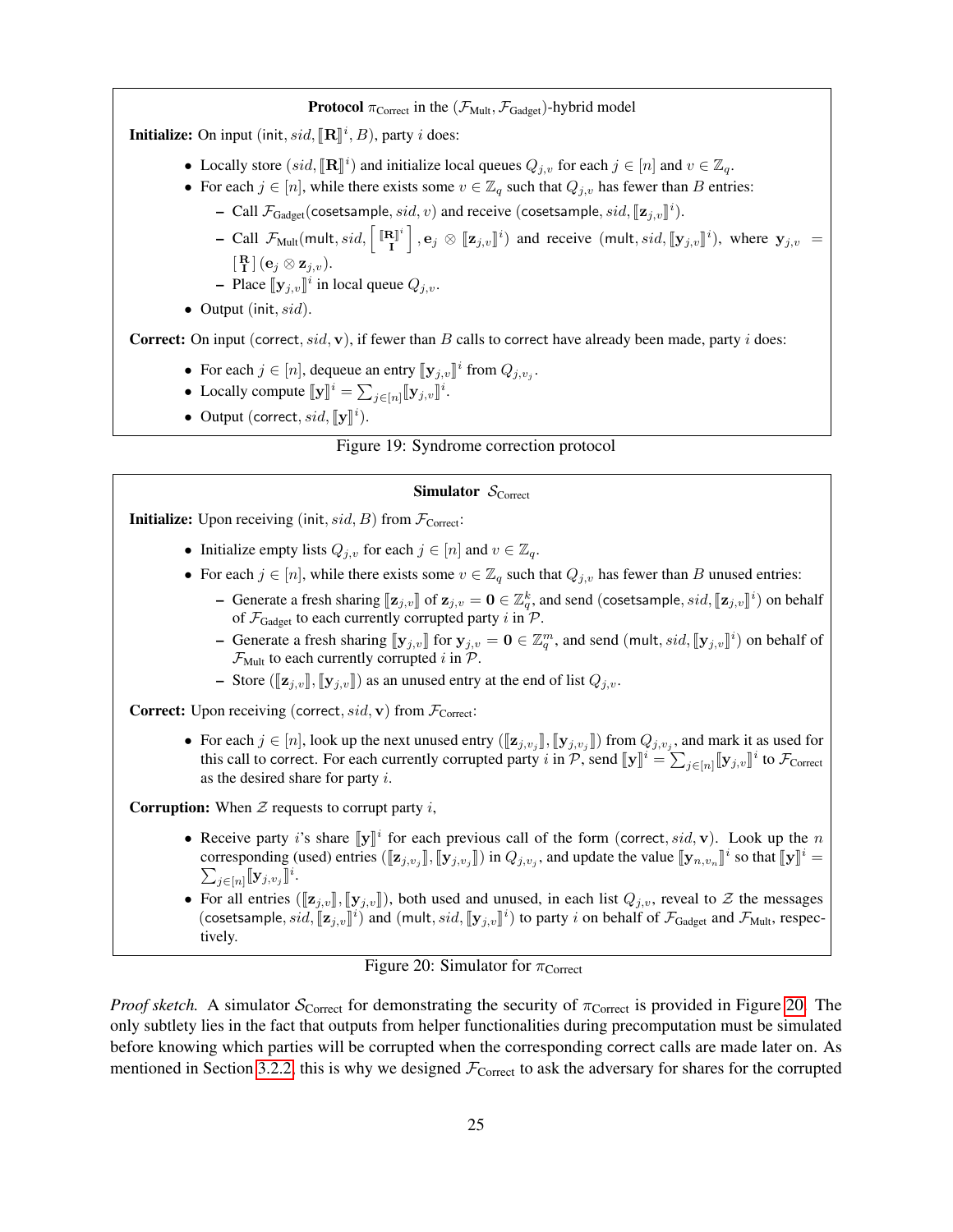parties: the simulator generates its own shares when simulating the precomputation, and provides them to the functionality upon request. Then security boils down to the fact that even though  $y_{j,v_j} = \begin{bmatrix} R \\ I \end{bmatrix} (e_j \otimes z_{j,v_j}),$ all shares of  $z_{j,v_j}$  (that the adversary sees) are uniform and independent of the corresponding shares of  $y_{j,v_j}$ since  $\mathcal{F}_{Mult}$  blinds its output, so the queuing strategy employed by  $\pi_{Correct}$  indeed produces shares of y with the desired distribution.

# <span id="page-26-0"></span>A.4 Realizing  $\mathcal{F}_{\text{Perturb}}$

Recall that  $\mathcal{F}_{Perturb}$  (Figure [3\)](#page-11-0) distributed shares of of perturbations p drawn from the discrete Gaussian distribution  $D_{\mathbb{Z}^m,\sqrt{\Sigma_{\mathbf{P}}}}$ , where the covariance  $\Sigma_{\mathbf{p}}$  depends on the trapdoor **R**. In the standalone setting, this is straightforward: first generate a continuous Gaussian  $p' \in \mathbb{R}^m$  with covariance  $\Sigma_p - I \cdot \omega_n^2$ , then randomly round each coordinate of p' to a nearby integer (see [\[Pei10\]](#page-19-5) for details). In the threshold setting, generating a good perturbation seems quite a bit more difficult, because neither p nor its covariance  $\Sigma_{\bf p}$  can be revealed, since they leak the trapdoor R. Fortunately, we can give a distributed protocol that emulates the standalone rounding procedure up to sufficient precision.

## <span id="page-26-1"></span>**A.4.1** Extending  $\mathcal{F}_{\text{Samp}\mathbb{Z}}$

We first extend the functionality  $\mathcal{F}_{SampZ}$  (originally defined in Section [A.1\)](#page-20-5) with two additional commands, cosetsample and rround, which support randomized rounding of a shared value  $x \in q^{-j}\mathbb{Z}$  to the integers  $\mathbb{Z}$ . Note that while cosetsample and rround are defined for (scalings of) the integer lattice  $\mathbb{Z}$ , the commands immediately generalize to vectors and matrices, component-wise. (This is simply because spherical Gaussians over cosets of  $\mathbb{Z}^{h \times w}$  are just product distributions of Gaussians over cosets of  $\mathbb{Z}$ .) This extended functionality is defined formally in Figure [21.](#page-26-2)

# Functionality  $\mathcal{F}_{\text{Samp}\mathbb{Z}}$

**Sample:** Upon receiving (sample, sid,  $h \times w$ , z, d) from at least h honest parties in P:

- Sample  $\mathbf{X} \leftarrow D_{\mathbb{Z},z\cdot\omega_n}^{h\times w}$  and generate a fresh sharing  $[\![\mathbf{X}]\!]$  over  $\mathbb{Z}_{q^d}$ .
- Send (sample,  $sid$ ,  $[\mathbf{X}]^i$ ) to each party i in  $P$  and (sample,  $sid$ ,  $h \times w$ ,  $z$ ,  $d$ ) to the adversary.

**Sample coset:** Upon receiving (cosetsample,  $sid, v \in q^{-j}\mathbb{Z}/q^{-j+1}\mathbb{Z}, z \geq q^{-j+1}$ ) from at least h honest parties in P:

- Sample  $x \leftarrow D_{q^{-j+1}\mathbb{Z}+v,z\cdot\omega_n}$  and let  $c = x \mod \mathbb{Z}$ .
- Generate a fresh sharing  $\llbracket x \rrbracket$  over  $q^{-j}\mathbb{Z}/q\mathbb{Z}$ .
- Send (cosetsample,  $sid$ ,  $[[x]]^i$ , c) to each party i in P, and (cosetsample,  $sid$ , c, z) to the adversary.

**Randomized round:** Upon receiving (rround, sid,  $[x]^i \in q^{-d}\mathbb{Z}/q\mathbb{Z}$ ) from at least h honest parties in  $\mathcal{P}$ :

- Reconstruct x and let  $c = x \mod \mathbb{Z}$ . Sample an integer  $z \leftarrow x + D_{\mathbb{Z}-c,d\cdot\omega_n}$ .
- Generate a fresh sharing  $[z]$  over  $\mathbb{Z}_q$ , and send (rround, sid,  $[z]$ <sup>i</sup>, c) to each party i in  $\mathcal{P}$ , and (rround, sid, s) to the educations (rround,  $sid, c$ ) to the adversary.

# <span id="page-26-2"></span>Figure 21: Full integer sampling functionality (which replaces Figure [13\)](#page-21-2)

A protocol  $\pi_{Samp\mathbb{Z}}$  realizing  $\mathcal{F}_{Samp\mathbb{Z}}$  in the  $\mathcal{F}_{Blin}$ -hybrid model is given in Figure [22.](#page-28-0) We elaborate informally on the implementation of the two additional commands, noting that implementation of the sample command was discussed in Section [A.1.](#page-20-5) We omit a formal security proof for  $\pi_{SampZ}$ , but we remark that while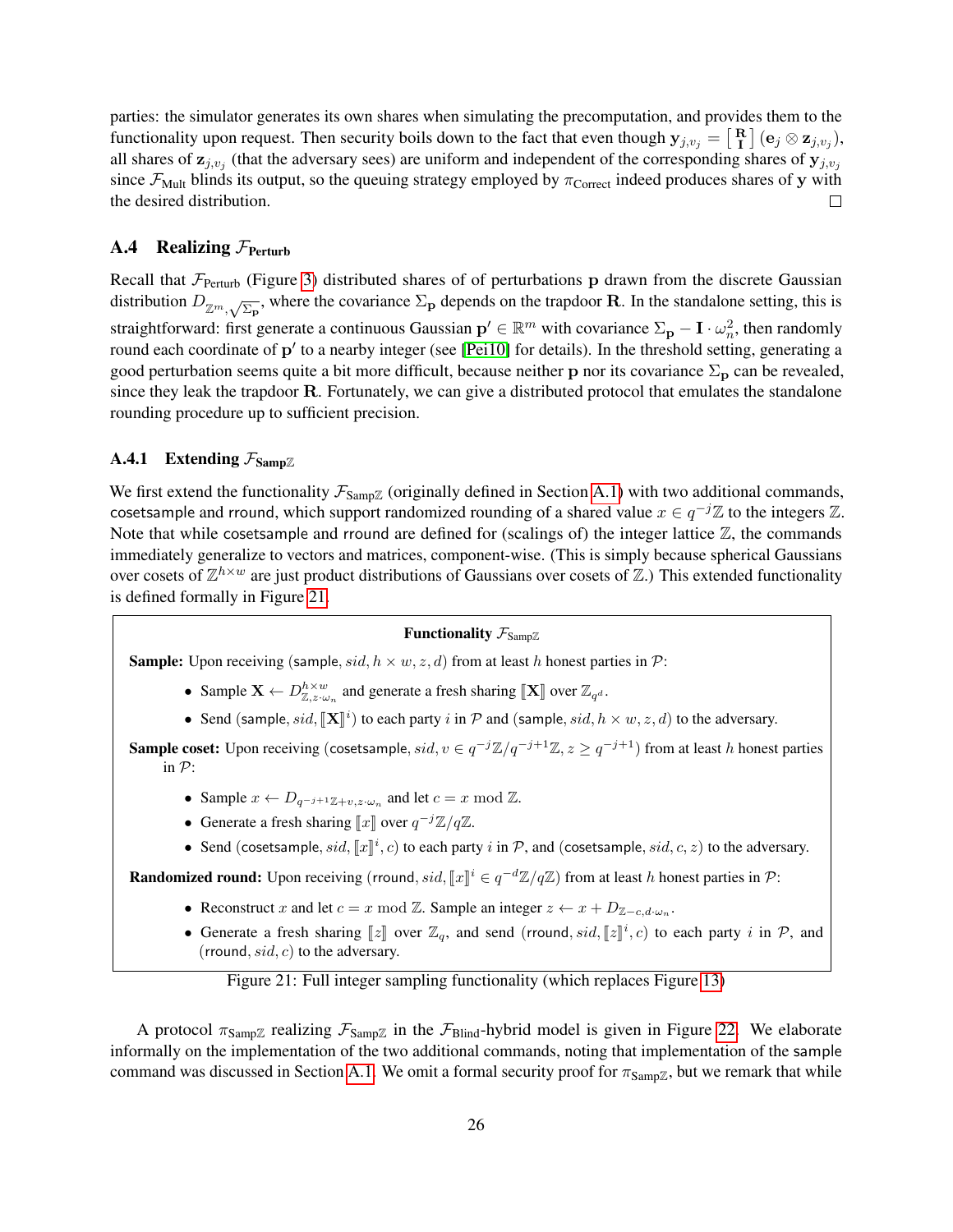the protocol is somewhat more complicated than the key-generation protocol of Section [A.2,](#page-22-0) its security is based straightforwardly on the same main observations, plus Lemma [2.5.](#page-5-1)

Coset sampling. The cosetsample command (which exists mainly to support the randomized-rounding command, described next) generates a discrete Gaussian variable x with given parameter  $z \geq q^{-j+1}$  over the (possibly very dense) lattice  $q^{-j}\mathbb{Z}$ , such that x's least significant base-q digit is a specified v. It then distributes shares  $\llbracket x \rrbracket^i$  to the respective parties, along with the value  $c = x \mod \mathbb{Z}$ , which also goes to the adversary.

Naïvely implementing cosetsample in our protocol is very simple: the parties just use sample to generate a Gaussian value  $q^j x \in \mathbb{Z}$  with parameter  $q^j z \cdot \omega_n$ , shared over  $\mathbb{Z}_{q^{j+1}}$ , then reveal their blinded shares x mod Z to reconstruct c, repeating until the least-significant digit is v. Because  $z \geq q^{-j+1}$  is large enough,  $x$ 's least significant digit is nearly uniform by Corollary [2.3,](#page-5-2) and the expected number of trials is almost exactly  $q = \text{poly}(n)$ . Of course, this procedure throws away many samples; a more efficient implementation would precompute many trials and store the results according to least-significant digit, so that the online phase of the command becomes just a noninteractive table lookup. For simplicity, we formally define only the naive implementation.

**Randomized rounding.** The rround command takes shares of a value  $x \in q^{-d}\mathbb{Z}$  (represented modulo  $q\mathbb{Z}$ ) and rounds it to an integer  $z \in \mathbb{Z}$  using Gaussian rounding. It returns shares  $[z]$ <sup>*i*</sup> to the respective parties, along with the coset  $c = x \mod \mathbb{Z}$  of the original input, which also goes to the adversary. In our protocol, the parties broadcast their blinded shares of  $c = x \mod \mathbb{Z}$  to reconstruct c, then use d calls to cosetsample to round x one digit at a time, from least- to most-significant digit. Note that each call to cosetsample alters the more-significant digits of x mod  $\mathbb{Z}$ , but these changes are public.

### A.4.2 Protocol and Security Analysis

In brief, our perturbation protocol starts by generating a sharing of a sufficiently high-precision approximation  $\mathbf{P} \approx \sqrt{\Sigma_{\mathbf{p}}}$  with some d digits of precision in its fractional part (i.e., the entries of  $\mathbf{P}$  are in  $q^{-d}\mathbb{Z}$ ). The sharing of P can be precomputed as part of the key-generation phase, using general multiparty computation. To generate a perturbation vector p, the protocol first generates a sharing of a high-precision Gaussian random variable  $p' \in q^{-d}\mathbb{Z}^m$  having covariance  $\mathbf{P}\mathbf{P}^t \approx \Sigma_{\mathbf{p}}$ . It does this by invoking  $\mathcal{F}_{\text{Samp}\mathbb{Z}}$  to generate shares of a Gaussian-distributed  $z \in \mathbb{Z}^m$ , and then invoking  $\mathcal{F}_{\text{Multi}}$  to get a fresh sharing of  $p' = Pz$ . The parties then randomize-round their shared  $p' \in q^{-d}\mathbb{Z}^m$  to a shared final perturbation vector  $p \in \mathbb{Z}^m$ , using the rround command of  $\mathcal{F}_{Samp\mathbb{Z}}$ . (Recall from [A.4.1](#page-26-1) that this command reveals  $\mathbf{c} = \mathbf{p}'$  mod  $\mathbb{Z}^m$  publicly.) Finally, using the secret-sharing homomorphisms the parties also reconstruct the two syndromes  $\bar{w}$  and  $\bar{w}$ . (Recall that these are eventually needed by the full Gaussian sampling protocol  $\pi_{GS}$ .) Note that once the sharing of **P** is computed once and for all, the only trapdoor-dependent work is the relatively efficient call to  $\mathcal{F}_{\text{Mult}}$ .

For analyzing security, the essence of the argument is that the public residue  $\mathbf{c} = \mathbf{p}'$  mod  $\mathbb{Z}^m$  returned by  $\mathcal{F}_{Samp\mathbb{Z}}$ .rround is (nearly) uniformly random, and hence simulatable without knowing  $\mathbf{p}'$ , because  $\mathbf{p}'$  is drawn from a Gaussian whose parameter exceeds the smoothing parameter of  $\mathbb{Z}^m$ . All the remaining functionalities simply return independent and properly blinded shares of intermediate values to their respective owners, and so are trivial to simulate. Therefore, we omit a formal simulator and security proof for  $\pi_{Perturb}$ , which are tedious (though straightforward given the above intuition).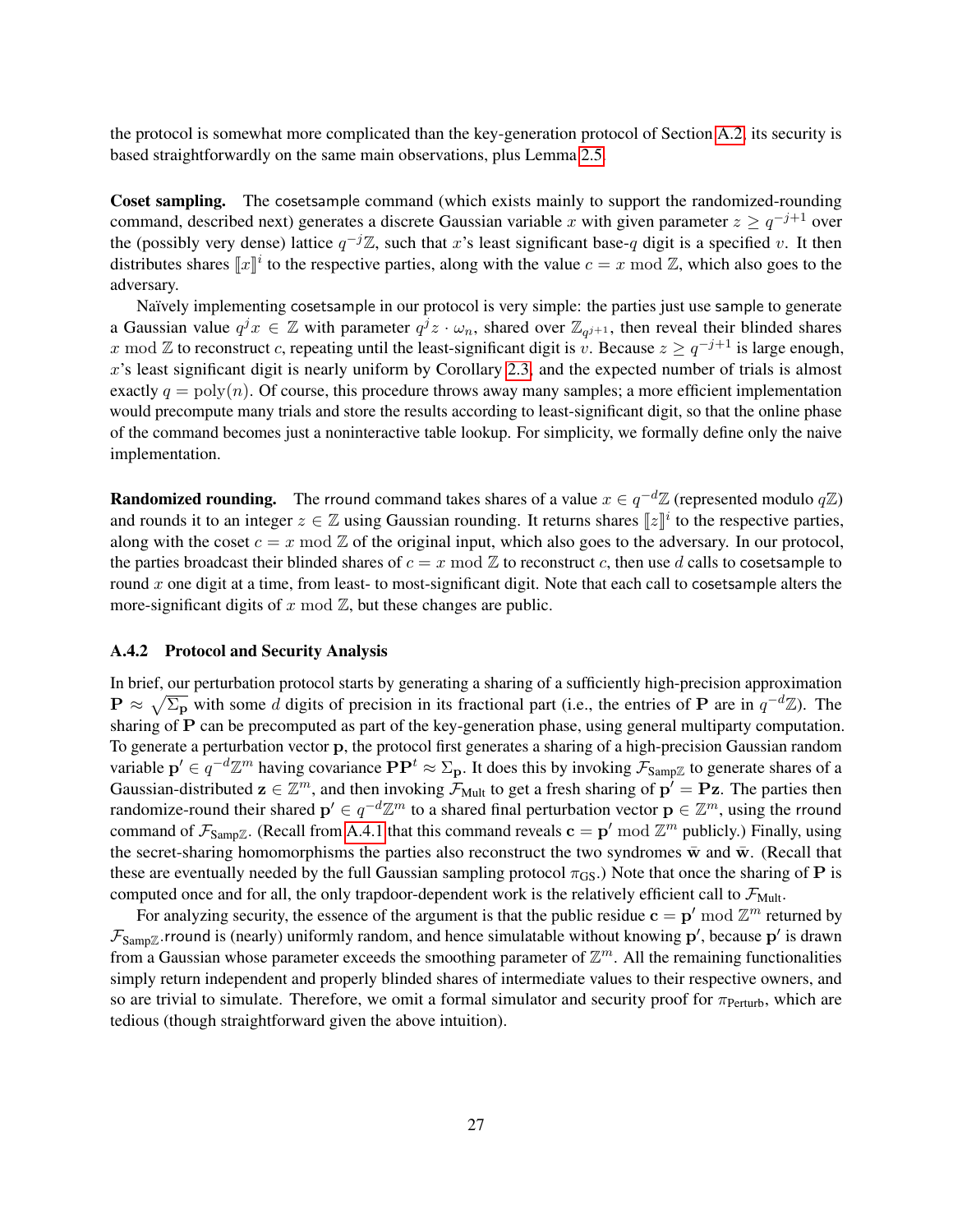```
Protocol \pi_{\text{Samp}} in the \mathcal{F}_{\text{Blind}}-hybrid model
Sample: On input (sample, sid, h \times w, z, d), party i does:
              A.1 for elaboration) to generate private
                 output [\![\mathbf{X}]\!]^i, where \mathbf{X} \leftarrow D_{\mathbb{Z},z\cdot\omega_n}^{h\times w}.
             • Output (sample, sid, [\mathbf{X}]^i).
Sample coset: On input (cosetsample, sid, v \in q^{-j}\mathbb{Z}/q^{-j+1}\mathbb{Z}, z \geq q^{-j+1}), party i does:
             • Call (sample, sid, 1 \times 1, q^j z, j+1) and receive (sample, sid, q^j [\![x]\!]^i) with x \in q^{-j}\mathbb{Z}.
             • Call \mathcal{F}_{\text{Blind}}(\text{blind}, sid, [\![x]\!]^i \bmod \mathbb{Z}) and receive (blind, sid, [\![c]\!]^i).
             • Announce \llbracket c \rrbracket^i and reconstruct c from other parties' announced shares.
             • If c mod q^{-j+1} = v, output (cosetsample, sid, [[x]]^i). Otherwise, repeat.
Randomized round: On input (rround, sid, \llbracket x \rrbracket^i \in q^{-d}\mathbb{Z}/q\mathbb{Z}), party i does:
             • Call \mathcal{F}_{\text{Blind}}(\text{blind}, sid, \llbracket x \rrbracket^i \bmod \mathbb{Z}) and receive a fresh share \llbracket c \rrbracket^i of c = x \bmod \mathbb{Z}. Broadcast \llbracket c \rrbracket^i.
             • Reconstruct c \in q^{-d}\mathbb{Z}/\mathbb{Z} from the announced shares.
             • Let v = c and [[z]]^i = [[x]]^i. For j = d, ..., 1:
                     – Call (cosetsample, sid, –v mod q^{-j+1}\mathbb{Z}, \sqrt{q}d) as a subroutine, and receive back
                        (\text{cosetsample}, sid, \llbracket x' \rrbracket^i \in q^{-j}\mathbb{Z}/q\mathbb{Z}, c' \in q^{-j}\mathbb{Z}/\mathbb{Z}).- Let v \leftarrow v + c' \in q^{-j+1}\mathbb{Z}/\mathbb{Z} and [\![z]\!]^i \leftarrow [\![z]\!]^i + [\![x']\!]^i\mathbb{I}^i ∈ q^{-j}\mathbb{Z}/q\mathbb{Z}, which is an ith share of
                         z + x' \in q^{-j+1}\mathbb{Z}/q\mathbb{Z}.– Truncate [z]^i to lie in q^{-j+1}\mathbb{Z}/q\mathbb{Z} (without changing the underlying shared value) as described<br>in Section 2.3, i.e., let \mathbb{Z}^{\mathbb{N}^i} \mathbb{Z}^{\mathbb{N}^i} (\mathbb{Z}^{\mathbb{N}^i} mod q^{-j+1})
                          2.3, i.e., let [z]^i \leftarrow [z]^i - ([z]^i \mod q^{-j+1}).• Output (rround, sid, [z]^i, c).
```

```
Figure 22: Integer sampling protocol
```